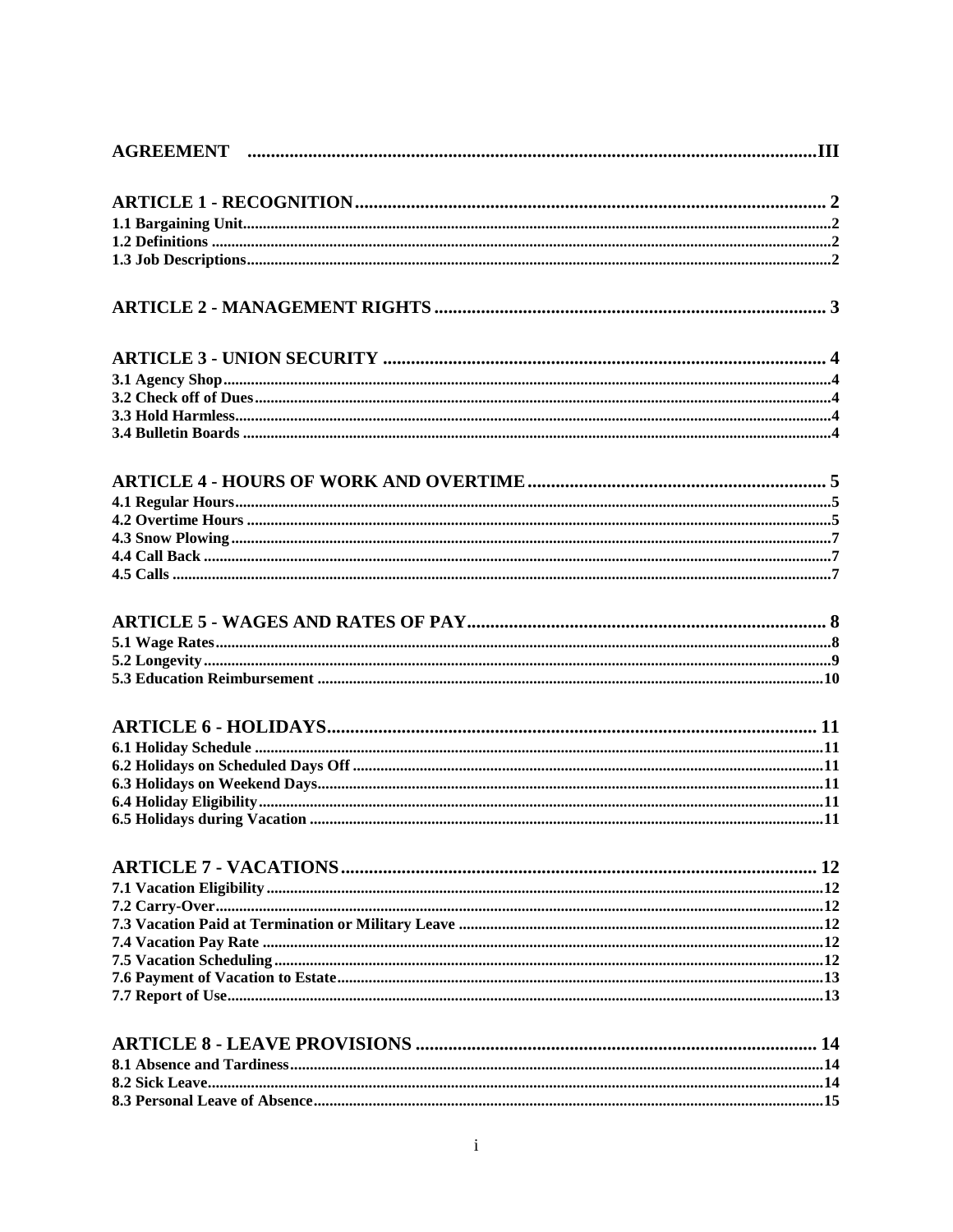#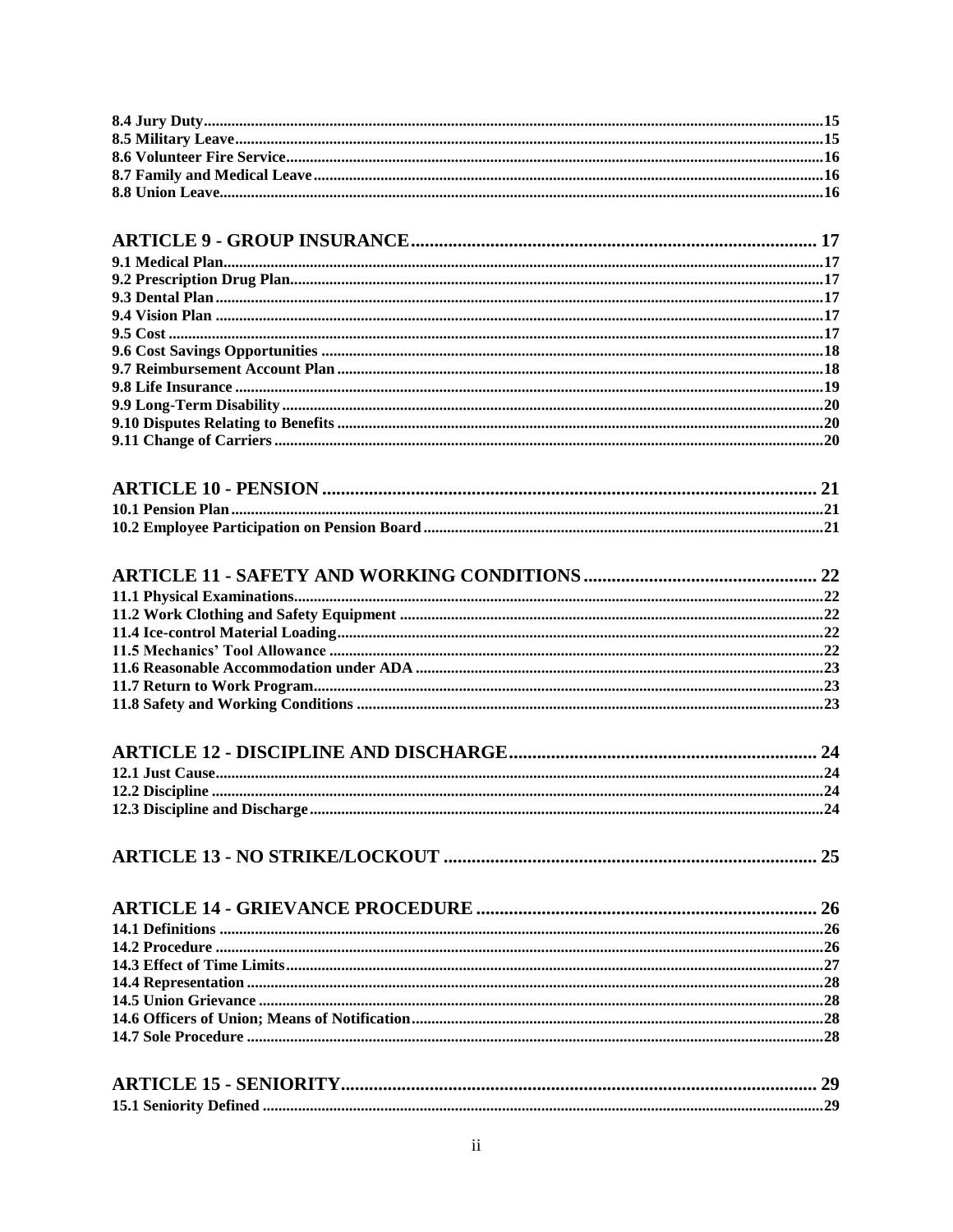<span id="page-4-0"></span>

| APPENDIX C - DISCIPLINARY CONSEQUENCES FOR ENGAGING IN      |  |
|-------------------------------------------------------------|--|
| APPENDIX D - TRANSITION TO NEGOTIATED PAY PERIOD CHANGES 41 |  |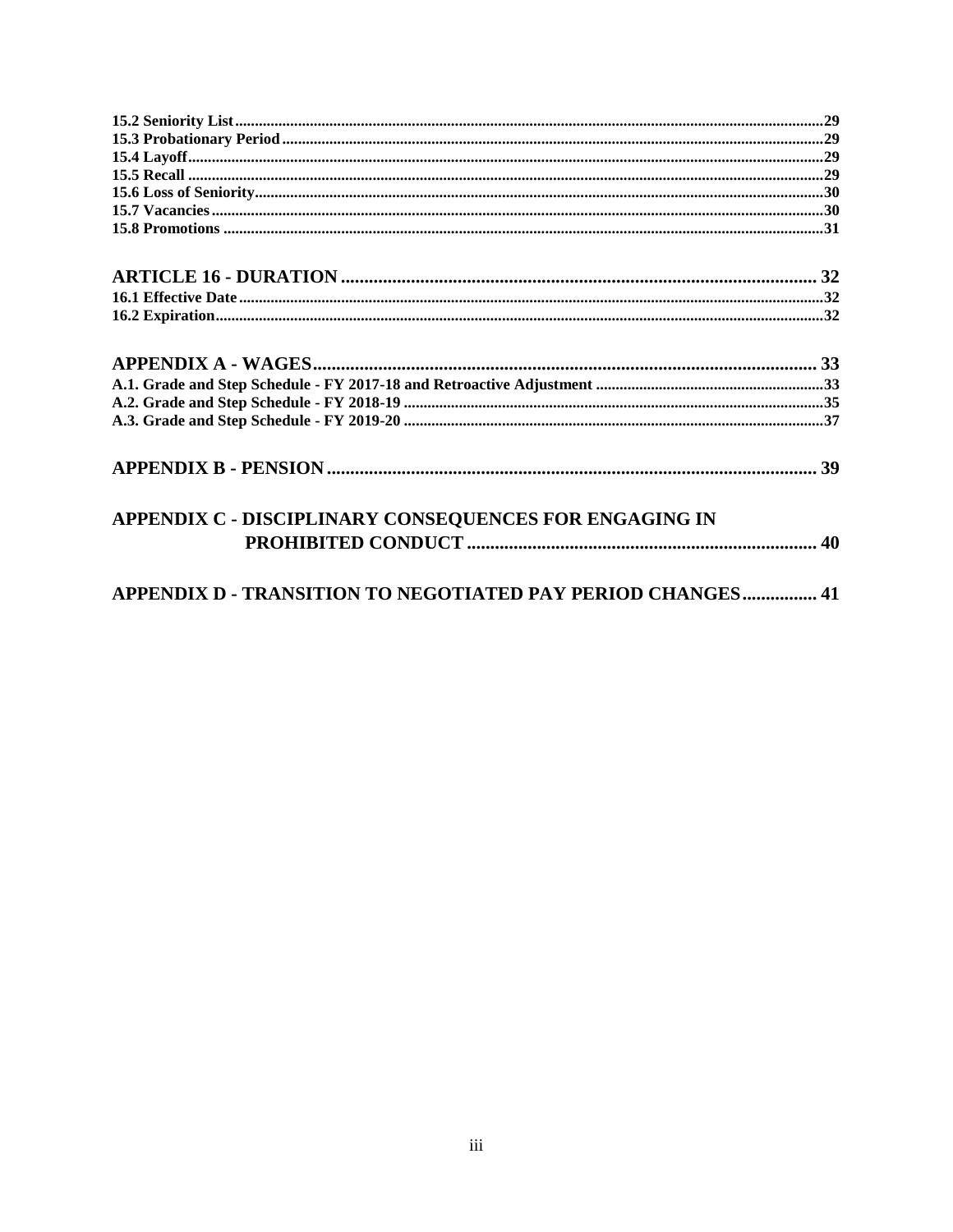# **AGREEMENT**

**THIS AGREEMENT** is made and entered into by and between the TOWN OF DARIEN (hereinafter referred to as the "Town") and DARIEN PUBLIC WORKS EMPLOYEES' unit, of The American Federation of State, County and Municipal Employees (hereinafter referred to as the "Union" or " AFSCME").

**WHEREAS**, the Union has represented to the Town that it has been authorized in writing by a majority of the Town's Employees in the hereinafter referred to bargaining unit for the purposes of bargaining collectively with respect to their wages, hours and working conditions; and

**WHEREAS**, the Town, as a result of such representation by the Union, has recognized the Union, pursuant to Section 7-468(b) of the General Statutes, as the exclusive collective bargaining representative of the Town's Employees in the hereinafter referred to unit; and

**WHEREAS**, the Union and the Town have negotiated an agreement covering wages, hours and working conditions for the Town's Employees in the hereinafter specified unit;

**NOW, THEREFORE**, the parties hereby agree as follows: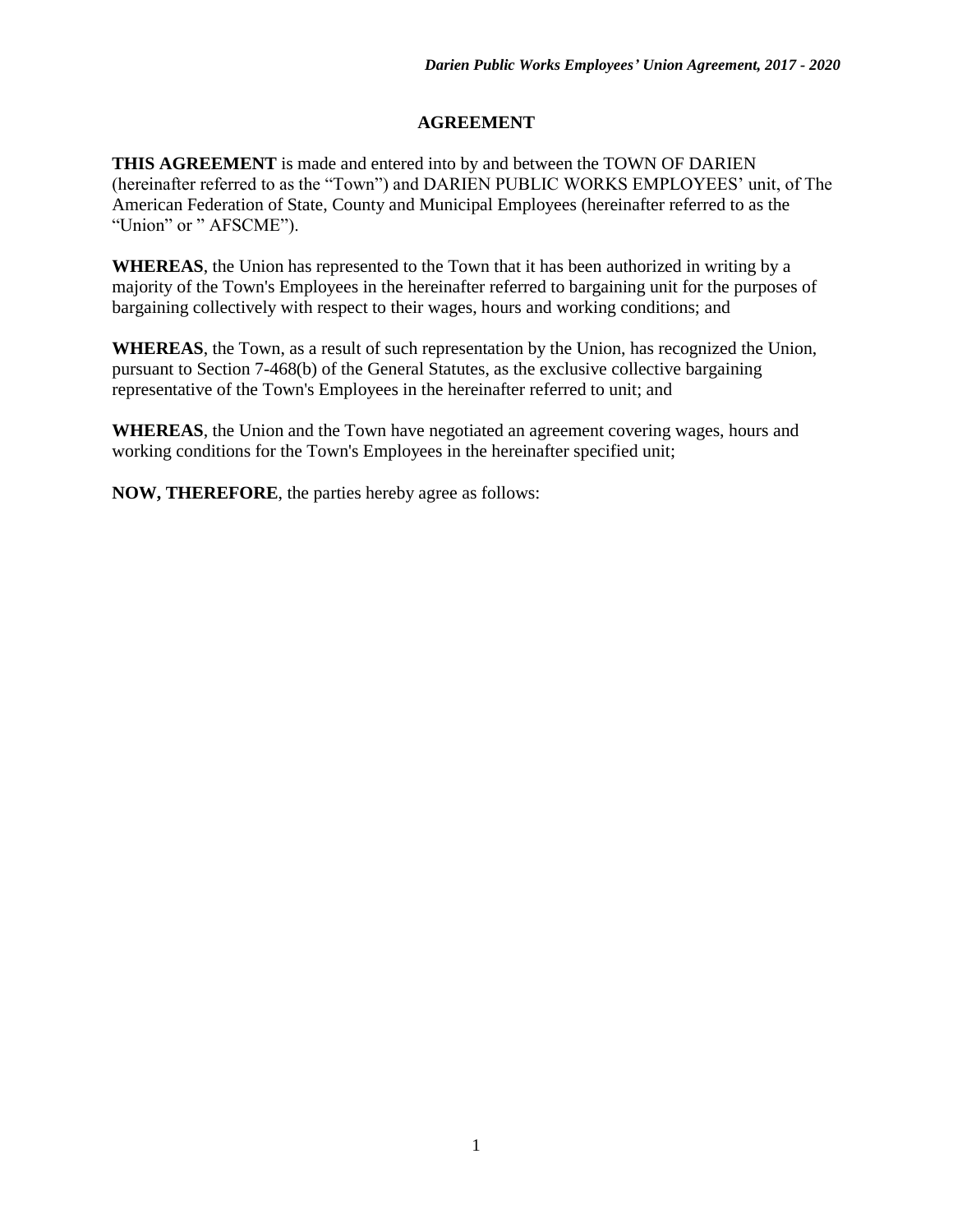# **ARTICLE 1 RECOGNITION**

# <span id="page-6-1"></span><span id="page-6-0"></span>**1.1 Bargaining Unit**

The Town recognizes the Union as the exclusive bargaining representative of all regular full-time, hourly paid Town Employees regularly employed in the Department of Public Works (including Highway, Refuse Disposal Area, Sewer, Parking Division, and Town Hall and Mather Center Custodial Services) and maintenance employees regularly employed in the Parks and Recreation Department, excluding elected officials, administrative officials, board and commission members, part-time employees, temporary or seasonal employees, office and clerical employees, engineering employees, draftsmen, nurses, watchmen, guards and supervisors as defined in Public Act 159 (1965).

# <span id="page-6-2"></span>**1.2 Definitions**

The terms set forth below are hereby defined as follows for purposes of this Agreement:

- **a. Director.** The term **"**Director" shall include and shall be defined to mean "Director of Public Works," and "Director of Parks and Recreation", or either or both of them or persons whom the Town assigns to act in their stead, as appropriate.
- **b. Employee.** The term "Employee(s)" means a person or persons employed by the Town in a position which is included in the bargaining unit as defined in Section 1 of Article I, Recognition.
- **c. Masculine Gender.** The words "he", "him" and "his" mean "he or she", "him or her" and "his or her," respectively.

### <span id="page-6-3"></span>**1.3 Job Descriptions**

Upon the effective date of this Agreement, the Town shall provide the Union President with a copy of each job description that the Town has promulgated for jobs within the bargaining unit as defined in Section 1.1, hereof. Thereafter, the Town shall provide any revised or additional descriptions to the Union President within thirty (30) days of their respective effective dates.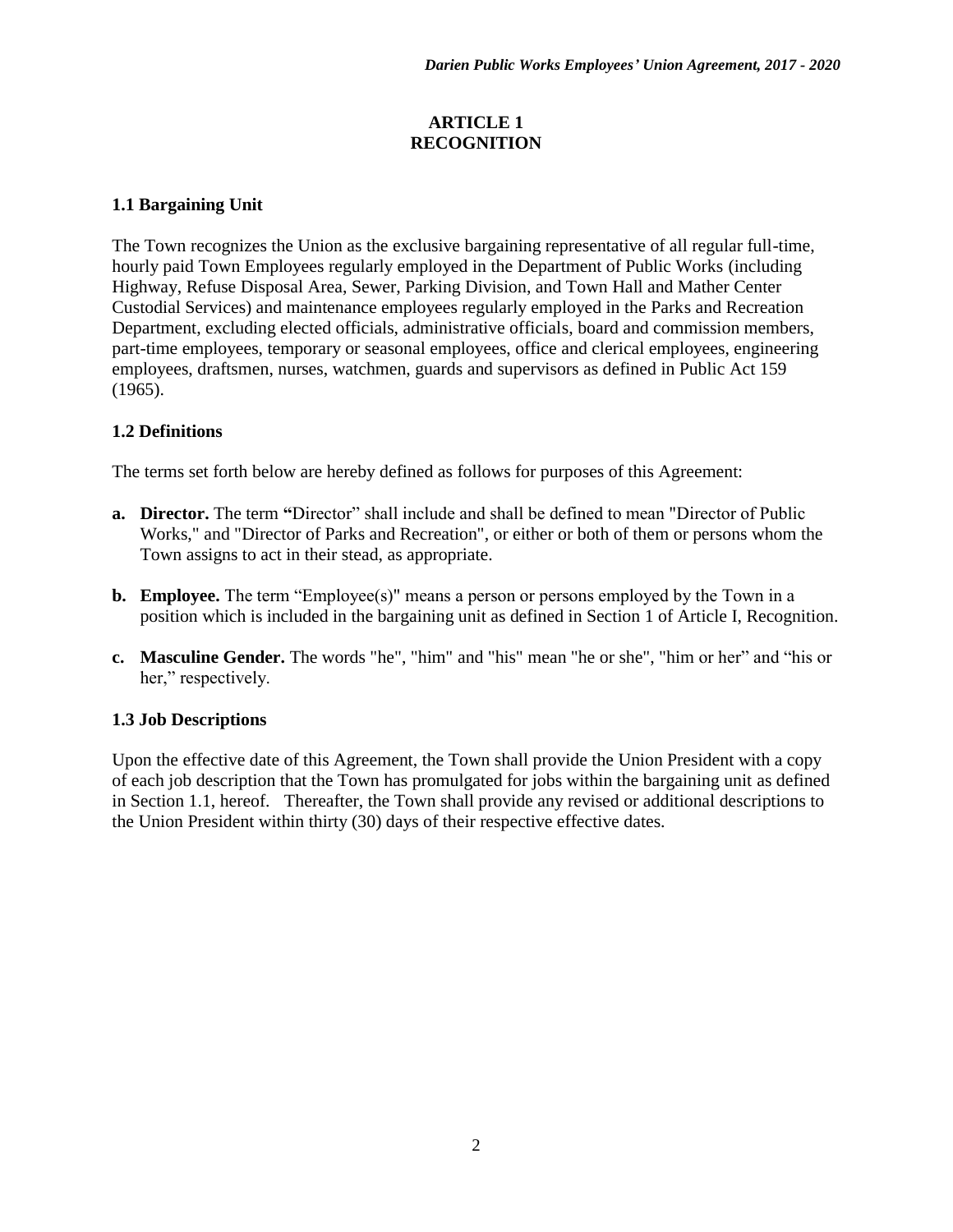### **ARTICLE 2 MANAGEMENT RIGHTS**

<span id="page-7-0"></span>Except as explicitly limited by the specific provisions expressed in this Agreement, the entire management of the Department of Public Works and the Department of Parks and Recreation and the direction of their respective working forces including the right to direct, plan and control their operations, to hire, layoff, recall, transfer, promote, demote, suspend, discipline, discharge and direct Employees, to introduce new and improved methods, equipment and facilities and all other managerial powers traditionally vested in the Town shall remain vested in the Town.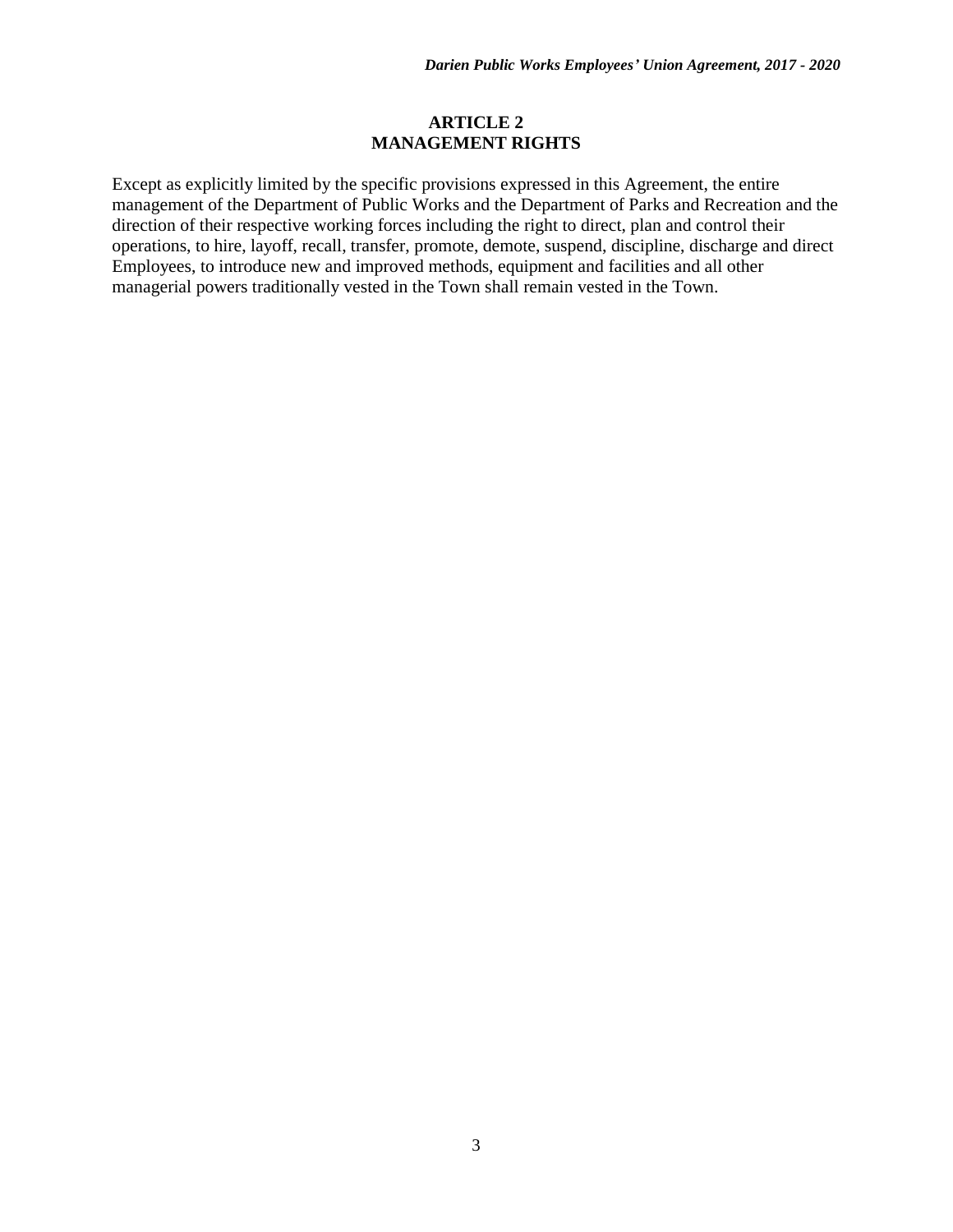# **ARTICLE 3 UNION SECURITY**

# <span id="page-8-1"></span><span id="page-8-0"></span>**3.1 Agency Shop**

- a. Each Employee and each Employee hired on or after the effective date of this Agreement, shall, upon the expiration of ten (10) weeks following the date of this Agreement or following his date of hire, whichever is later, as a condition of continued employment, either (i) become and remain a member of the Union in good standing by tendering to the Union the regular dues uniformly required of all Union members, or (ii) in lieu thereof, pay to the Union a regular, uniform service fee in an amount determined by the Union in accordance with applicable law.
- b. Within fifteen (15) working days after the receipt of a written request from the Union, the Town shall discharge any such Employee who has failed to comply with the requirements contained in Subsection (a) above.
- c. The Director will furnish to the President of the Union the names of newly hired Employees, together with their addresses, telephone numbers, effective dates of employment, the classification to which they will be assigned initially and their starting rate of pay.

### <span id="page-8-2"></span>**3.2 Check off of Dues**

The Town shall make deductions from the wages of each Employee in an amount equal to the regular annual membership dues uniformly required of Union members or the uniform annual service fee, as appropriate, divided over the number of pay periods in a year. Prior to taking such deduction the Employee from whose wages the deduction is to be made has delivered to the Town written authorization directing the Town to make such deduction. The amounts so deducted in each month shall be transmitted to the Treasurer of Local 1303 no later than the fourteenth  $(14<sup>th</sup>)$  day of the ensuing month. The authorization signed by the Employee directing such deductions to be made must be voluntarily executed and must provide that the authorization is revocable at any time by the Employee. Notice of revocation, to be effective, must be delivered in writing to both the Town and the Union. Notice of increases in the regular membership dues and fees of the Union must be given to the Town at least thirty (30) days in advance of any increased deduction.

### <span id="page-8-3"></span>**3.3 Hold Harmless**

The Union shall indemnify and hold the Town harmless against any claim made by any Employee against the Town or any of its officers or officials by reason of any action taken by the Town pursuant to Sections 1 and 2 above.

### <span id="page-8-4"></span>**3.4 Bulletin Boards**

The Town shall provide bulletin board space where Employees normally report for work, including but not limited to the Town Garage, Town Hall, Nearwater Lane Sewer Pump Station, and the place where Parks and Recreation Employees report to work, for use by the Union to post meeting notices, other notices of official Union business and as required by this Agreement.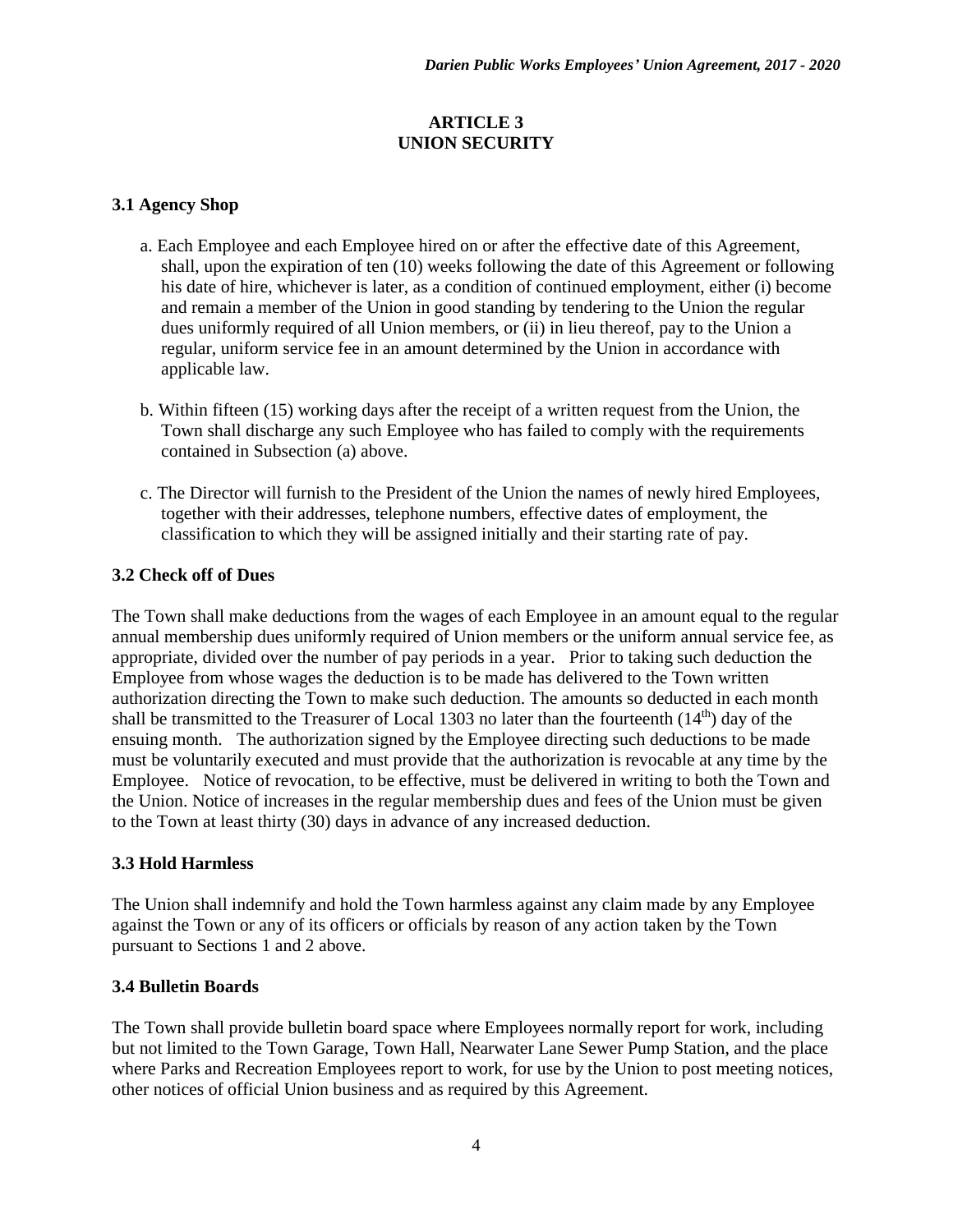### **ARTICLE 4 HOURS OF WORK AND OVERTIME**

#### <span id="page-9-1"></span><span id="page-9-0"></span>**4.1 Regular Hours**

#### **a. Regular Hours of Work**

| For all positions except as noted below: $7:00$ a.m. $-3:30$ p.m. |
|-------------------------------------------------------------------|
| 7:00 a.m. $-3:30$ p.m.                                            |
| $12:00$ p.m. $-8:30$ p.m.                                         |
| $2:30$ p.m. $-11:00$ p.m.                                         |
| $2:30$ p.m. $-11:00$ p.m. (Tues.-Fri.)                            |
| 7:00 a.m. $-3:30$ p.m. (Sat.)                                     |
| 7:00 a.m. $-3:00$ p.m. (paid lunch)                               |
| 7:00 a.m. $-3:00$ p.m. (paid lunch)                               |
|                                                                   |

The Town may make reasonable changes in starting and/or quitting times upon seven (7) days' notice to the Employee(s) and to the Union.

- **b. Regular Work Week and Regular Work Day.** Forty (40) hours worked in a payroll week constitutes a regular work week and eight (8) hours worked on a shift constitutes a regular work day.
- **c. Lunch Break.** Each Employee shall be given a one-half (½) hour unpaid lunch period per regular workday except that employee(s) whose work assignment(s) prevent them from leaving their work stations during lunch shall be given a one-half  $(\frac{1}{2})$  hour paid lunch.

### <span id="page-9-2"></span>**4.2 Overtime Hours**

- **a. In General.** All work performed in excess of eight (8) hours on a shift and forty (40) hours in any payroll week shall be paid for at one and one-half  $(1\frac{1}{2})$  times the Employee's regular straight-time hourly rate.
- **b. Sunday and After-Midnight Snow Removal Work.** All work performed on Sunday and all work performed in snow removal operations between the hours of midnight and 7:00 a.m. shall be paid for at two (2) times the Employee's regular straight-time hourly rate, provided the Employee has worked and/or has been on charged leave for at least forty (40) hours in the immediately preceding five (5) work days. If the Employee has not worked or been on charged leave for the base forty (40) hours, such pay will revert to straight time.
- **c. Continuous Hours.** When an Employee is required to work during snow and ice operations for sixteen (16) continuous hours, he/she shall be given eight (8) hours off with pay. Such time shall be taken within one hundred eighty (180) calendar days. Time off shall be subject to the operating needs of the department and require prior approval of the supervisor which will not be unreasonably withheld.
- **d**. **Holiday Work.** All work performed on a day recognized by the Town as a holiday set forth in Section 6.1, of this Agreement shall be paid for at one and one-half (1-1/2) times the Employee's regular straight-time hourly rate.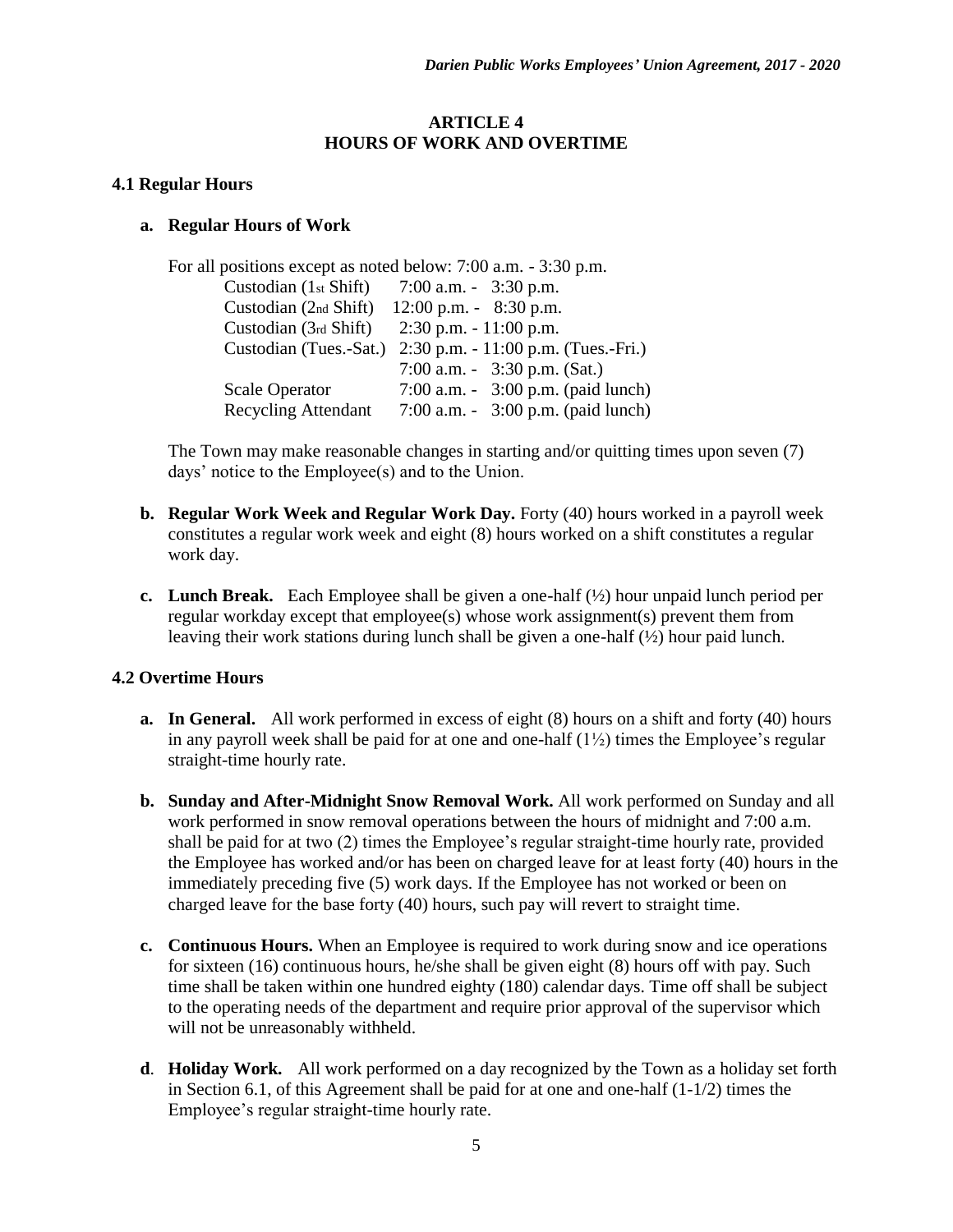- **e**. **Pyramiding**. There shall be no pyramiding of overtime.
- **f. Scheduling.** Voluntary overtime lists will be compiled based on work assignments within each division of Public Works and Parks and Recreation. Each list will identify the division's overtime assignment and those individuals qualified to perform the assignment. (See attached list for example of overtime assignments.) Assignments will be initially offered in seniority order and then equalized on a fiscal year basis. Employees must work overtime as assigned unless excused by the Director.

An Employee offered an assignment who refuses the assignment will be charged with the number of hours equal to the assignment as if he had worked it and will be placed on the list in accordance with the total number of hours worked and/or declined.

If no volunteer is found, the least senior qualified Employee will be involuntarily assigned to the overtime.

Employees who are not qualified to work specific assignments may request to be trained to become qualified to be placed on the list. Voluntary overtime will be distributed as equally as practicable with a new list promulgated each July 1.

Overtime generated as a result of snow storms or other general emergencies that generally require the majority of Employees to work will not be included in the Voluntary overtime lists and will not be subject to equalization.

Overtime opportunities will be offered to union Employees before being offered to non-union Employees, whenever possible. If no Union member volunteers for the overtime opportunity, non-union members will be given the opportunity to work the overtime.

When the Parks and Recreation Department has pre-scheduled overtime, it will be posted at least five (5) working days in advance of the assignment (when possible). In the event that no union member has signed up for the pre-scheduled overtime assignment three (3) working days before the assignment, non-union Employees will then be given the opportunity to sign up for the pre-scheduled overtime. If, on the last working day before the assignment, no one has volunteered for the pre-scheduled overtime opportunity, the least senior qualified union member will be involuntarily assigned the overtime. Pre-scheduled overtime will be equalized in the same manner as all other overtime.

An Employee who is out of work due to either a work-related or non-work-related illness or injury when an overtime opportunity arises shall be deemed to have refused the opportunity and charged with the appropriate number of overtime hours.

**g. Compensatory Time.** In lieu of paying an Employee for time he or she works in excess of his or her normal workday, the Town and Employee may agree for the Employee to receive compensatory time off for all or a portion of such time the Employee works, as assigned, in accordance with the requirements of applicable wage-hour laws. Barring such agreement normal overtime will be paid.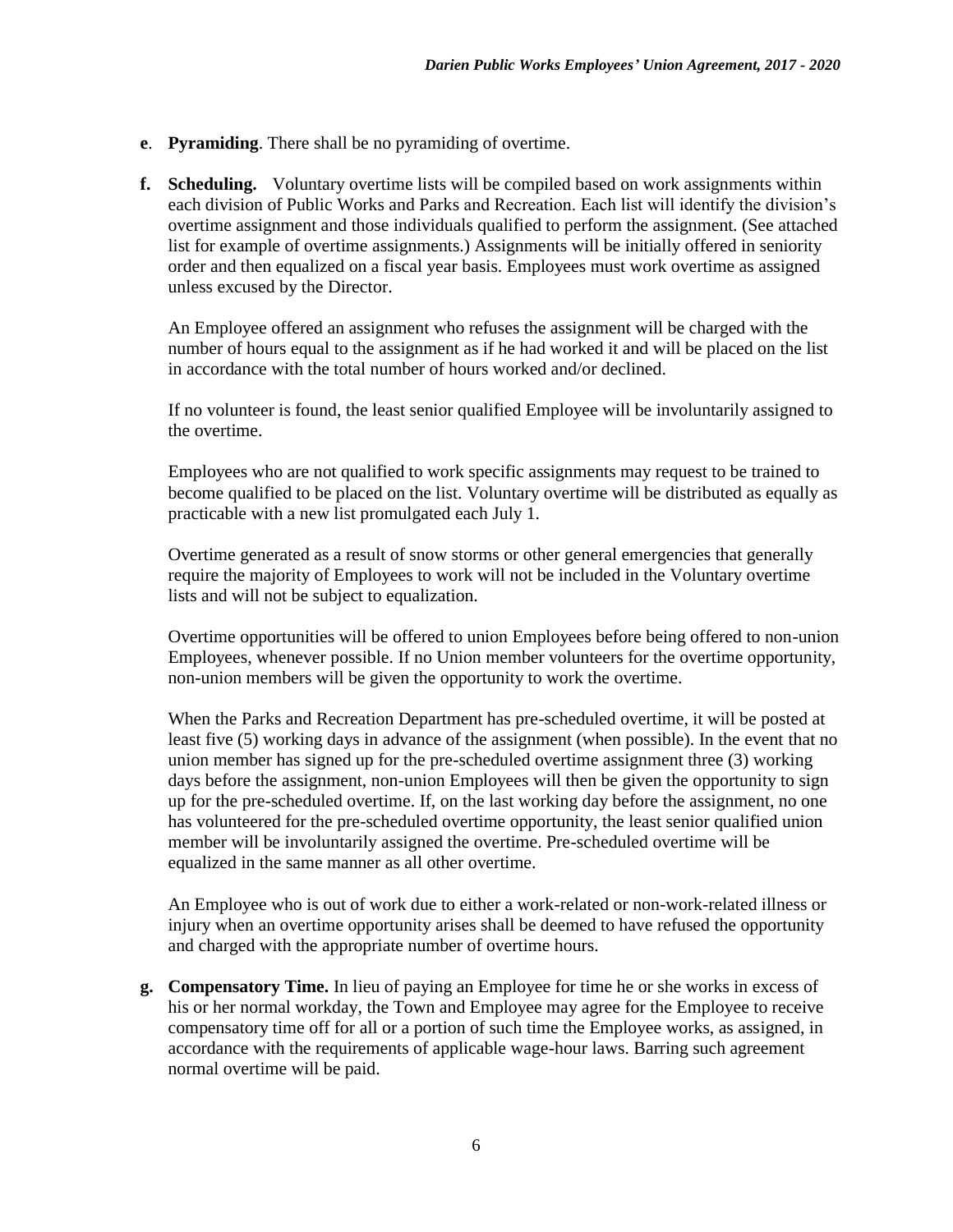# <span id="page-11-0"></span>**4.3 Snow Plowing**

When plowing snow or spreading of ice-control materials, Employees shall be provided with a rest period of at least four (4) hours once they have been sent home. If they are required to report back within a time interval of less than four (4) hours, they shall be paid straight through at straight-time from the time they were sent home as if there had been no such rest period (i.e., break in service).

This provision shall apply to all periods of time when snow plowing or spreading ice-control materials are being performed whether it is during the normal hours of work or on overtime. This provision shall not apply when Employees have not been engaged in snow plowing or spreading of ice-control materials between 12:00 noon and the end of the normal work day.

# <span id="page-11-1"></span>**4.4 Call Back**

Employees who report for work as directed after having been called-in to work at hours outside their scheduled shift shall be guaranteed a minimum of three (3) hours' work or pay at the applicable overtime rate.

# <span id="page-11-2"></span>**4.5 Calls**

An employee who receives a computer generated automated call that requires him to take action while he is off duty but does not require him to return to the local work site to take said action will be entitled to one (1) hour of overtime for the inconvenience of receiving a call while off duty. If the automated call requires the employee to return to the work site he shall be entitled to overtime in accordance with Section 4.4 above.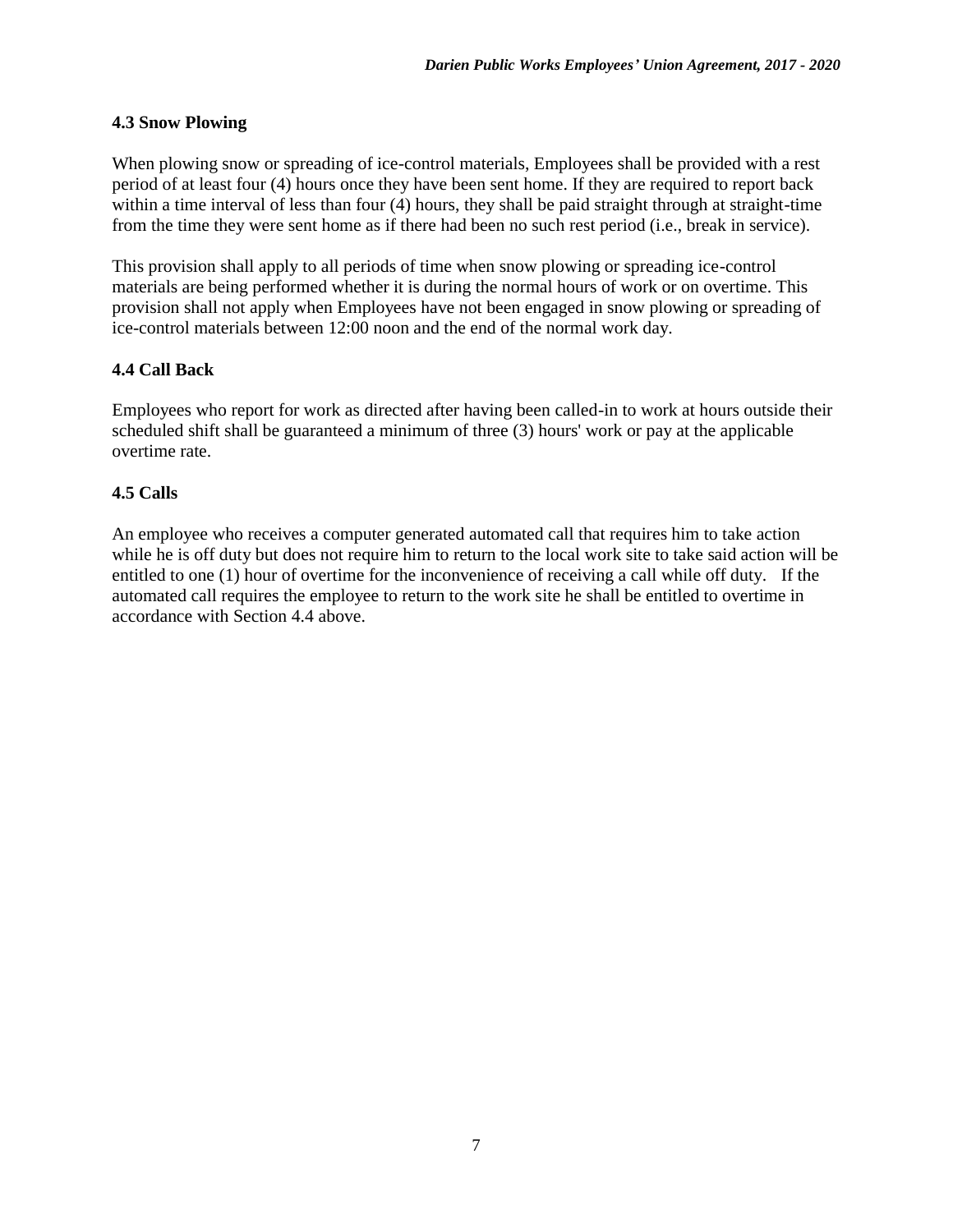# **ARTICLE 5 WAGES AND RATES OF PAY**

# <span id="page-12-1"></span><span id="page-12-0"></span>**5.1 Wage Rates**

- **a. Pay Period.** The pay period is two (2) weeks in length beginning on a Sunday and ending on a Saturday fourteen (14) days later. Payment of wages shall be through Direct Deposit on the Thursday after the end of the pay period. In the event that both of the other two Town bargaining units agree to move to a Friday check date, Employees of this bargaining unit will also go to a Friday check date.
- **b. Increases in Wage Rates.** Increases to wage rates are as follows:effective 7/1/17 2.25%; effective  $7/1/18 - 2.25%$ ; and effective  $7/1/19 - 2.00%$ .
- **c. Starting Rates.** Employees newly hired during the term of this Agreement shall be paid no less than the regular straight-time hourly rate for Step 1 of the Labor Grade to which they are assigned. Notwithstanding any provision of this Agreement, including Appendix A, to the contrary, no Employee shall receive an increase in pay or move from one Step to another prior to successfully completing six (6) consecutive months worked.

The parties agree to review the Town's practice with regard to the initial step placement of new employees for the purpose of determining any inequities and to address such inequities with regard to future placements.

- **d. Current Positions.** Regular straight-time hourly rates of pay for each year of this Agreement are set forth in Appendix A, attached hereto.
- **e. Incremental Advancement.** Employees hired before July 1, 2004, shall advance from one Step to another on July  $1<sup>st</sup>$  annually. Employees hired after July 1, 2004, shall, after their initial placement on the Grade and Step schedule, advance from one Step to another on their respective anniversary dates of employment, but not before they have completed six (6) months of employment.
- **f. New Positions.** Wage rates for classifications newly established by the Town during the period covered by this Agreement will be negotiated with the Union.
- **g. Promotions.** Any Employee whom the Town promotes from a position in one Labor Grade to a different position in a higher Labor Grade will be placed at the lowest Step in the higher Labor Grade that has a regular straight-time hourly rate no less than two percent (2%) higher than that of the position to which the Employee was previously assigned. Any increase that such promotion yields will be effective the next pay period following the effective date of the promotion. Notwithstanding any other provision of this Agreement, Employees who are promoted will not be eligible for step advancement until they have successfully completed six (6) month service in the position to which they have been promoted.

Employees who are promoted shall continue to advance from one Step to another in accordance with their original step movement date (either July 1 or their anniversary date). If an employee has not completed six (6) months of employment in a promotional position on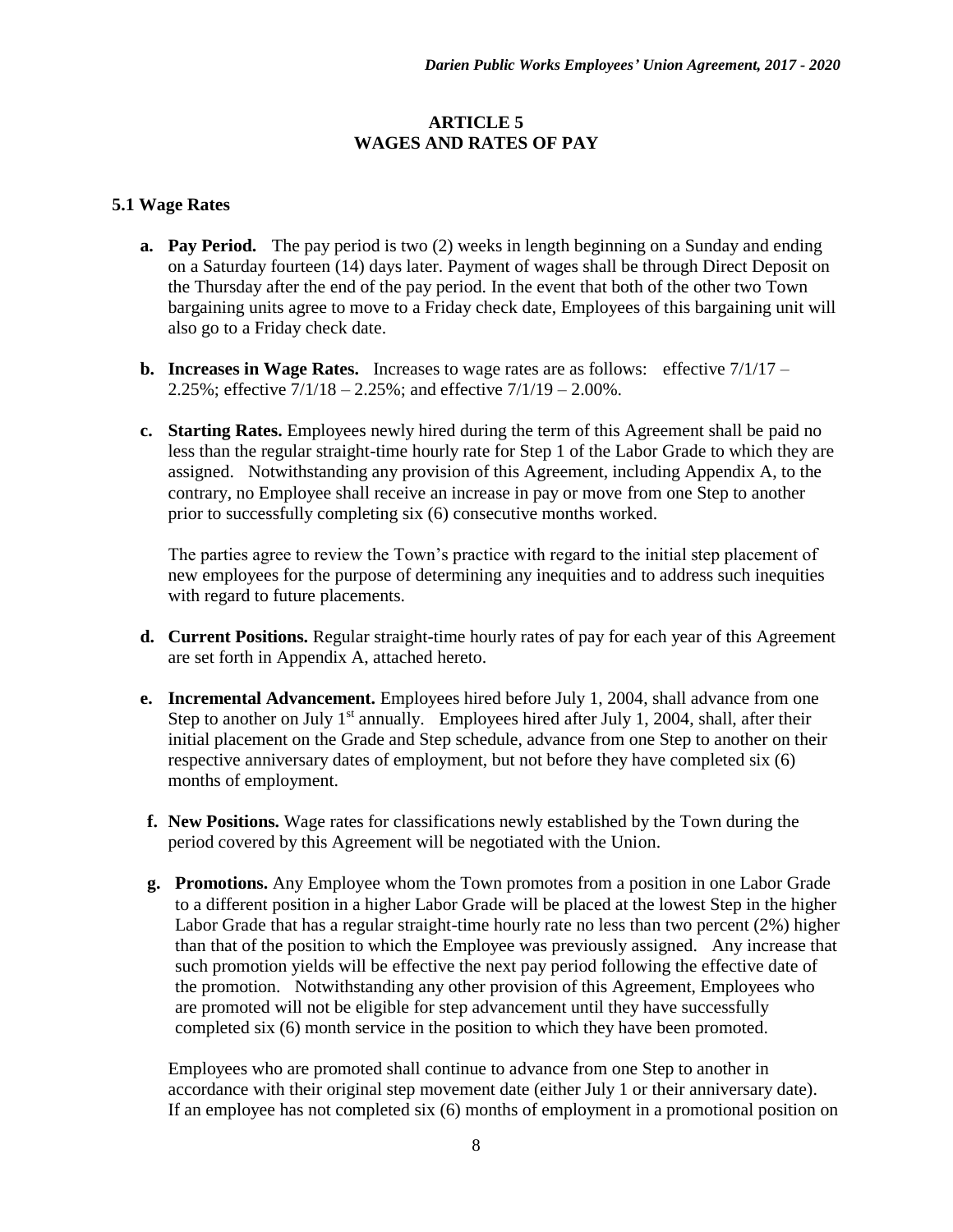his designated step movement date, he shall advance a step on the date in which he completes six months of employment and return to his normal designated step movement date thereafter.

For example, if Employee A is hired on March 1, 2010, his designated step movement date will be March 1. However, if he is promoted to a new position on February 1, 2012, he would not be eligible to move a step on March 1, 2012, because he has not been employed in his promotional position for six (6) months. He would move a step in his promotion position on August 1 2012, and thereafter move a step each March 1.

**h. Demotions.** A demotion is a transfer, for any reason, to a Labor Grade that has a lower maximum hourly rate than the maximum hourly rate of the Employee's current Labor Grade. Notwithstanding any other provision of this Agreement, a demoted Employee will be placed on the highest Step in the Labor Grade to which he or she is demoted which carries a regular straight-time hourly rate lower than the Employee's hourly rate of pay prior to the demotion.

# <span id="page-13-0"></span>**5.2 Longevity**

a. **Schedule.** Effective July 1, 2016, each Employee hired on or before July 1, 2015, shall upon completion of the lengths of service set forth below (the Employee's "Qualifying Anniversary Date"), receive the following annual longevity bonuses:

| Years                  | Annual Amount | <b>Hourly Amount</b> |
|------------------------|---------------|----------------------|
| Ten $(10)$ Years       | 500.00        | .24 $\mathbb C$      |
| Fifteen (15) Years     | 800.00        | .38 <sub>C</sub>     |
| Twenty (20) Years      | \$1,000.00    | .48C                 |
| Twenty-Five (25) Years | \$1,250.00    | .60 $\mathbb C$      |

Employees hired after July 1, 2015, shall not be eligible for longevity bonuses.

- b. The Town shall, for each Employee eligible or who becomes eligible for an annual Longevity Bonus set forth above, convert the annual Longevity Bonus to an hourly rate (the "Hourly Longevity Rate") and, as described below, add the Hourly Longevity Rate to the regular straight-time hourly rate at which the eligible Employee is paid pursuant to Appendix A.
	- (1) For each Employee who became eligible for a Longevity Bonus on or before June 30, 2004, the applicable Hourly Longevity Rate shall be added to the eligible Employee's regular straight-time hourly rate of pay for services he or she performs on and after July 1, 2004.
	- (2) For each Employee who, during the term of this Agreement, attains a Qualifying Anniversary Date either (i) to become eligible for a Longevity Bonus for the first time or (ii) to become eligible for a higher Longevity Bonus than that for which he or she was eligible previously, the new Hourly Longevity Rate for such Employee shall become effective at the start of the first pay period next following the Employee's Qualifying Anniversary Date.
	- (3) In all cases, the aforesaid annual Longevity Bonuses shall be non-cumulative, regardless of the form in which they are paid. No Hourly Longevity Rates shall be payable by the Town before the next pay period beginning after the Employee's Qualifying Anniversary Date.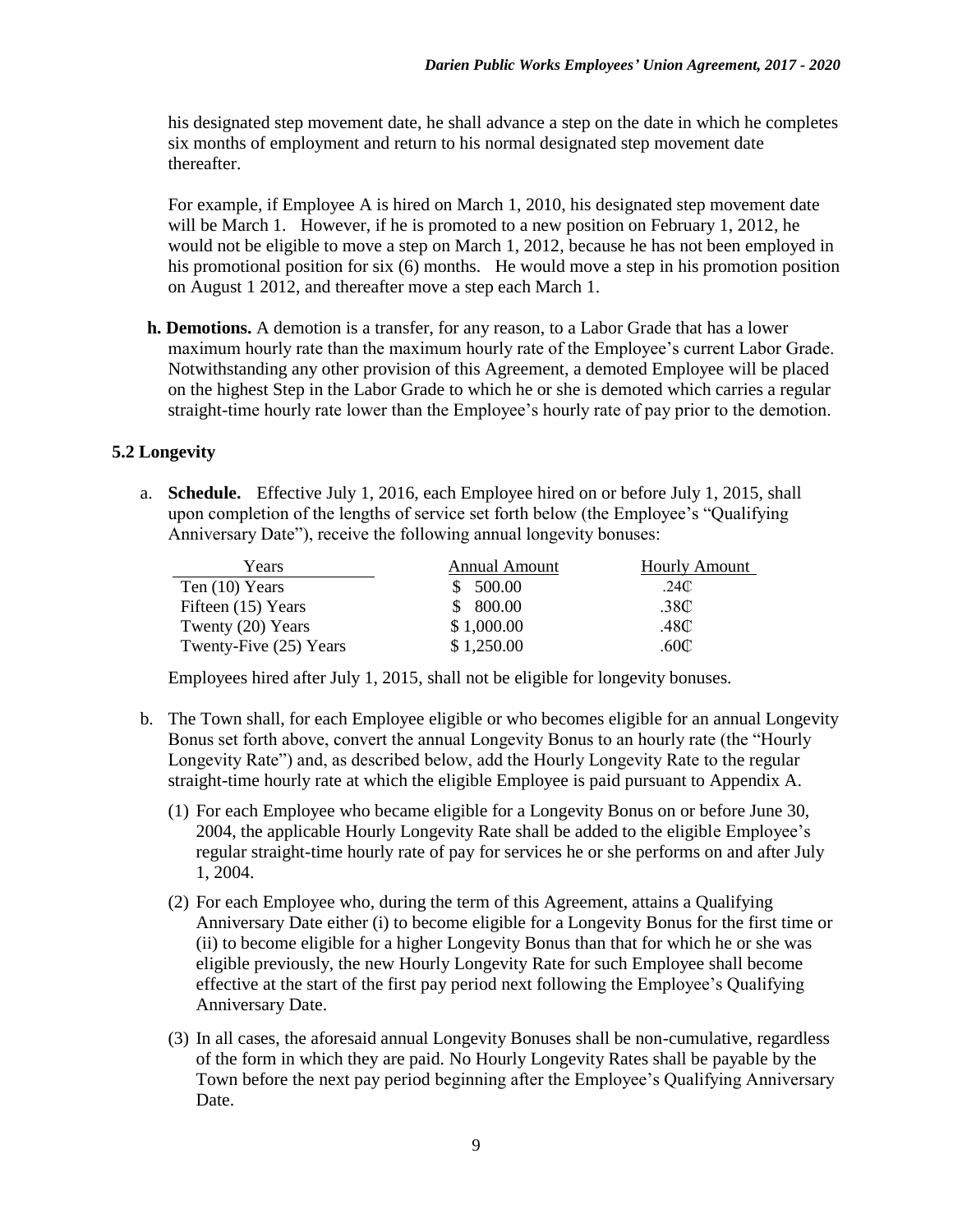c. Determination of Length of Service. In all cases, in order to qualify for said bonuses, an Employee's length of service will be determined as of his anniversary date.

#### <span id="page-14-0"></span>**5.3 Education Reimbursement**

**a.** Employees shall be eligible for reimbursement of the expense of tuition for courses of study relevant to their Department that they successfully complete, provided:

No reimbursement shall be paid for any such course of study unless the course has been approved in advance by the Town Administrator, upon the recommendation of the Director.

Each such course of study must be, in the judgment of the Town Administrator, relevant to the work done by the Employee in his current position or performed in Union positions to which such Employee might reasonably be promoted.

In courses that are graded, a grade of "C" or better must be obtained.

Any such course is commenced after the effective date of this Agreement.

**b.** If an Employee who has received a reimbursement voluntarily quits or retires or is discharged from the Town's employ within two (2) years after having been reimbursed, the Town shall be entitled, without prior notice, to deduct from the Employee's final pay and other monies due the Employee upon termination of employment an amount equal to the applicable reimbursement.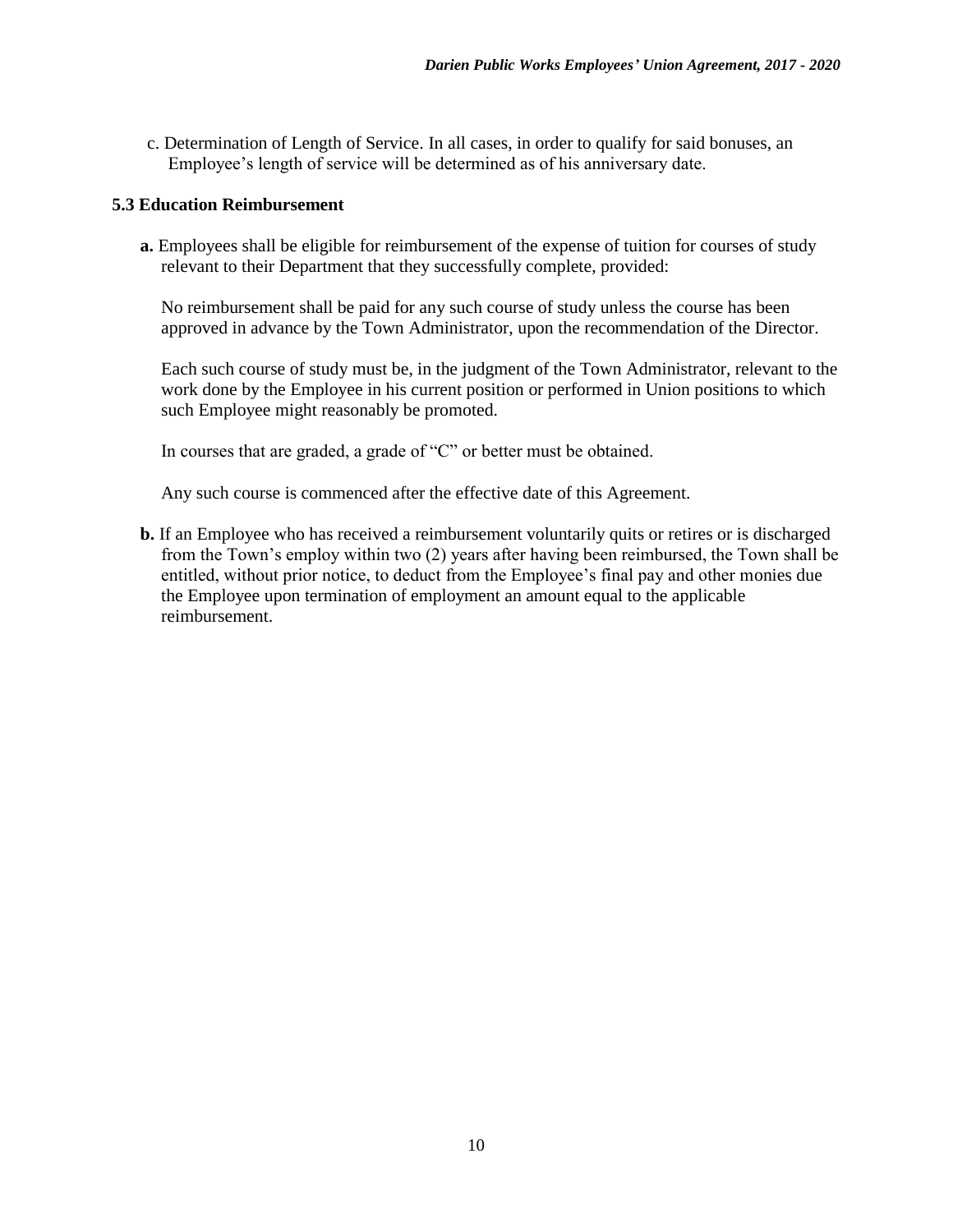# **ARTICLE 6 HOLIDAYS**

# <span id="page-15-1"></span><span id="page-15-0"></span>**6.1 Holiday Schedule**

Employees eligible for holiday pay shall be paid eight (8) hours pay at their respective regular straight-time hourly rates for the following holidays (four (4) hours pay for each half-day holiday):

> New Year's Day Columbus Day Martin Luther King Day Veterans' Day **Presidents' Day Thanksgiving Day** Memorial Day Christmas Eve Day Independence Day Christmas Day

Good Friday Friday Friday after Thanksgiving Labor Day New Year's Eve Day

# <span id="page-15-2"></span>**6.2 Holidays on Scheduled Days Off**

In the event a Town holiday falls on an employee's regularly scheduled day off the Town shall schedule the holiday on an alternative day for which the employee is scheduled to work and the employee shall be compensated for the alternative holiday at the employee's straight time hourly rate for the number of hours that the employee is regularly scheduled to work.

Additionally, if the employee is called in to work on the holiday or the alternative holiday, he/she shall be compensated in accordance with Section 4.2(d) of this Agreement.

# <span id="page-15-3"></span>**6.3 Holidays on Weekend Days**

Holidays falling on Sunday are observed on the following Monday. Holidays falling on Saturday are observed on the preceding Friday.

### <span id="page-15-4"></span>**6.4 Holiday Eligibility**

To be eligible for holiday pay, an Employee must work his last scheduled work day before the holiday and his first scheduled work day after the holiday, unless he submits proof of illness. For purposes of this section, an Employee on suspension will not be deemed to be scheduled for work.

### <span id="page-15-5"></span>**6.5 Holidays during Vacation**

Eligible Employees on vacation during a week in which one of the above-listed holidays falls shall receive an extra day's vacation with pay in lieu of such holiday.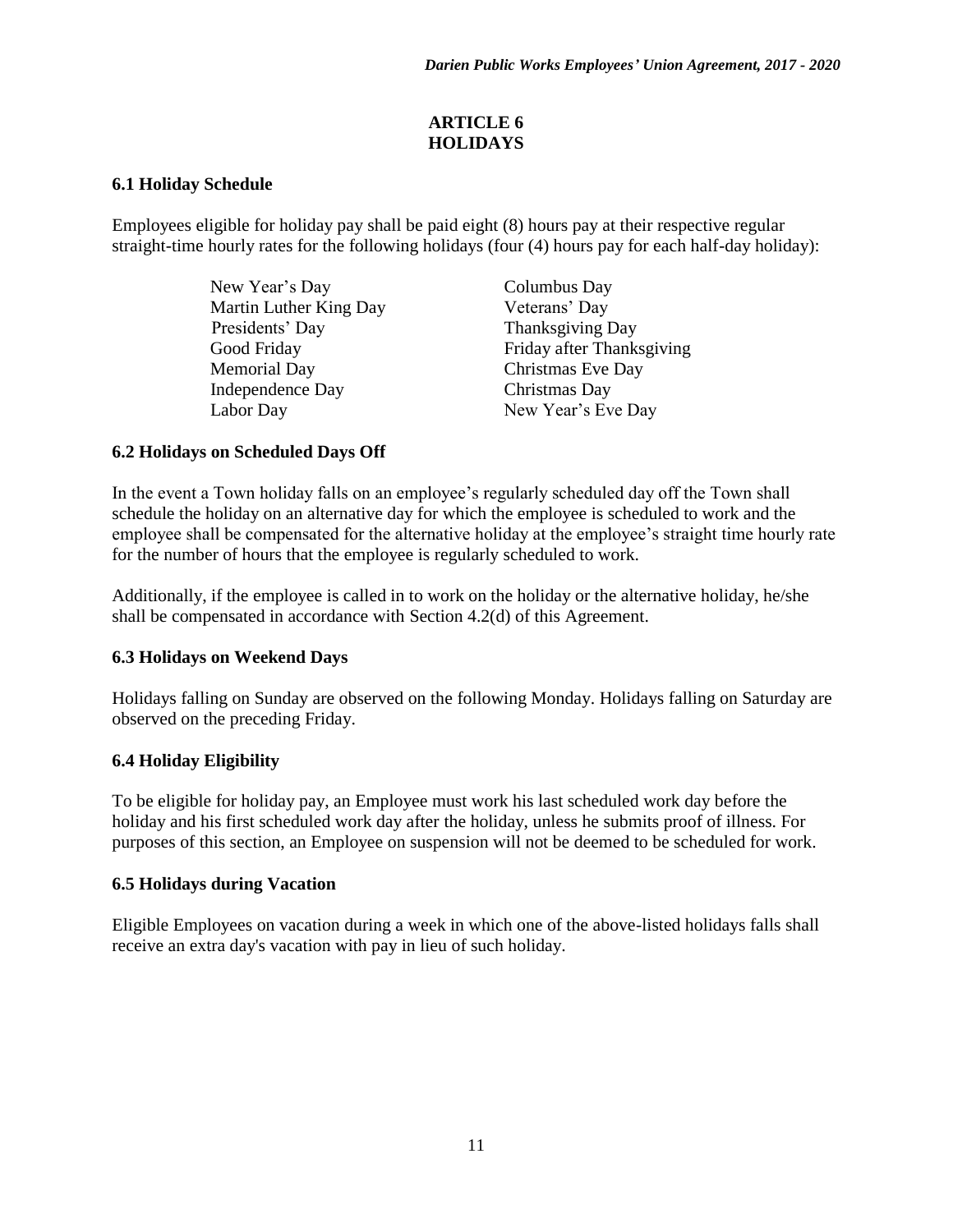# **ARTICLE 7 VACATIONS**

# <span id="page-16-1"></span><span id="page-16-0"></span>**7.1 Vacation Eligibility**

Employees who have successfully completed their respective probationary periods will be entitled to vacations with pay in accordance with the following schedule:

| <b>Term of Service</b>                                                  | <b>Maximum Vacation</b><br><b>Earned Per Month</b> |              | <b>Maximum Vacation</b><br><b>Earned Per Year</b> |              |             | <b>Maximum Vacation</b><br><b>Accumulation</b><br>Per Sec. 7.2 |
|-------------------------------------------------------------------------|----------------------------------------------------|--------------|---------------------------------------------------|--------------|-------------|----------------------------------------------------------------|
|                                                                         | <b>Days</b>                                        | <b>Hours</b> | <b>Days</b>                                       | <b>Hours</b> | <b>Days</b> | <b>Hours</b>                                                   |
| From date of hire until<br>successful completion<br>of four $(4)$ years | 0.83                                               | 6.64         | 10                                                | 80           | 20          | 160                                                            |
| After completion of<br>four $(4)$ years                                 | 1.25                                               | 10.00        | 15                                                | 120          | 30          | 240                                                            |
| After completion of ten<br>$(10)$ years                                 | 1.66                                               | 13.33        | 20                                                | 160          | 40          | 320                                                            |
| After completion of<br>twenty $(20)$ years                              | 2.083                                              | 16.66        | 25                                                | 200          | 50          | 400                                                            |

# <span id="page-16-2"></span>**7.2 Carry-Over**

Vacations are generally to be taken in the fiscal year earned, but may be accumulated up to but not exceeding an amount representing two years' accumulation.

Each employee shall have the option of being paid for all accrued and unused vacation time, except for two (2) weeks... Once an employee has exercised this option, he shall not be permitted to carryover more than two (2) weeks of unused vacation each year and any unused and accrued vacation time in excess of two (2) weeks shall be paid at the rate in which it was earned in the first paycheck following June  $30<sup>th</sup>$  of each year.

# <span id="page-16-3"></span>**7.3 Vacation Paid at Termination or Military Leave**

In the event of Military leave or termination, the Employee involved shall be paid all current vacation pay accrued to him as of the time he leaves his employment.

# <span id="page-16-4"></span>**7.4 Vacation Pay Rate**

An Employee's vacation pay shall be based upon his regular straight-time hourly rate in effect at the time that he takes his vacation.

# <span id="page-16-5"></span>**7.5 Vacation Scheduling**

Vacation time-off shall be scheduled at the discretion of the Director who shall consider the desires of the Employees and the needs of the department in arriving at the vacation schedule.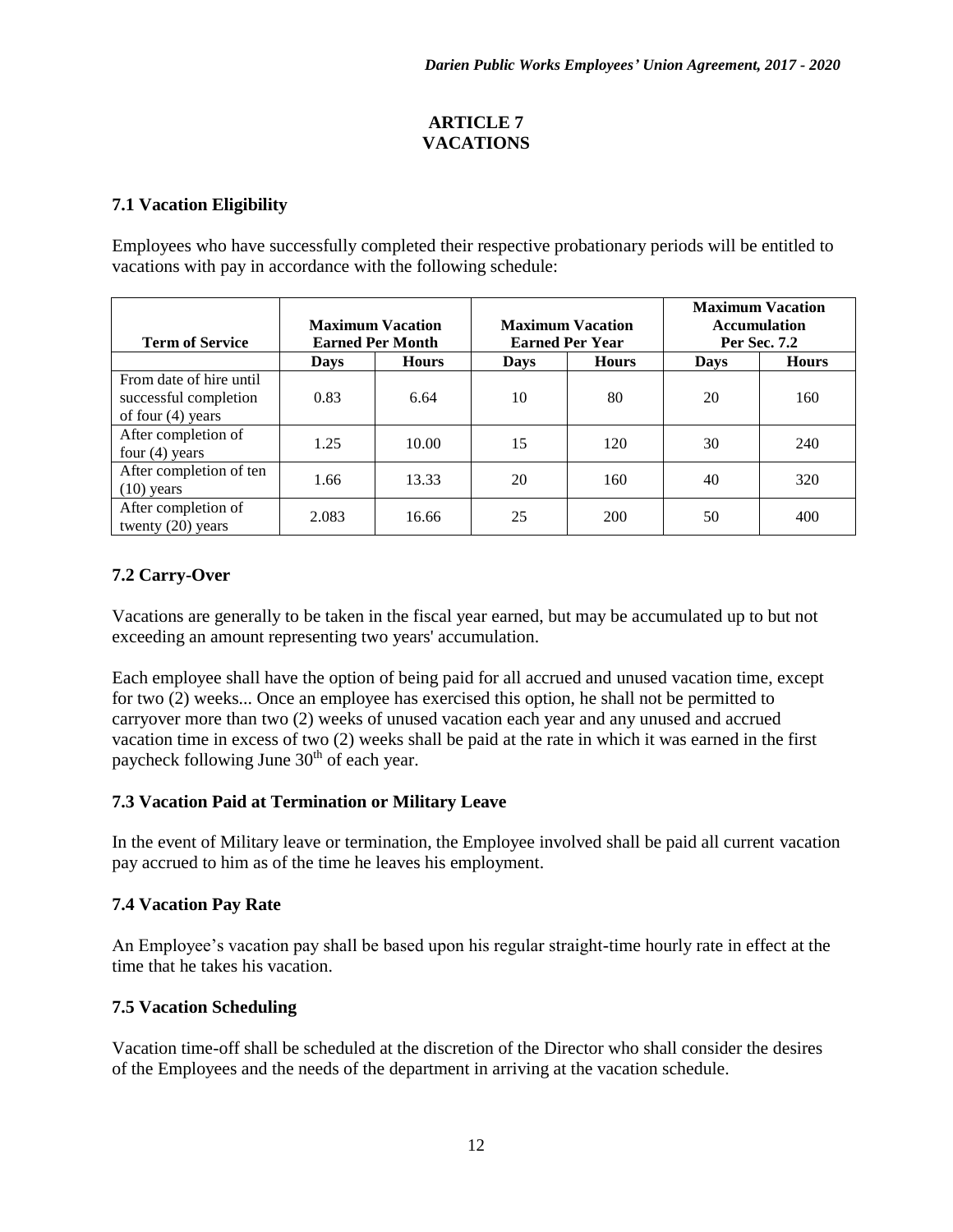# <span id="page-17-0"></span>**7.6 Payment of Vacation to Estate**

In the event of death of an Employee, his beneficiary or estate shall be paid all current vacation pay accrued to him but unused as of his date of death.

# <span id="page-17-1"></span>**7.7 Report of Use**

The Town shall include in an Employee's paycheck the number of sick, personal and vacation days accumulated and used by the Employee during that pay period.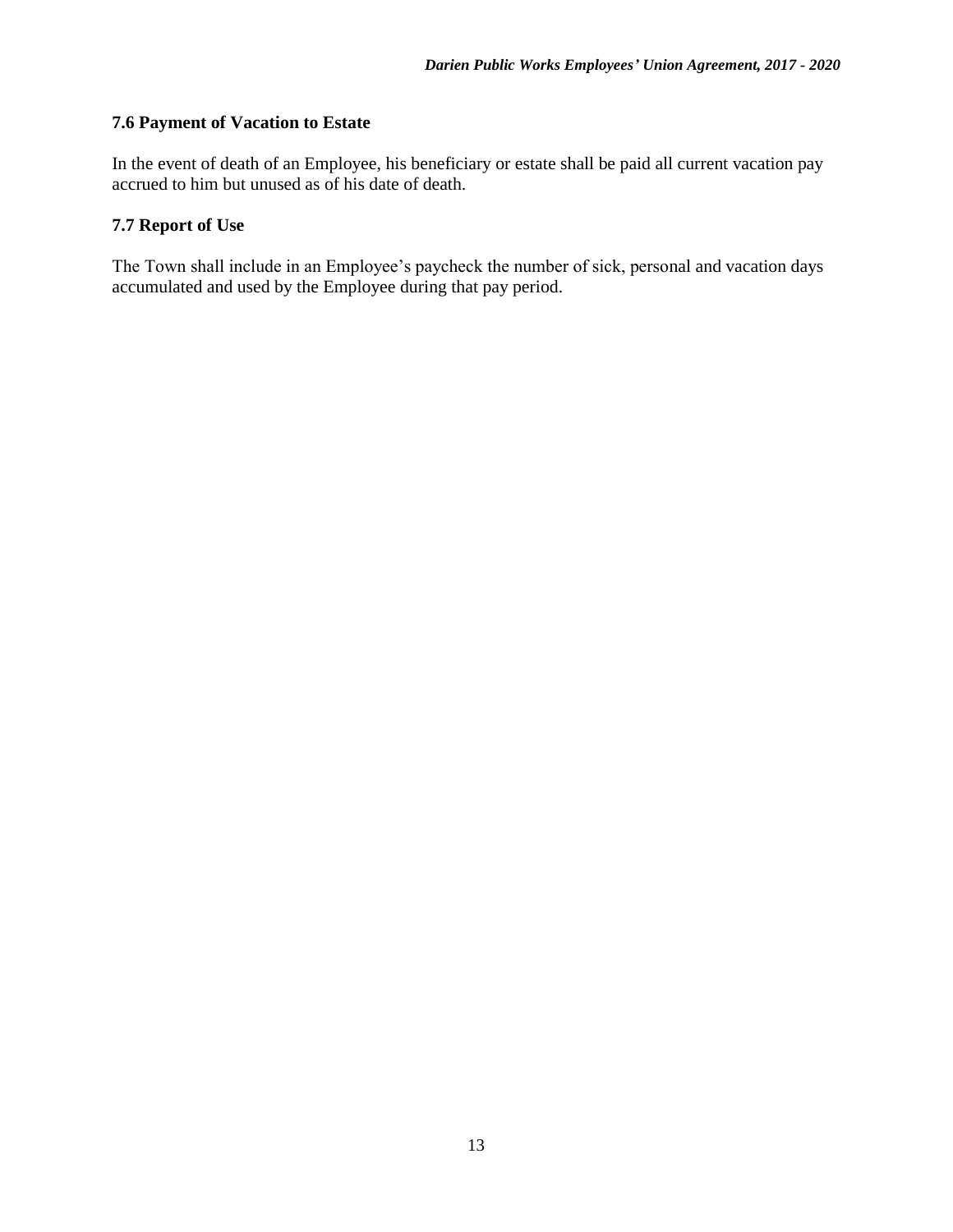## **ARTICLE 8 LEAVE PROVISIONS**

#### <span id="page-18-1"></span><span id="page-18-0"></span>**8.1 Absence and Tardiness**

Employees are required to report to work when scheduled and to be ready to start work on time. Unexcused absence and tardiness will subject an Employee to disciplinary action, including discharge.

### <span id="page-18-2"></span>**8.2 Sick Leave**

**a. Accumulation Rate.** For employees hired prior to July 1, 2017 - Paid sick leave at the Employee's regular straight-time hourly rate is granted to all regular full-time Employees on the basis of one (1) day of sick leave for each month of service up to a maximum of twelve (12) days per year during the first ten (10) years of service and, thereafter, one and one-half (l.5) days of sick leave for each month of service up to a maximum of eighteen (18) days per year.

For employees hired on and after July 1, 2017 - Paid sick leave at the Employee's regular straight-time hourly rate is granted to all regular full-time Employees on the basis of one (1) day of sick leave for each month of service up to a maximum of twelve (12) days per year during the first fifteen (15) years of service and, thereafter, one and one-quarter (l.25) days of sick leave for each month of service up to a maximum of fifteen (15) days per year.

- **b. Payment of Accumulated Sick Leave.** Employees will be permitted to accumulate unused sick leave days beyond 150 days and, at retirement, will receive one (1) day's pay for every three (3) days of unused sick leave in excess of 150 days. Payment will be made at retirement by a separate check. This payment will not be included in the computation of the Employee's pension benefit. No payment will be made for any time less than 153 days. Payment for time over 153 days will be pro-rated to the nearest hour, where necessary. Employees hired after April 1, 1998, will not be entitled to payment for accumulated unused sick leave upon retirement.
- **c. Doctor's Certificate.** Sick leave is counted from the first day of illness and will include only those days upon which the Employee would have been assigned to work had he been healthy. The Director may require an Employee who is absent on sick leave for more than three (3) consecutive working days to submit a medical doctor's certificate.
- **d**. **Verification of absence**. Regardless of the number of days the employee is absent from work, nothing herein will be construed so as to limit in any way the Town's right to verify the legitimacy of any absence or any claim for a sick day or to require an Employee to provide the Town with proof, satisfactory to the Town, that the employee is (A) too sick or otherwise medically incapacitated to work as assigned and/or (B) medically fit to perform the duties of the assigned job as a condition of returning to work.

An employee who has given notice of resignation or retirement must provide proof of illness to be paid for any sick time used during the notice period.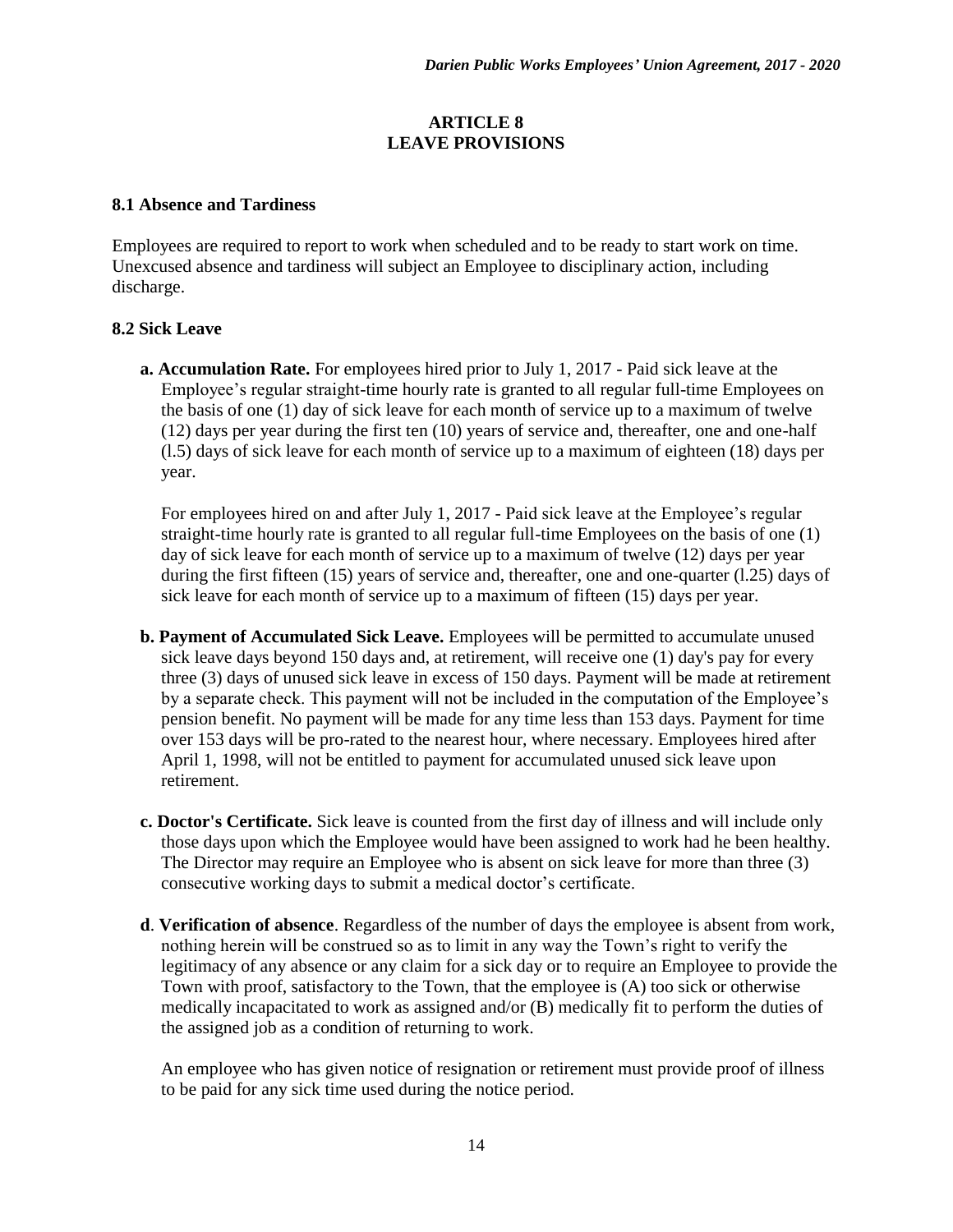If the Town requests medical documentation from a physician to support the legitimacy of any absence in accordance with section (d) of this Article, it will reimburse the employee for the out-of-pocket office visit expense, upon request.

**e. Extension of Sick Leave.** In special circumstances, sick leave may be extended by the Board of Selectmen at its discretion to an Employee suffering from a major ailment.

# <span id="page-19-0"></span>**8.3 Personal Leave of Absence**

- **a. Bereavement Leave.** An absence without loss of regular pay for up to five (5) normal work days shall be granted to an Employee who has a death of his mother, father, spouse, child, or step-child. An absence without loss of regular pay for up to three (3) normal work days shall be granted to an Employee who has a death of his sister, brother, daughter-in-law, son-in-law, sister-in-law, brother-in –law, parent-in-law, grandchild or grandparents. An absence without loss of regular pay of one (1) workday shall be granted to an Employee to attend the funeral of an aunt or uncle.
- **b. Personal Business.** A leave of absence without loss of regular pay for up to two (2) working days per fiscal year shall be granted to an Employee who has personal business to attend to provided that the Employee requests permission to be absent a reasonable time after he learns of his need to be absent and he informs the Director of the reasons for his absence. Personal business refers to a personal obligation (e.g. court appearances, house closings, parent/teacher school conferences, etc.) which can only reasonably be accomplished on that workday for which leave is requested and cannot reasonably be done during non-working hours. Such leave shall not be unreasonably withheld.

# <span id="page-19-1"></span>**8.4 Jury Duty**

An Employee required to serve on Jury Duty shall be paid the difference between his or her regular day's pay based on eight (8) hours' pay at the Employee's regular straight-time hourly rate and the daily jury allowance.

### <span id="page-19-2"></span>**8.5 Military Leave**

- **a. Military Reserve Duty.** An Employee may be granted time off without pay to discharge his obligation for Military Reserve duty. Such time off shall not be counted against the Employee's vacation time unless he chooses to do so, in which event he shall receive his vacation pay for such time off in accordance with the provisions of Article 7 above.
- **b. Active Military Service.** Employees will be granted Military Leaves of Absence without pay in accordance with the requirements of the Federal Universal Military Training and Service Act, as amended.
- **c. Discharge from Active Service.** Upon discharge from active military service, Employee's opportunity for re-employment shall be governed by the provisions of Section 7-462 of the Connecticut General Statutes.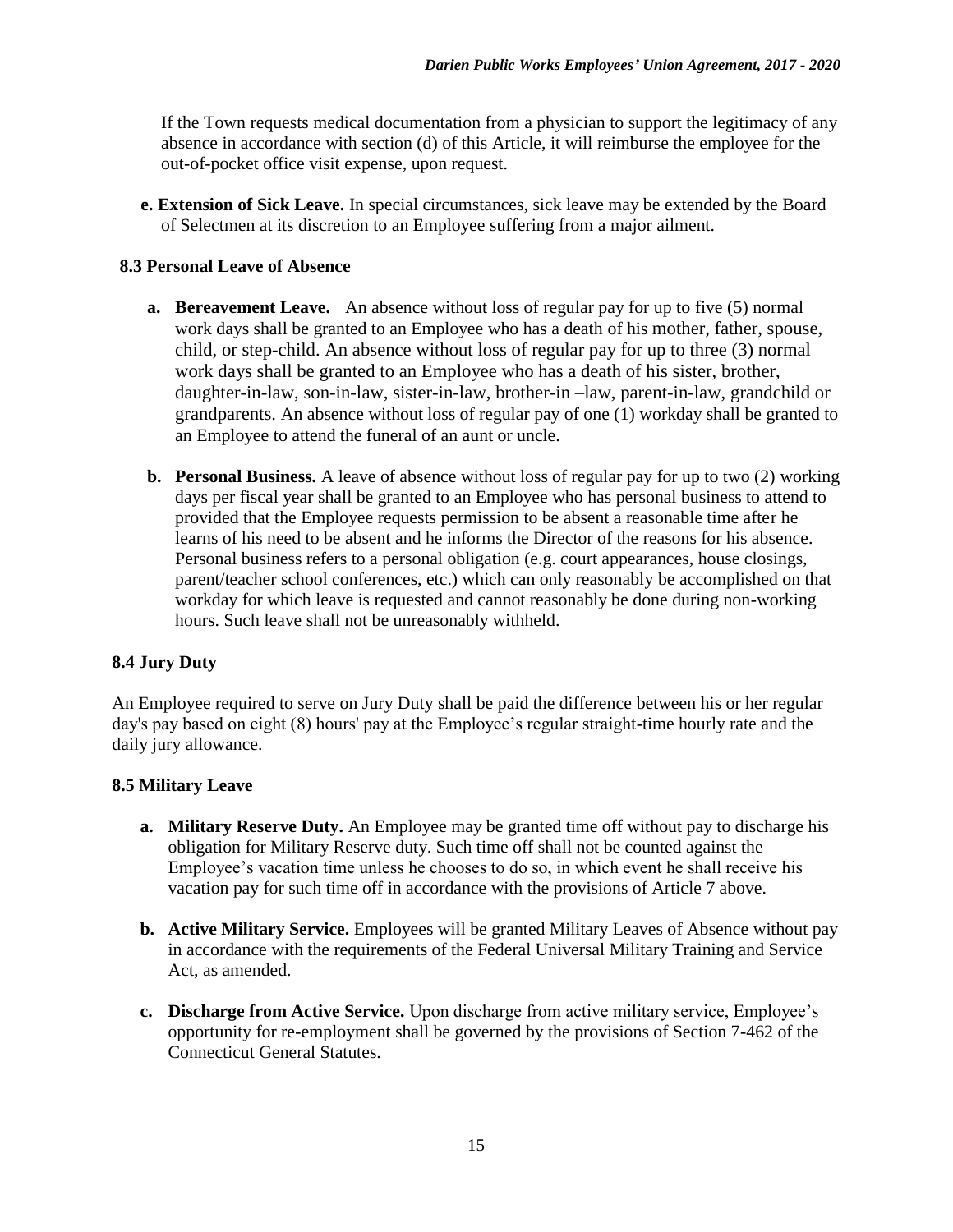### <span id="page-20-0"></span>**8.6 Volunteer Fire Service**

Any Employee who is a volunteer of the Darien, Noroton or Noroton Heights Fire Departments will be entitled to respond to his duties without loss of pay, provided that such Employee is not handling an emergency in his or her department and that the Employee's departure will not disrupt the operation of his or her department.

#### <span id="page-20-1"></span>**8.7 Family and Medical Leave**

Eligibility for family and medical leave will be determined in accordance with and subject to the applicable provisions of the federal Family and Medical Leave Act.

#### <span id="page-20-2"></span>**8.8 Union Leave**

The Union President, Vice President, and/or members of the Union Executive Committee may be granted up to a cumulative twenty (20) hours collectively of on-site time off without loss of pay annually (July 1 to June 30) to resolve any issues or matters that may arise related to the Collective Bargaining Agreement. This union leave time is in addition to any time spent handling grievances, Municipal Prohibited Practices, and Loudermill hearings and use of such union leave shall be noted on each Employee's time sheet/leave report.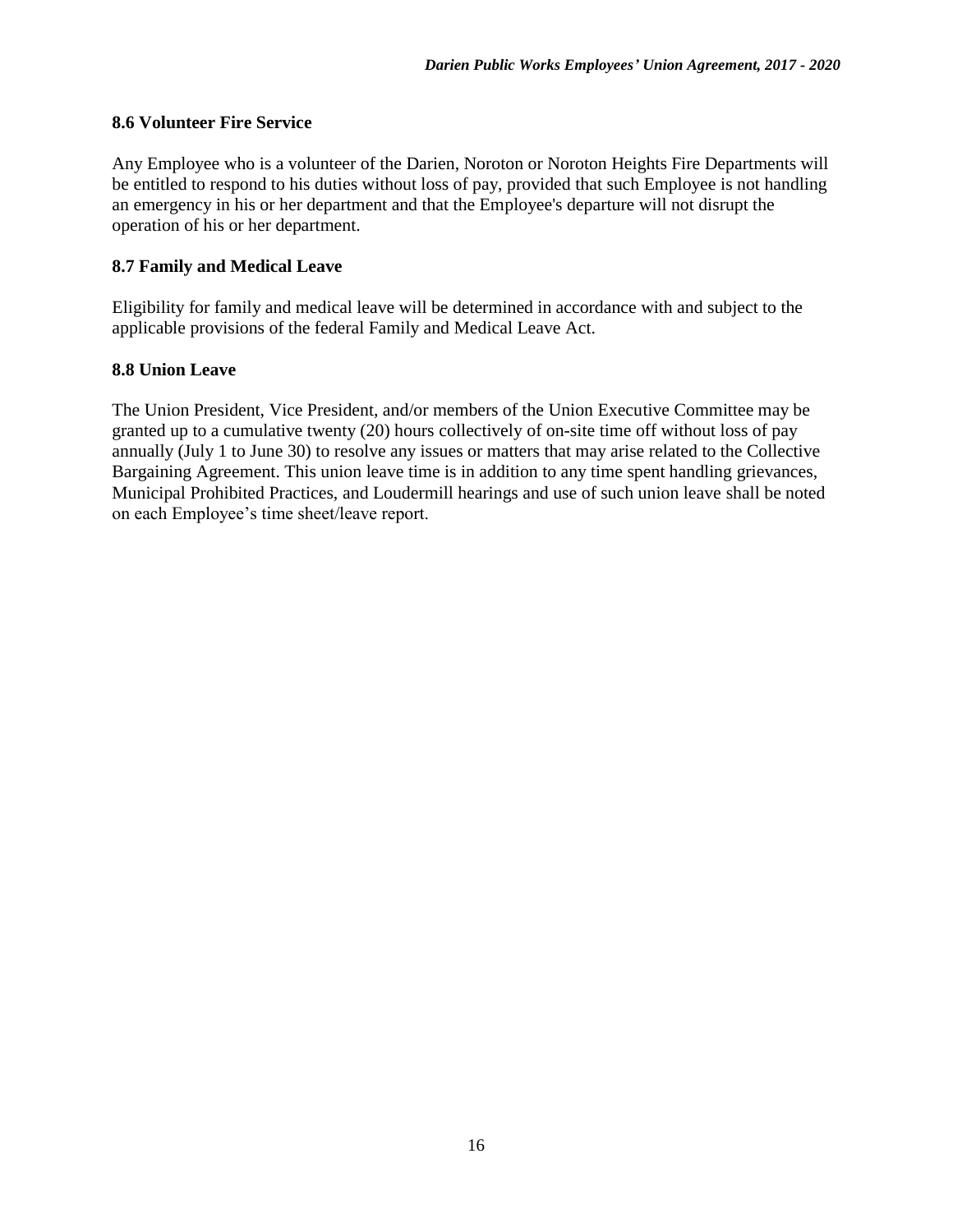# **ARTICLE 9 GROUP INSURANCE**

# <span id="page-21-1"></span><span id="page-21-0"></span>**9.1 Medical Plan**

The Town shall make available to all eligible, regular, full-time Employees and their eligible dependents group medical coverage (the "**Medical Plan**") at a level that is substantially equivalent to the level of covered services in effect as of the effective date of this Agreement, in accordance with and subject to the terms and conditions set forth in the Medical Plan documents and in this Article.

### <span id="page-21-2"></span>**9.2 Prescription Drug Plan**

The Town shall, either as part of the Medical Plan described above or, at the Town's discretion, in a separate plan, make available to all eligible, regular, full-time Employees and their eligible dependents group prescription drug coverage (the "**Prescription Drug Plan**") at a level that is substantially equivalent to the level of covered services in effect as of the effective date of this Agreement, in accordance with and subject to the terms and conditions set forth in the Prescription Drug Plan documents and in this Article.

Effective July 1, 2018, the Prescription Drug Plan shall include the MAC B provision:

MAC B – The Employee is responsible for the lowest copay, plus the cost difference between the brand and generic if the brand is dispensed when requested by the employee. If brand is dispensed because the physician wrote "dispense as written, no substitutes" then the Employee only pays the brand copay.

### <span id="page-21-3"></span>**9.3 Dental Plan**

The Town shall make available to all eligible, regular, full-time Employees and their eligible dependents group dental coverage (the "**Dental Plan**") at a level that is substantially equivalent to the level of covered services in effect as of the effective date of this Agreement, in accordance with and subject to the terms and conditions set forth in the Dental Plan documents and in this Article. Effective July 1, 2018, the Town shall also make available to all eligible, regular full-time Employees and their eligible dependents an optional "buy-up" group dental plan that includes tooth implant and adult orthodontia coverage provisions and the Town shall not pay more than the cost of the existing basic dental plan.

### <span id="page-21-4"></span>**9.4 Vision Plan**

Effective July 1, 2018, the Town shall make available to all eligible, regular full-time Employees and their eligible dependents a group vision plan and the Town shall pay 50% of the premium cost.

### <span id="page-21-5"></span>**9.5 Cost**

The Town shall be required to pay no more than the percent identified below of the premium cost for coverage of an eligible Employee and his or her eligible dependents under any Medical Plan and for coverage under the Prescription Drug Plan that the Town offers pursuant to this Agreement.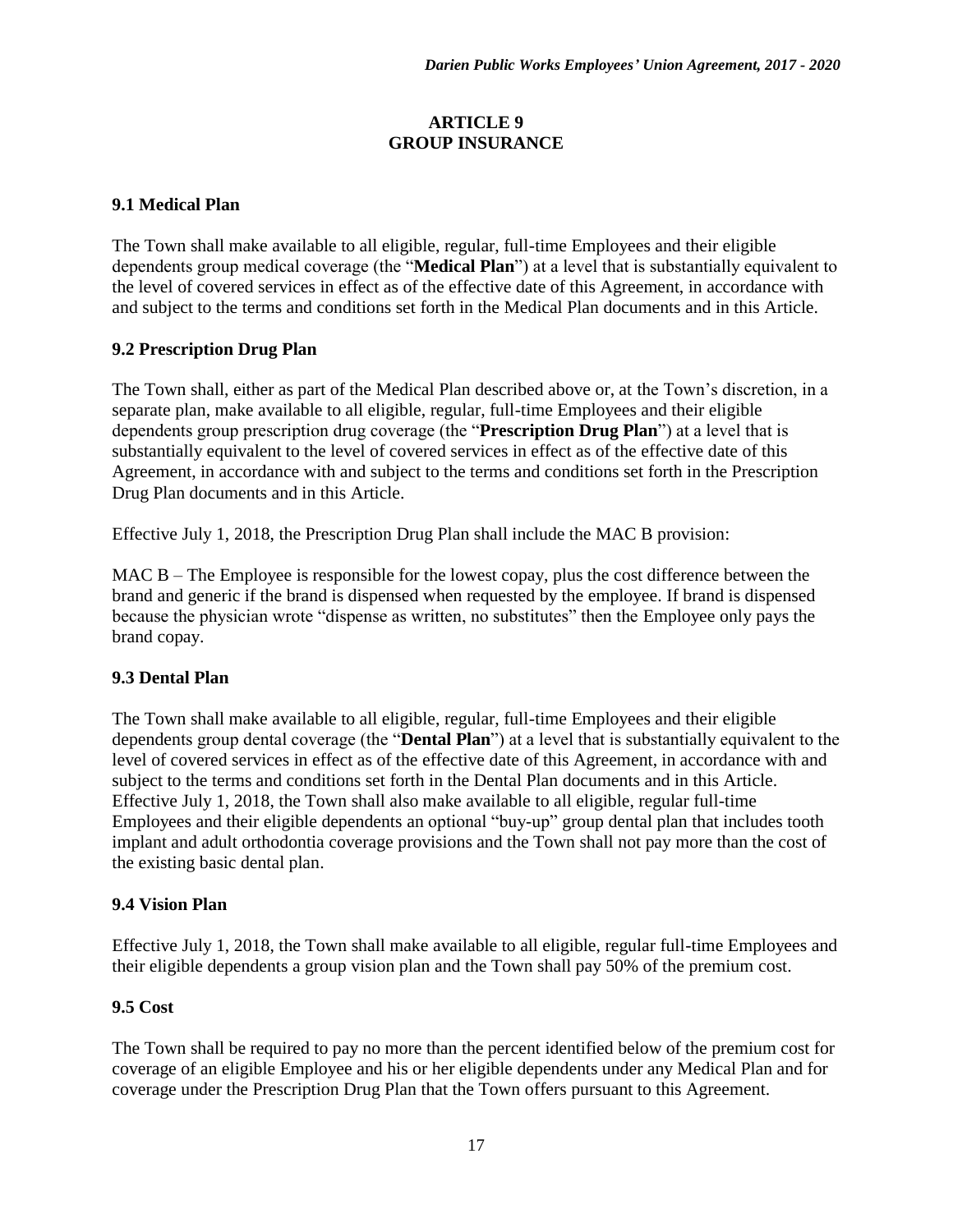The Town's share of the premium cost for the Medical Plan, Prescription Drug Plan (whether incorporated as part of the Medical Plan or not) and the Dental Plan offered pursuant to this Agreement shall be as follows:

- (a) Dental Plan: The Town shall continue to pay 90% of the premium cost for coverage of an eligible Employee and his or her eligible dependents under the Dental Plan that the Town offers pursuant to this Agreement.
- (b) High Deductible Health Plan/Health Savings Account

The premium cost for coverage of an eligible Employee and his or her eligible dependents under the High Deductible Health Plan (HDHP) offered pursuant to this Agreement shall be as follows:

- Effective July 1, 2018, the Town shall pay 92% of the premium cost
- Effective July 1, 2019, the Town shall pay  $91.5\%$  of the premium cost
- $\bullet$  Effective June 30, 2020, the Town shall pay 90.5% of the premium cost

The Town will continue to make enrollment in a Health Savings Account (HSA) available and contribute 50% of the Employees' HDHP deductible during the first week of July to the HSA:

If an Employee is precluded from fully participating in the Health Savings Account because he or she does not meet the minimum requirements of federal tax law and/or regulations, the Town shall provide the Employee with access to a Health Reimbursement Account (HRA). The Town's annual contribution to the HRA shall not exceed its annual contribution to the HSA based on the Employee's coverage.

### <span id="page-22-0"></span>**9.6 Cost Savings Opportunities**

Each Employee covered by the Town's Medical/Prescription Drug Plan shall have the option, during the Town's annual open-enrollment period, to reject coverage under such Plan and receive in lieu of such coverage a payment equal to one-third  $(1/3)$  of the annual premium cost for the least expensive health plan offered by the Town at the level of coverage in which the Employee is eligible at the time of the annual open enrollment (Employee only, Employee plus one, family etc.) Such payment in lieu of coverage shall be available in each Plan Year in which the Employee elects to reject such coverage during the annual open-enrollment period.

Each Employee who rejects coverage under the Town-sponsored Plan as provided in the preceding paragraph may, at his or her option during the Town's next annual open-enrollment period, apply to reinstate coverage the Plan previously rejected provided the Employee authorizes the Town to resume deducting the Employee's premium share for such coverage from his or her regular pay. If the Employee applies because he or she has lost coverage due to the death of a spouse, divorce or legal separation or termination of spouse's employment, the Employee will be reinstated on the first day of the month following the approval of the application. Employees who once rejected such coverage and apply for reinstatement of coverage under the Plan shall not have to prove insurability.

### <span id="page-22-1"></span>**9.7 Reimbursement Account Plan**

The Town will continue, pursuant to the provisions of Section 125 of the Internal Revenue Code, a Reimbursement Account Plan (an "RA Plan") for the purpose of enabling eligible Employees to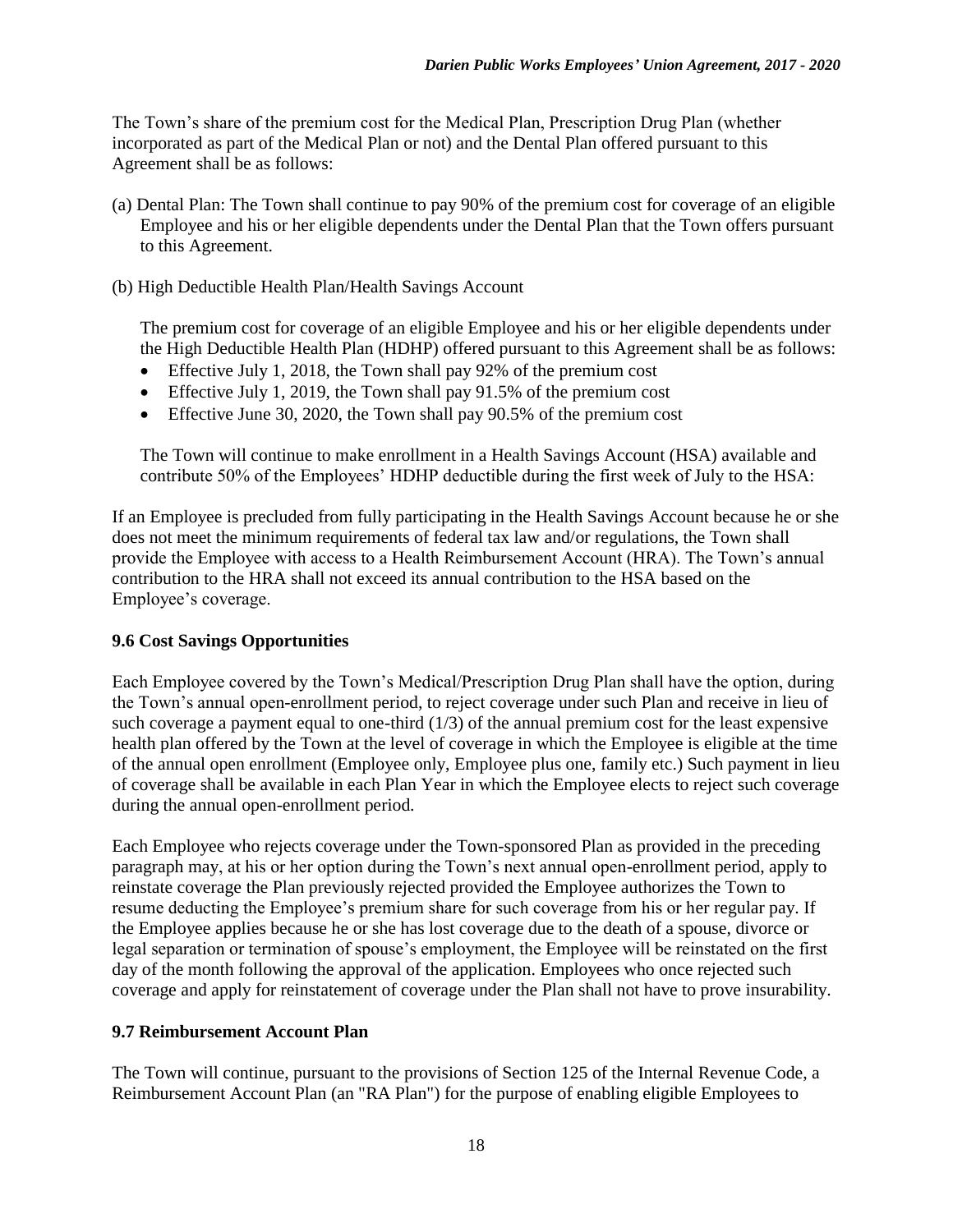divert a portion of their gross pay, prior to reduction for federal income or Social Security taxes, into an account from which, during the course of the Plan Year, they can be reimbursed for their share of Group Insurance Premiums (Premium Conversion), Health Care costs (Health Care Reimbursement) which are not covered by the Medical or Dental Plans described in this Article, and Dependent Care costs (Dependent Care Reimbursement). Each Employee will be permitted to divert a maximum of \$5,000 per Twelve Month-Year for Dependent Care and \$1,500 per Plan Year for Health Care Reimbursement. There is no specific maximum limit in this Agreement for Premium Conversion, but all diversions of income to the RA Plan are subject to applicable provisions of the Internal Revenue Code.

In addition, the following provisions will apply:

- a. Under no circumstances will the Town be required to contribute any monies to the RA Plan or to any account established pursuant thereto.
- b. The RA Plan year will coincide with the Group Insurance Plan year, which, as of the effective date of this agreement, begins July  $1<sup>st</sup>$  annually.
- c. Each Employee desiring to participate in the RA Plan must apply, enroll and submit the required information during the month immediately preceding the Plan Year (Plan Year is July 1 - June 30).
- d. As a condition precedent to the establishment of an account under the RA Plan, the Employee must submit to the RA Plan Administrator, on forms approved by the Town, written authorization for the Town to deduct from his or her pay the amounts to be diverted to his or her RA Plan Account, which shall be the same amount from each paycheck issued during the Plan Year.
- e. If the employment of an Employee terminates for any reason while he or she is a participant in the RA Plan, the Employee will be permitted to withdraw the unencumbered balance from his RA Plan Account.
- f. Unexpended balances in each RA Account at the end of each Plan Year will be forfeited in accordance with legal requirements. The RA Plan will be governed by the terms of the RA Plan description contained in the insurance booklet issued by the carrier. It is intended that the RA Plan shall be interpreted, whenever possible, to comply with the terms of the Internal Revenue Code. In the event the RA Plan Administrator determines, before or during any Plan Year that the RA Plan may fail to satisfy any non-discrimination requirement imposed by the Code or limitation on benefits to certain participants, the RA Plan Administrator shall take such action as he deems appropriate, under rules uniformly applicable to similarly situated participants.

### <span id="page-23-0"></span>**9.8 Life Insurance**

The Town shall provide its regular full-time Employees with group term life insurance coverage, at no premium cost to them; in an amount equal to their respective base annual earnings (i.e., 2080 hours x their respective regular straight-time hourly rates of pay as of July 1st of the fiscal year). The parties agree that life insurance coverage for full-time employees will not be reduced at age 70;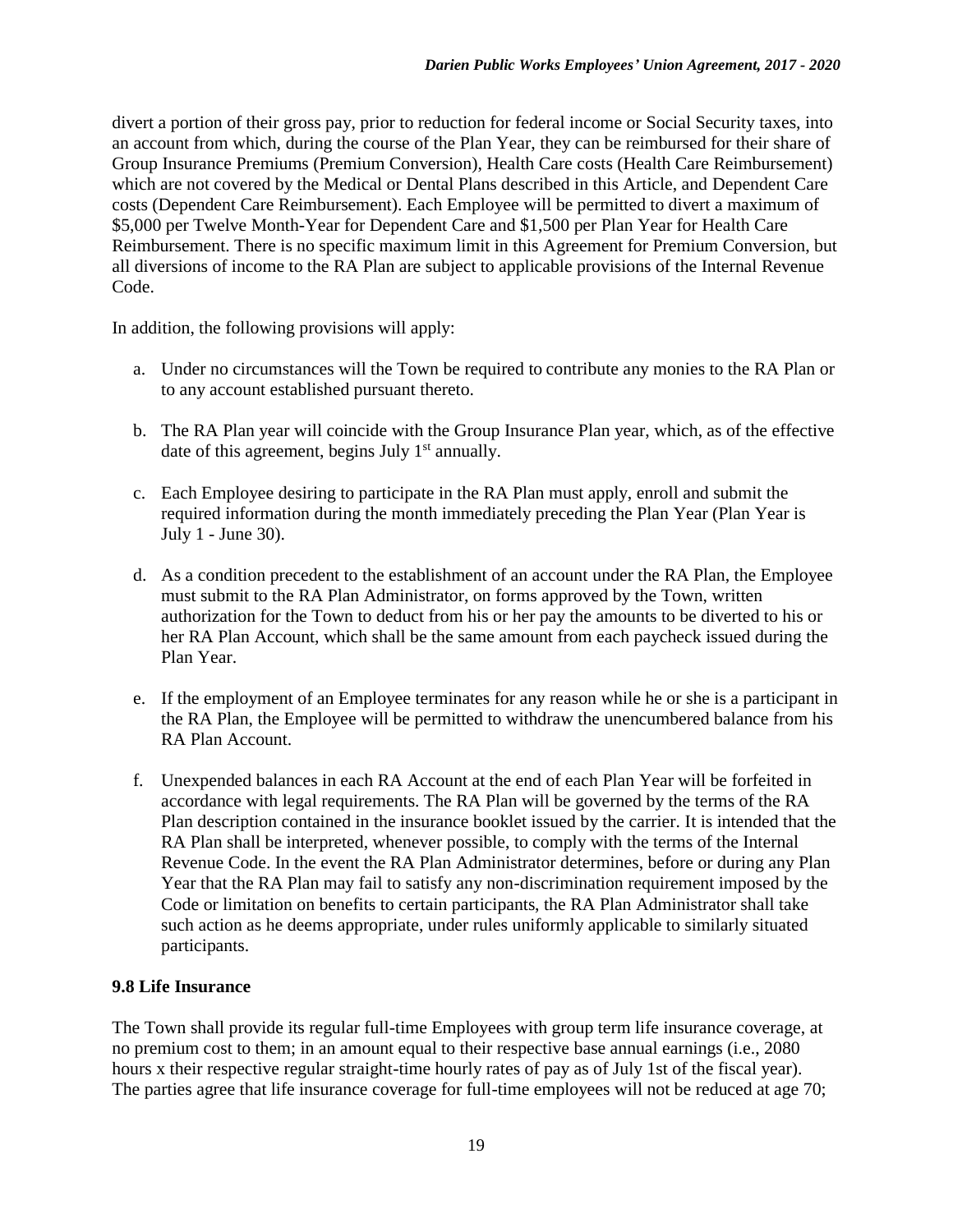however, the Town reserves the right to determine the method of providing the coverage of those employees over 70 years of age.

# <span id="page-24-0"></span>**9.9 Long-Term Disability**

The Town will make long-term disability coverage available to each eligible Employee who has satisfactorily completed at least six (6) months of continuous service and who has been absent for at least six (6) consecutive months due to the disability. Such an Employee will receive benefits equal to sixty percent (60%) of the eligible Employee's regular daily rate of pay. Benefit payments will be reduced by any amount paid the Employee through workers' compensation, Social Security and any other offset, in accordance with the terms of the long-term disability insurance plan.

# <span id="page-24-1"></span>**9.10 Disputes Relating to Benefits**

Eligibility for benefits shall be determined exclusively in accordance with the provisions of the respective insurance contracts acquired by the Town to provide covered services, and any dispute relating to eligibility for or the amount of covered services or benefits in any individual case shall be processed by the Employee directly with the respective insurance carrier or the outside Plan Administrator and shall not subject the Town to any claim in any forum. In no event shall the Town be considered to be an insurer or a guarantor of any covered services or benefits.

# <span id="page-24-2"></span>**9.11 Change of Carriers**

Nothing provided herein shall be construed or applied to discontinue or curtail the Town's inherent right to change insurance carriers or to self-insure in whole or in part, at any time, provided the coverage described in this Agreement continues to be made available at a level that is substantially equivalent to the level of covered services available under the Plans in effect as of the effective date of this Agreement. The Union will be notified of the Town's plan to change carriers at least thirty (30) days in advance of the effective date of such change, and Employees will be notified of Plan changes made as a result of a change in carriers.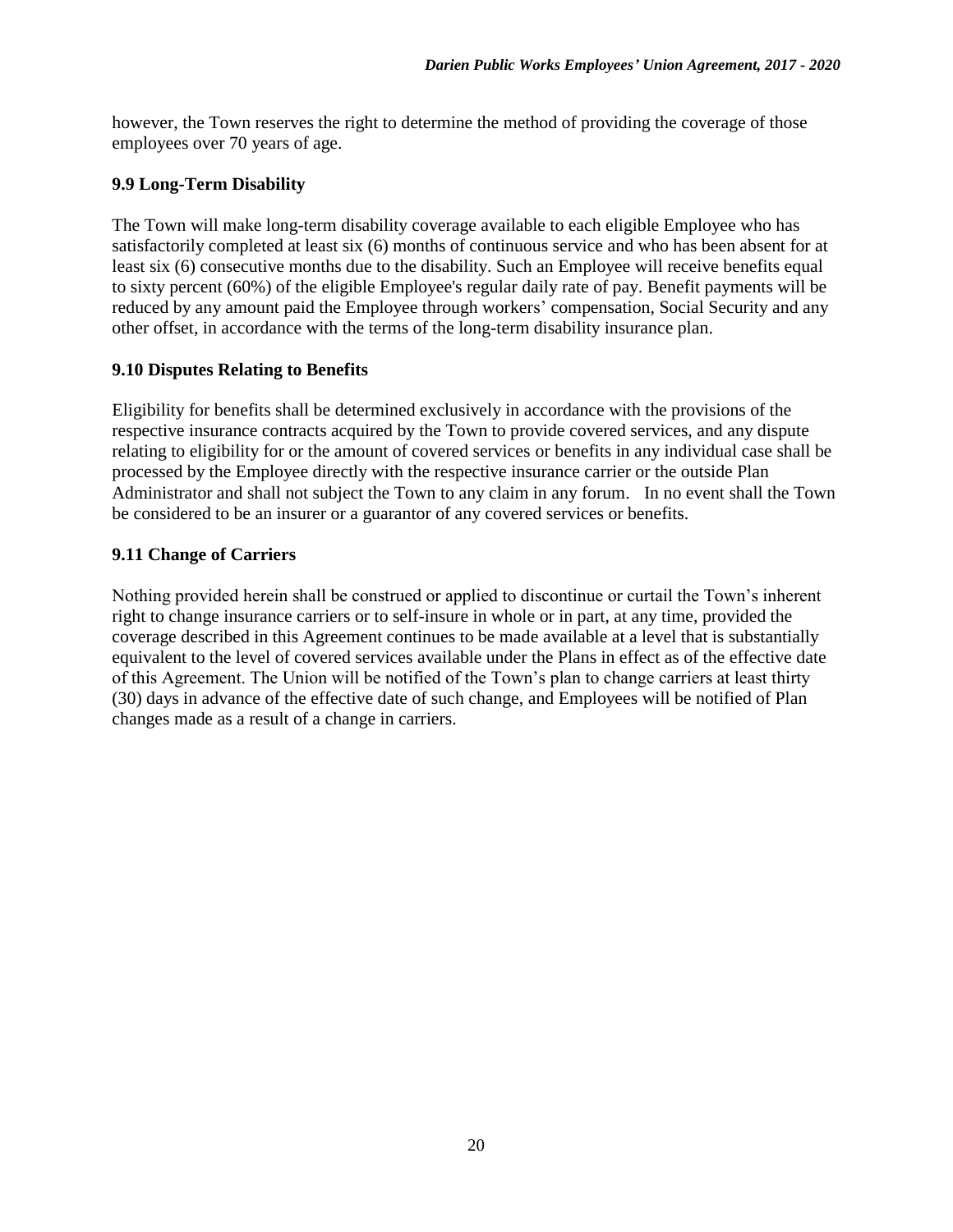# **ARTICLE 10 PENSION**

### <span id="page-25-1"></span><span id="page-25-0"></span>**10.1 Pension Plan**

Pensions for Employees shall be governed by and subject to the terms and conditions set forth in the "Town of Darien Employee Retirement Plan."

### <span id="page-25-2"></span>**10.2 Employee Participation on Pension Board**

Annually, during the month of May, the Town shall conduct an election among all persons employed by the Town who are covered by the Pension Plan for the purpose of electing one such person as a member of the Pension Board for one fiscal year beginning the ensuing July 1. In the event the person so elected fails to complete his or her term, the Town shall, in the month immediately following the incumbent's departure, conduct an election to choose a replacement for the balance of the term from among the persons covered by the Pension Plan.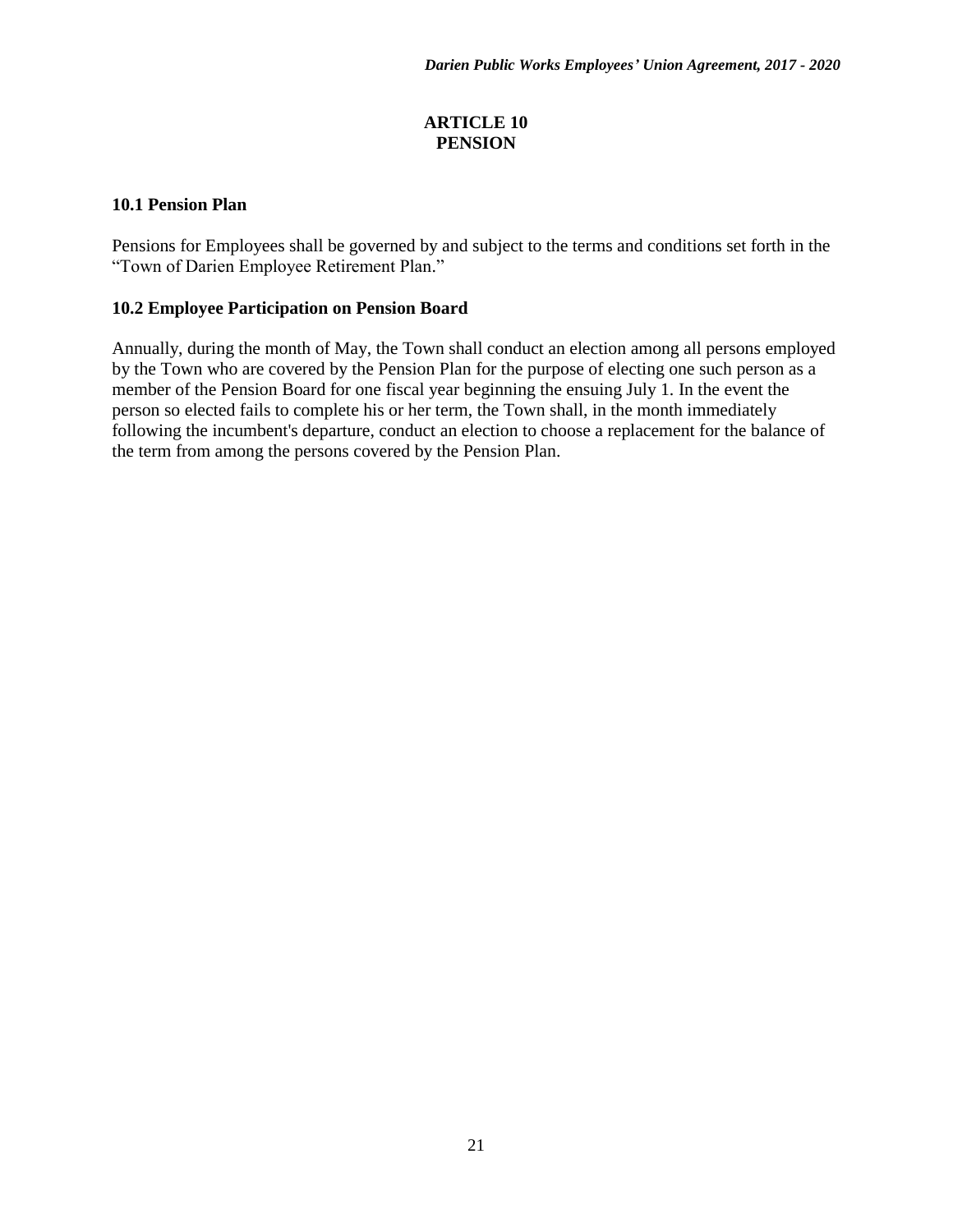# **ARTICLE 11 SAFETY AND WORKING CONDITIONS**

# <span id="page-26-1"></span><span id="page-26-0"></span>**11.1 Physical Examinations**

- **a. Pre-employment Physical**. As a condition of employment, applicants for work must pass a physical examination paid for by the Town and administered by a doctor selected by the Town.
- **b. Routine Physical**. The Town will notify an Employee when it requires him or her to take a routine physical examination. Such exam will be administered by the Employee's doctor not more than once every other year. The Town will reimburse the Employee up to a maximum of \$135 for each such physical examination upon presentation to the Director of the doctor's bill and examination results.

# <span id="page-26-2"></span>**11.2 Work Clothing and Safety Equipment**

- **a. Protective Gear**. The Town will furnish hard hats where overhead hazards exist and will furnish raincoats, boots, and protective pants where the Director deems such clothing to be advisable, provided, however, that Employees will be required to wear such clothing and hardhats when assigned.
- **b. Work Clothing Allowance.** The Town will reimburse each Employee a maximum of \$500annually for the purchase of safety shoes and work clothing that meets the approval of the Director. Such reimbursement shall be made as often as the Director determines it to be justified, but in each case the Employee must present the Director with a receipt for the purchase of the shoes and/or clothing, and the shoes and/or clothing must be acceptable to the Director. Employees who are reimbursed for the purchase of safety shoes and/or clothing pursuant to this Section must wear them on the job. If an Employee purchases clothing and seeks reimbursement, the Employee will not be provided with a uniform by the Town.
- **c. Safety Shoe Standards.** All Employees shall be required to wear safety shoes on the job regardless of their assignment. The Union and the Town mutually agree that the ASTM Standard or other current standard is the applicable standard for shoes, and the parties will mutually agree to the specific standard to be applied to different job classifications.

### <span id="page-26-3"></span>**11.4 Ice-control Material Loading**

The Director will make every effort to assign an Employee to the "ice-control materials loading area" during active snow and ice control operations to assist in the loading process.

# <span id="page-26-4"></span>**11.5 Mechanics' Tool Allowance**

Employees regularly assigned to the following positions shall be eligible for annual tool allowances to compensate for the wear and loss of their personal mechanic's tools incurred in the performance of their job duties: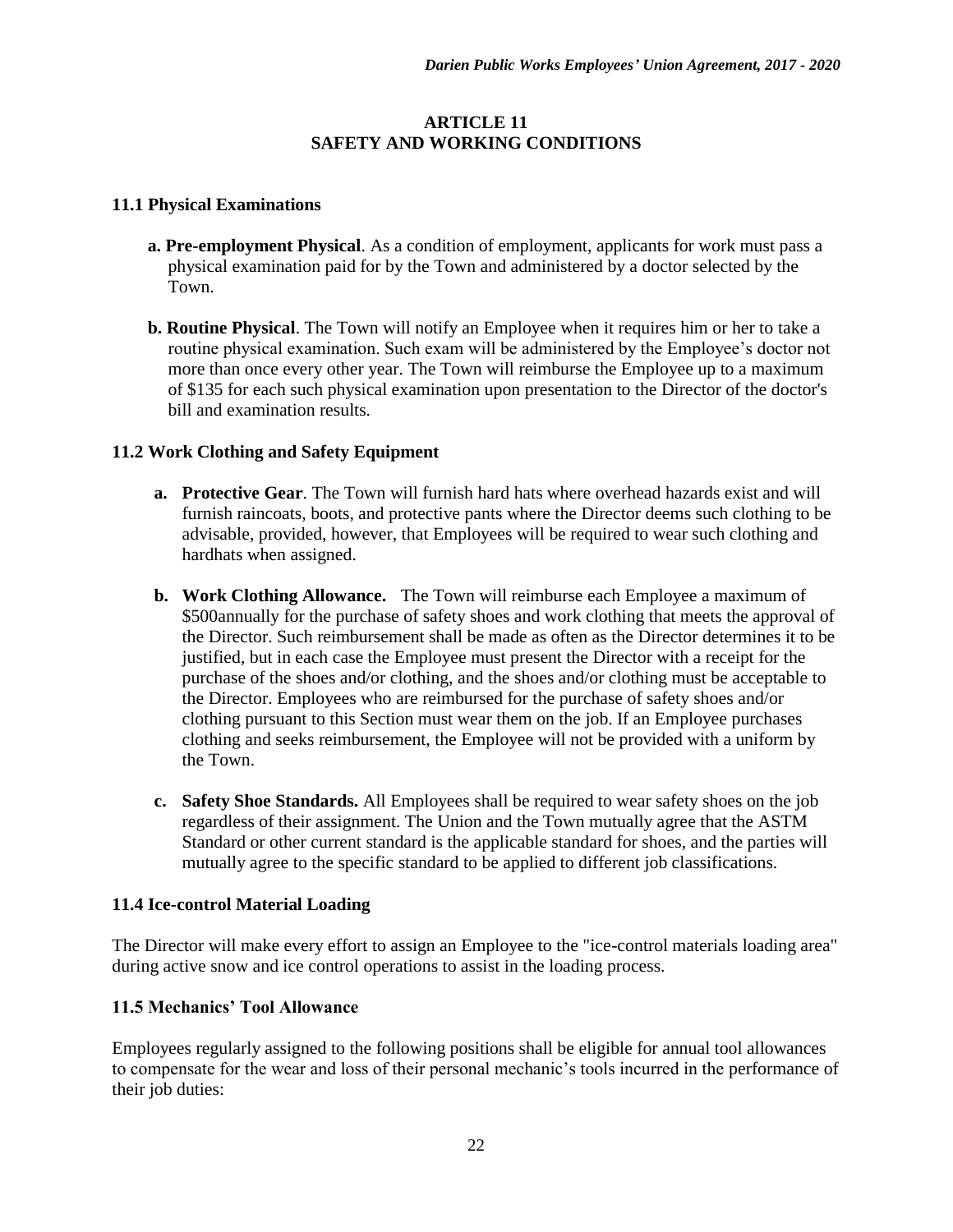| <b>Equipment Mechanic:</b>              | \$400 |
|-----------------------------------------|-------|
| Equipment Mechanic II:                  | \$400 |
| <b>Facilities Maintenance Mechanic:</b> | \$400 |
| <b>Building Maintainer:</b>             | \$150 |

#### <span id="page-27-0"></span>**11.6 Reasonable Accommodation under ADA**

It shall not be a violation of this Agreement for the Town to apply different terms, conditions, or privileges of employment for any Employee when it is necessary for the Town to provide a reasonable accommodation to that Employee pursuant to its obligations under the Americans with Disabilities Act of 1990, as amended. The Town will confer with the Employee and the Union before providing any such reasonable accommodation to the Employee. Actions taken by the Town pursuant to its obligations under said Act shall not be subject to the grievance procedure set forth in Article 14 of this Agreement.

# <span id="page-27-1"></span>**11.7 Return to Work Program**

Nothing in this Agreement shall be construed or applied to prevent the Town from establishing and implementing a return-to-work program, including, but not limited to, managed care and light-duty requirements, with respect to any Employee who has been disabled by a compensable injury under Workers' Compensation or a non-compensable illness or injury. A grievance concerning the suitability of a light-duty assignment may be initiated and pursued in accordance with Article 14, Grievance Procedure, of this Agreement.

### <span id="page-27-2"></span>**11.8 Safety and Working Conditions**

An employee who is granted Worker's Compensation benefits shall receive his/her regular pay for six (6) months and the Town will be 100% responsible for supplementing the Workers' Compensation benefits.

After six (6) months, the employee will continue to receive Workers' Compensation payments but the percentage of the supplementation of the payments for an employee to receive his/her regular pay will be in accordance with the following schedule:

- After six (6) months, the Town will be responsible for supplementing the employee's Workers' Compensation benefit up to 80% of the employee's pay and the employee can use accrued sick leave to continue to receive the remaining 20% of his/her regular pay.
- After nine (9) months, the Town will be responsible for supplementing the employee's Workers' Compensation benefit up to 75% of the employee's pay and the employee can use accrued sick leave to receive the remaining 25% of his/her regular pay.
- After twelve (12) months, the Town will no longer be required to supplement the employee's Workers' Compensation benefit and the employee must use accrued sick leave to continue to receive his/her regular pay.

If an employee has depleted all of his/her accrued sick leave, he/she may use any other accrued leave time to supplement his/her Workers' Compensation payments. An employee who does not have sufficient accrued leave time to supplement his/her Workers' Compensation benefit shall only receive the statutorily required workers' compensation benefit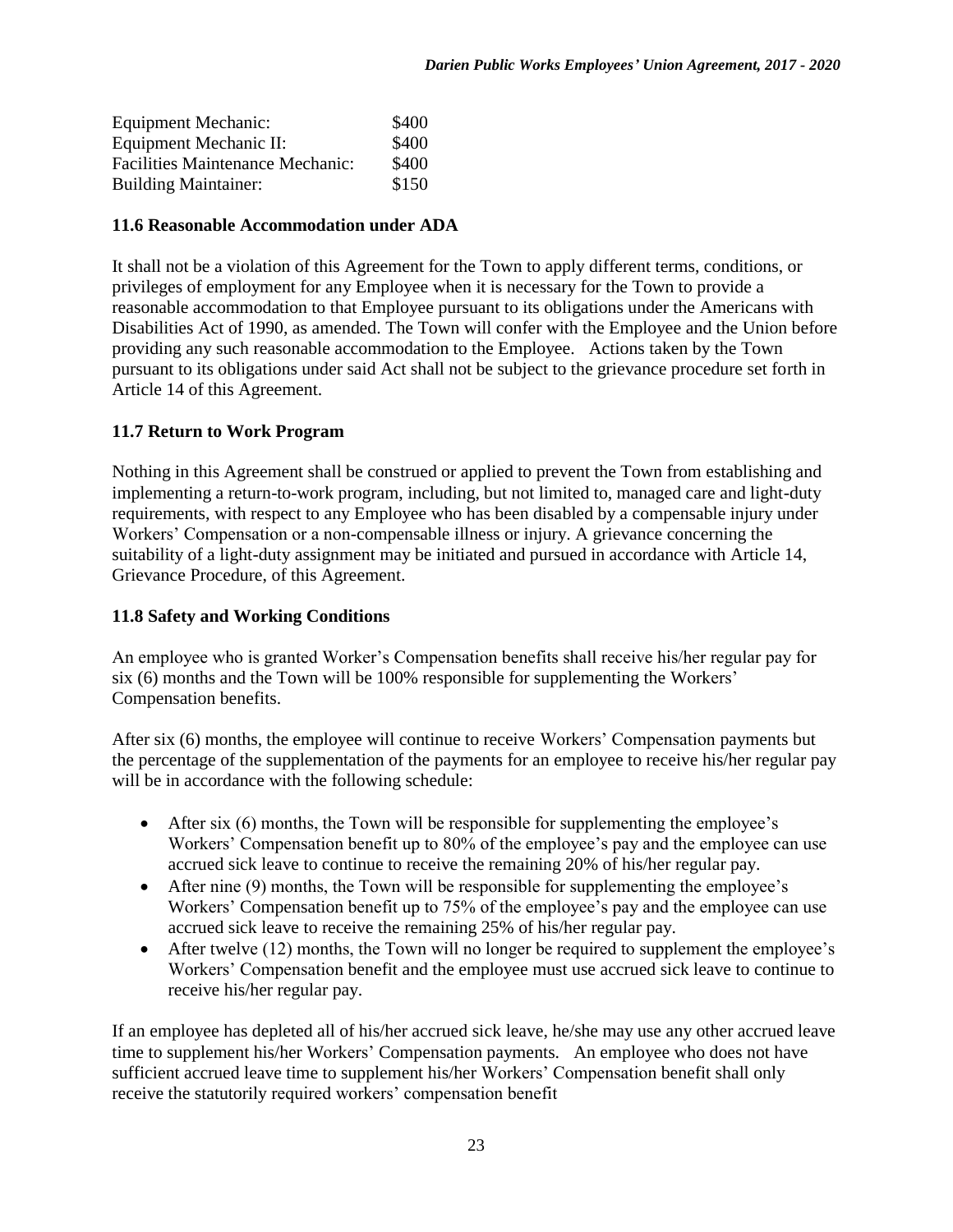#### **ARTICLE 12 DISCIPLINE AND DISCHARGE**

#### <span id="page-28-1"></span><span id="page-28-0"></span>**12.1 Just Cause**

No Employee shall be discharged or suspended without pay except for just cause. An Employee who is disciplined in any manner directly resulting in a loss of pay shall have recourse to the Grievance and Arbitration Procedures set forth in Article 14 hereof. Any Employee who receives lesser discipline shall also have recourse to such Grievance Procedures, but shall not be permitted to process such grievance beyond Step 2.

### <span id="page-28-2"></span>**12.2 Discipline**

The Town shall provide the Union with a copy of written disciplinary warnings which it issues to Employees.

#### <span id="page-28-3"></span>**12.3 Discipline and Discharge**

Any Employee who receives a written reprimand or a written notice of disciplinary suspension or discharge may submit a written rebuttal to his or her supervisor within ten (10) calendar days of receiving said written reprimand or written notice of disciplinary suspension or discharge. Said rebuttal shall be placed in the Employee's personnel file. In the event of arbitration pursuant to Section 14.2, the Union and the Town shall have the right to submit evidence relating to any written reprimand or written notice of disciplinary suspension or discharge and any written rebuttal thereto.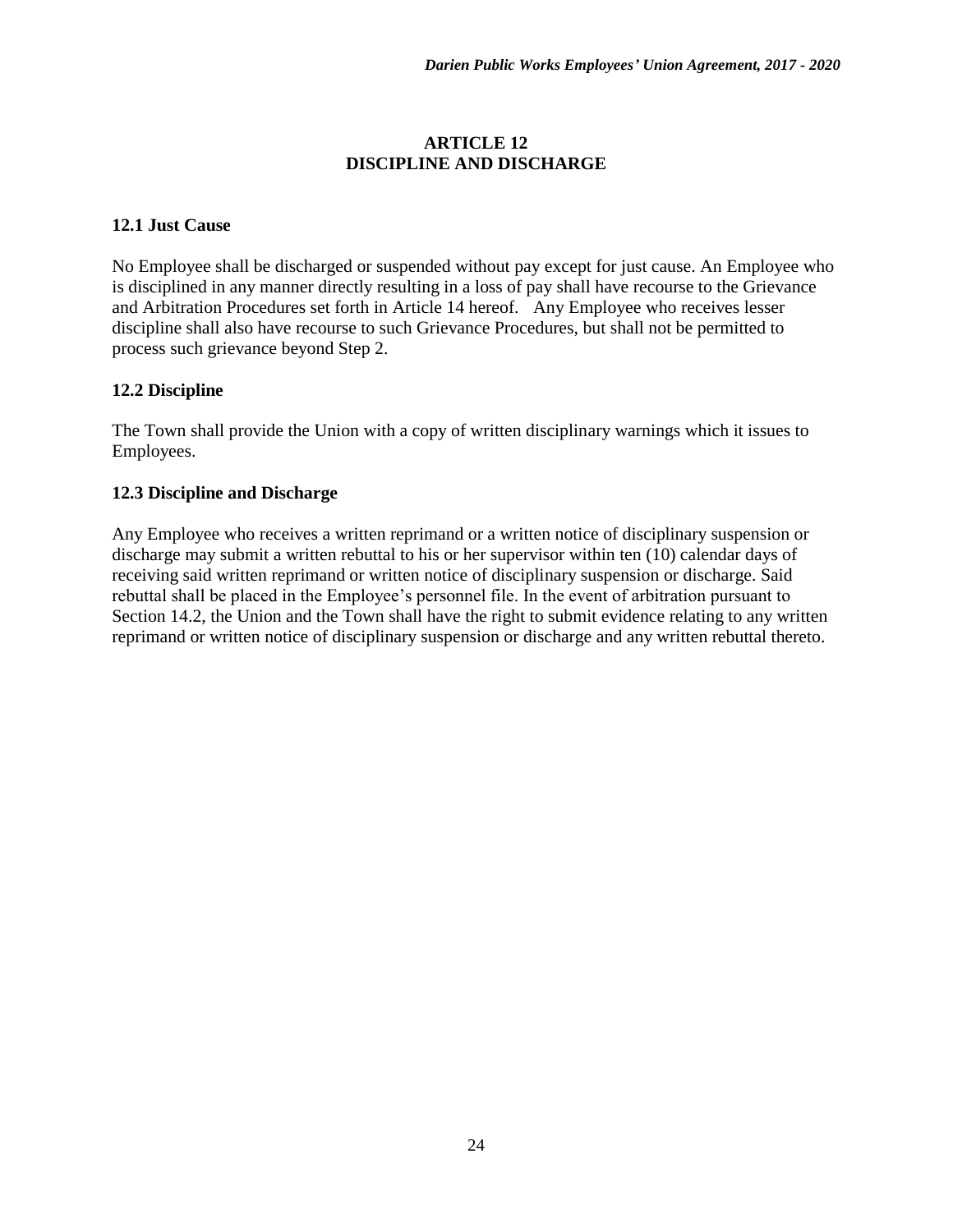# **ARTICLE 13 NO STRIKE/LOCKOUT**

<span id="page-29-0"></span>The Union and its officers, on behalf of themselves and the Employees in the bargaining unit, agree that they will not engage in, encourage or tolerate any strike, picketing, leafleting, slowdown, sitdown or any interruption of work in any form for the term of this Agreement.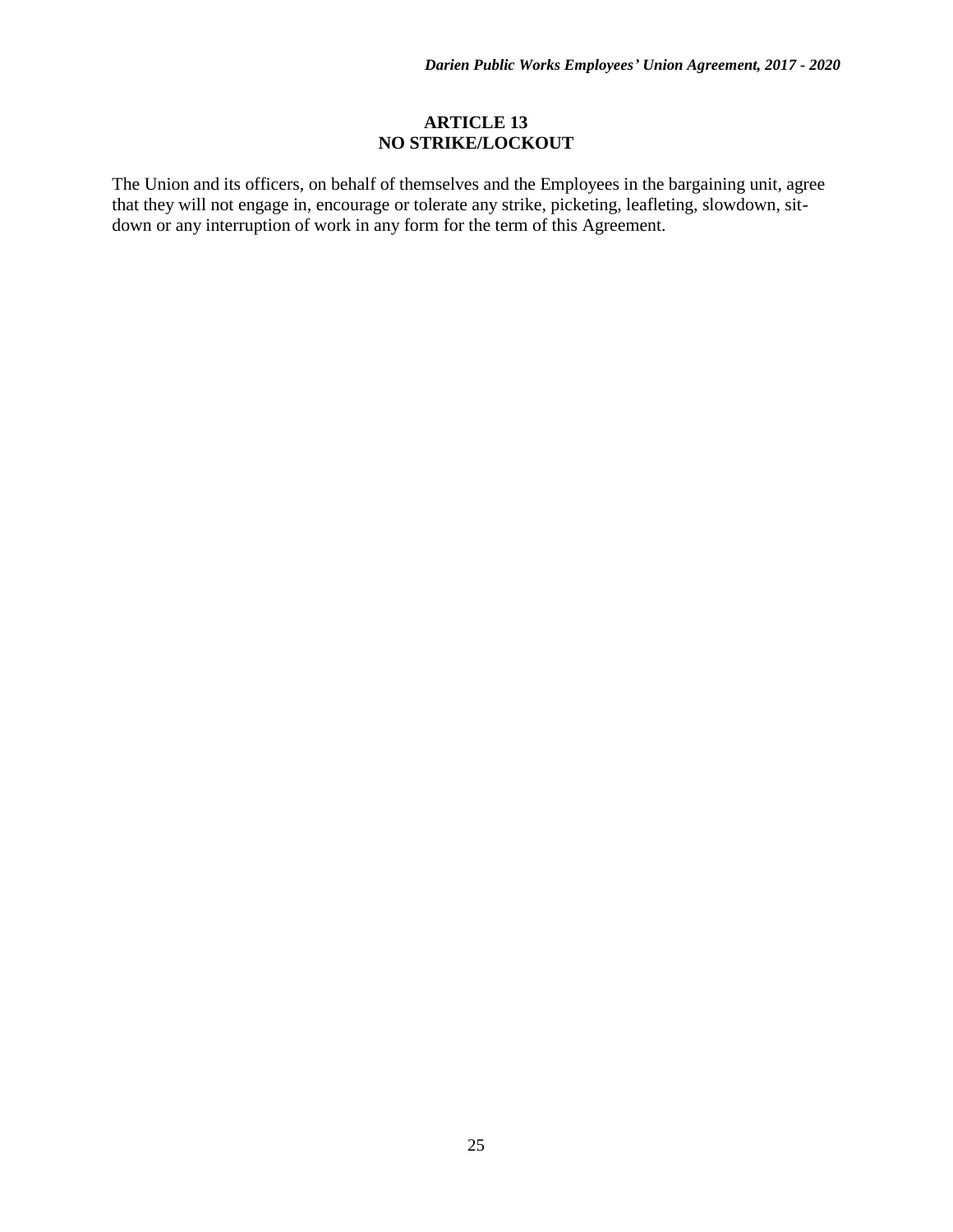# **ARTICLE 14 GRIEVANCE PROCEDURE**

# <span id="page-30-1"></span><span id="page-30-0"></span>**14.1 Definitions**

- **a.** A "**Grievance**" is hereby defined as a written claim by an Employee or the Union that a specific provision expressed in this Agreement has been violated, misinterpreted or misapplied by the Town.
- **b.** A "**Grievant**" is hereby defined as any Employee and the Union who files a Grievance.
- **c.** "**Day**" wherever it appears in this Article is hereby defined as a day on which the Employee is scheduled to work (excluding overtime work).

# <span id="page-30-2"></span>**14.2 Procedure**

All Grievances shall be processed exclusively in accordance with the following procedure:

### **a. Step 1: Director**

- (1) Within seven (7) days after the alleged event on which the Grievance is based or within seven (7) days after the Grievant first knew or should have known of the alleged event on which the Grievance is based, whichever is later, the Grievant must submit the Grievance to the Director directly or through the Union Steward. The Grievance must set forth a brief description of the claim(s) on which the Grievance is based and specify the Section of this Agreement allegedly violated, misinterpreted or misapplied.
- (2) The Director shall, within seven (7) days after receipt of the Grievance, take one or more of the following steps: (a) confer with the Grievant in an attempt to resolve the Grievance, (b) answer the Grievance in writing with or without such a conference, and/or (c) direct the Grievant to proceed to the next step.

### **b. Step 2: Town Administrator**

- (1) If the Grievance is not resolved at Step 1, and the Grievant wishes to proceed further, the Grievant shall submit the Grievance to the Town Administrator within seven (7) days after receipt of the response to the Step I Grievance, or in the absence of such response, within seven (7) days after the time provided the Director for giving such a response.
- (2) The Town Administrator or his/her designee shall, within seven (7) days after receipt of the Grievance confer with the Grievant in an attempt to resolve the Grievance. If the Grievance is not resolved, the Town Administrator or his/her designee shall set out the Town's position in writing and deliver same to the Grievant within seven (7) days following the conference.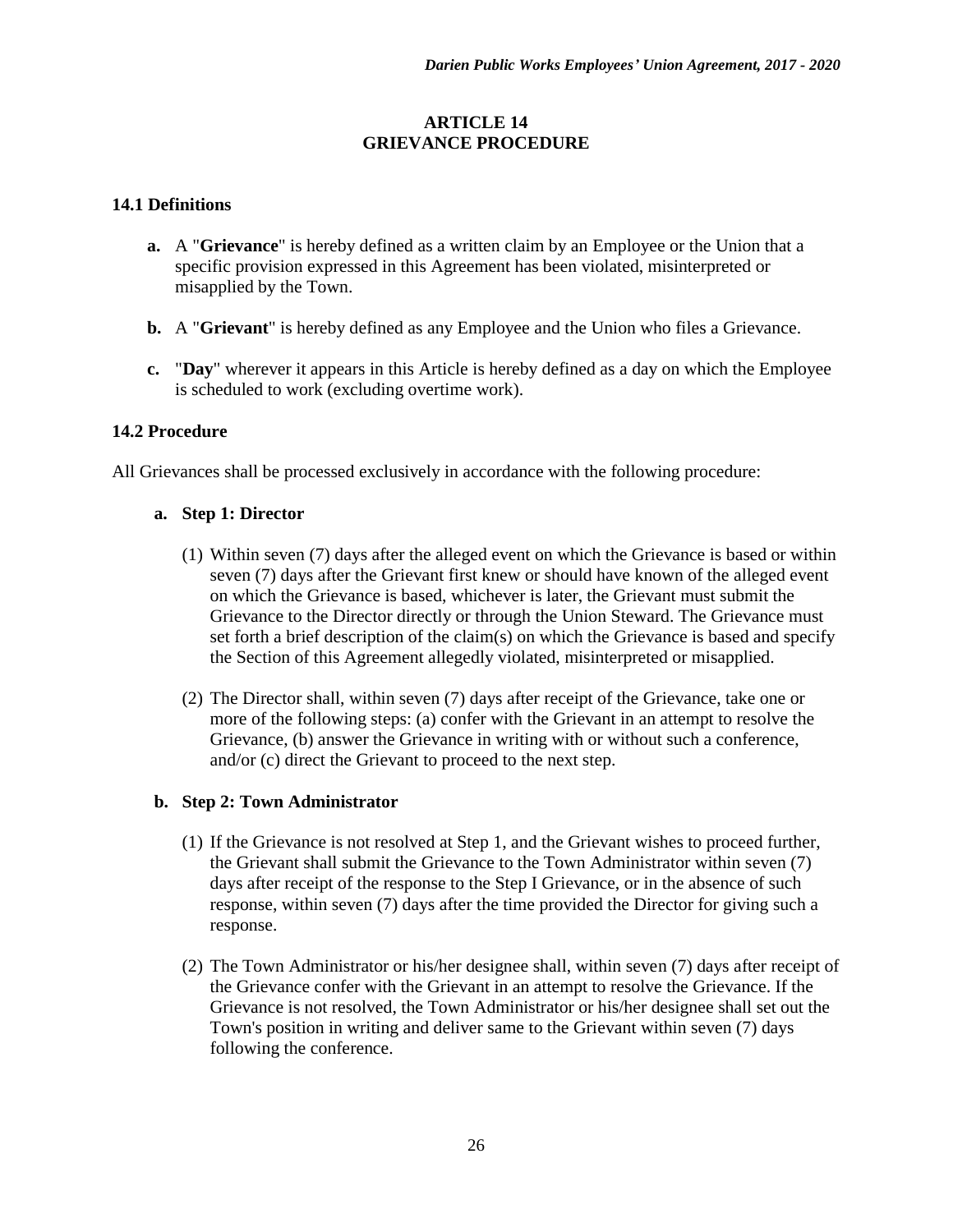# **c. Step 3: Arbitration**

If the Grievance is not resolved at Step 2, and the Union wishes to proceed further, the Union must file a Demand for Arbitration to the American Arbitration Association subject to the following terms and conditions:

- (1) The Grievance must arise out of and involve the interpretation or application of a specific provision expressed in this Agreement and will not be arbitrable if it claims a right benefit or obligation not expressly set forth in this agreement.
- (2) The Demand for Arbitration must be made in writing by certified mail, return receipt requested, with a copy to the Town Administrator, postmarked within the ten (10) working days immediately following the Grievant's receipt of the Town Administrator's response at Step Two.
- (3) The Arbitration must be in accordance with the Voluntary Labor Arbitration Rules of the American Arbitration Association in existence at the time the Demand for Arbitration is filed.
- (4) The Demand for Arbitration must be limited to the same Grievance submitted to the Town Administrator at Step Two.
- (5) The Arbitrator's authority will be limited to determining whether, by the allegations contained in the Grievance, the Town violated, misinterpreted or misapplied the specific provision of this Agreement alleged in the Grievance. The Arbitrator will have authority to render awards consistent with the provisions of this Agreement and the aforesaid rules.
- (6) The decision of the Arbitrator will be final and binding, subject to the right of either party to have the award confirmed, vacated or modified according to law.
- (7) The cost of the arbitration (including Arbitrator's fees and hearing room rental, if any, but excluding lawyer's costs and any other costs incurred exclusively by one party) will be shared equally by the Town and the Union.
- (8) Grievances must be filed for arbitration separately, and an Arbitrator may not hear multiple Grievances unless the Town and the Union agree, on a case-by-case basis, to allow the Arbitrator to do so.

### <span id="page-31-0"></span>**14.3 Effect of Time Limits**

The time limits specified herein are of the essence and may only be extended by mutual written agreement of the Town and the Union. Failure to process a Grievance within the time limits provided herein shall be deemed a waiver of such Grievance, and the Grievance shall be considered resolved in accordance with the position of the Town. Failure by the Town representatives to meet or respond to the Grievance within the time limits provided herein shall permit the Grievant or the Union, as appropriate, to process the Grievance to the next step provided they do so within the time limits set forth herein.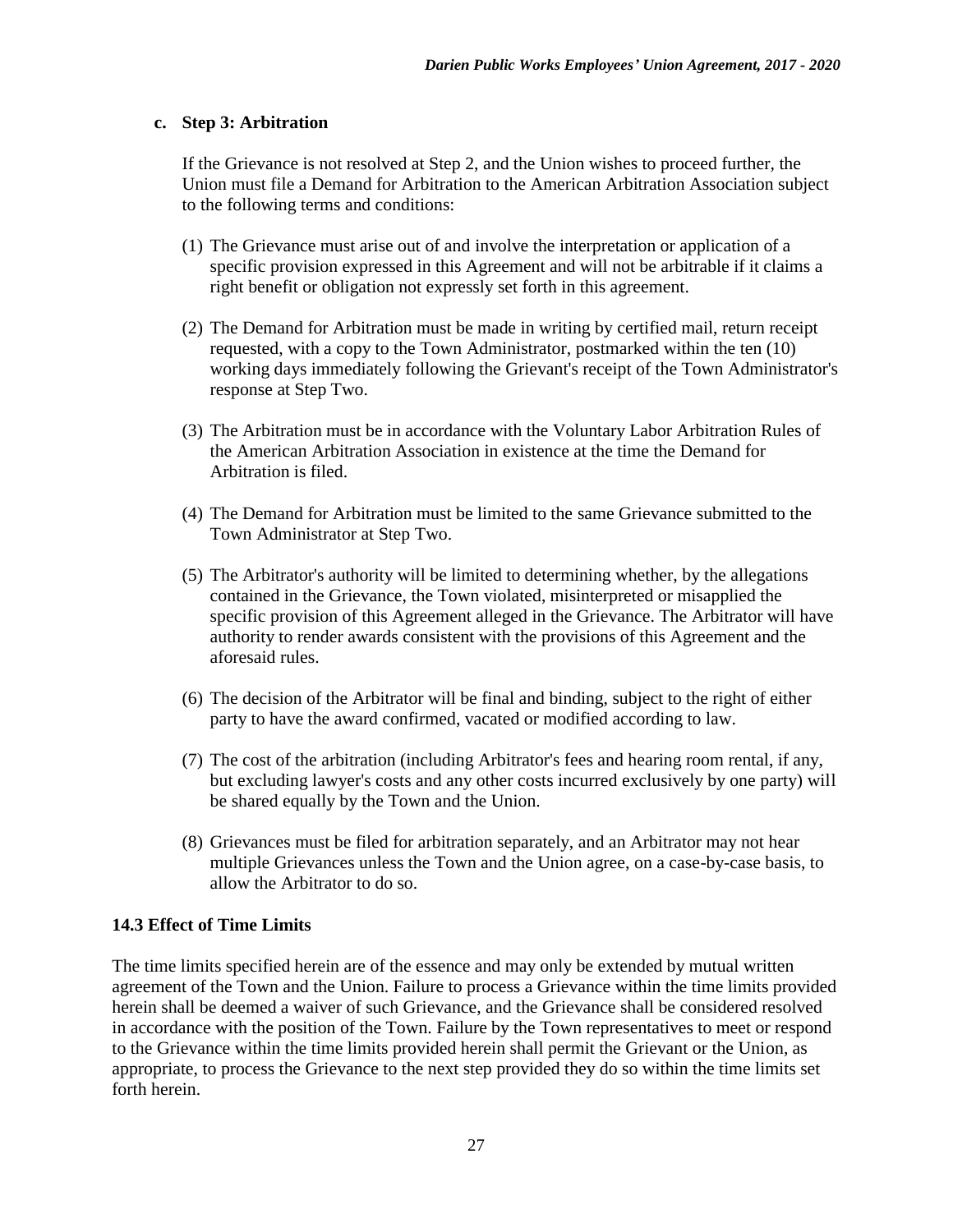#### <span id="page-32-0"></span>**14.4 Representation**

- a. Grievant will be permitted to be accompanied by the Union steward and/or the Union's Business Representative at all grievance meetings and arbitration hearings except at Step 1, where only the Steward will be permitted.
- b. One (1) Union representative may attend a grievance or arbitration hearing without loss of pay, provided that the representative shall be paid only if the hearing takes place when the representative is regularly scheduled to work.

### <span id="page-32-1"></span>**14.5 Union Grievance**

The Union may file a Grievance at its own initiative only if the alleged facts on which the Grievance is based directly affect Employees in different departments or the bargaining unit as a whole, such as, for example, a claim that the Town failed to observe a holiday recognized by this Agreement. Grievances filed by the Union must be filed directly with the Town Administrator, but in all other respects must comply with the provisions of this Agreement.

### <span id="page-32-2"></span>**14.6 Officers of Union; Means of Notification**

The Union shall keep the Town Administrator and Directors supplied with a current list of its officers and a current Union address and telephone number. All notices that the Town is required by this Article to provide to the Union President shall be deemed provided if the notices are mailed to the Union President, at the address he or she has supplied, via U.S. Mail, postage prepaid; upon hand delivery/Town interdepartmental mailing; or upon written request of the Union President, via electronic transmission (e-mail) or by telephonic facsimile (fax).

### <span id="page-32-3"></span>**14.7 Sole Procedure**

The grievance procedure contained herein, including arbitration, shall be the exclusive method of resolving grievances.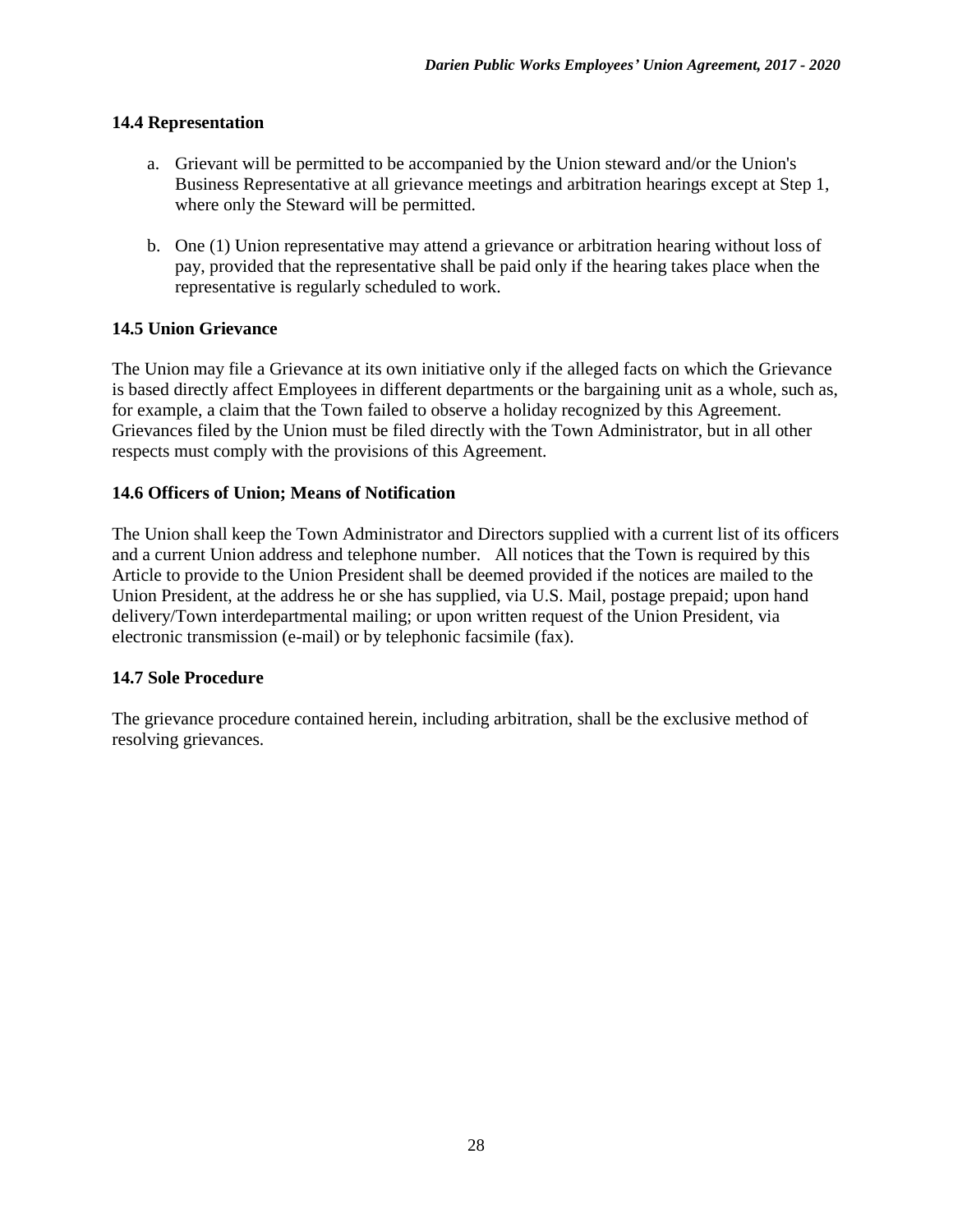# **ARTICLE 15 SENIORITY**

# <span id="page-33-1"></span><span id="page-33-0"></span>**15.1 Seniority Defined**

Seniority is defined as an Employee's total continuous service with the Town in a position covered by this Agreement beginning with his first day of work in a position covered by this Agreement. Seniority shall be applied only where, specifically provided for in this Agreement.

# <span id="page-33-2"></span>**15.2 Seniority List**

The Town shall prepare and keep current a seniority list, a copy of which shall be provided to the Union whenever it is updated.

# <span id="page-33-3"></span>**15.3 Probationary Period**

Employees shall be on probation for their first six (6) months of employment, beginning with their first day of work.

# <span id="page-33-4"></span>**15.4 Layoff**

In the event the Town decides to reduce the number of Employees in the bargaining unit by layoff, the Town shall determine the classifications in which the layoffs will occur. Within the classifications to be reduced, the Town shall lay off Employees in reverse order of their seniority (i.e., the least senior Employee in the classification will be laid off first), provided those Employees remaining in the classification are qualified, in the reasonable judgment of the Town, to perform the work remaining after the layoff. A laid off Employee shall be given the opportunity to:

- a. fill an available vacancy in a lower-rated job classification provided he or she is qualified, in the reasonable judgment of the Town, to perform the required work; or
- c. "bump" the least senior Employee in a lower-rated job classification who has less seniority than the laid off Employee, provided the laid off Employee is qualified, in the reasonable judgment of the Town, to perform the required work.

# <span id="page-33-5"></span>**15.5 Recall**

Employees laid off after successful completion of their probationary periods of employment will be eligible for recall to the positions which they are qualified to perform, if such positions become available during their respective recall periods, according to the following terms and conditions:

- a. an Employee's recall period will equal the length of his or her most recent period of employment in a bargaining unit position, up to a maximum of one year following the date of layoff;
- b. recall to such positions will be in reverse order of layoff;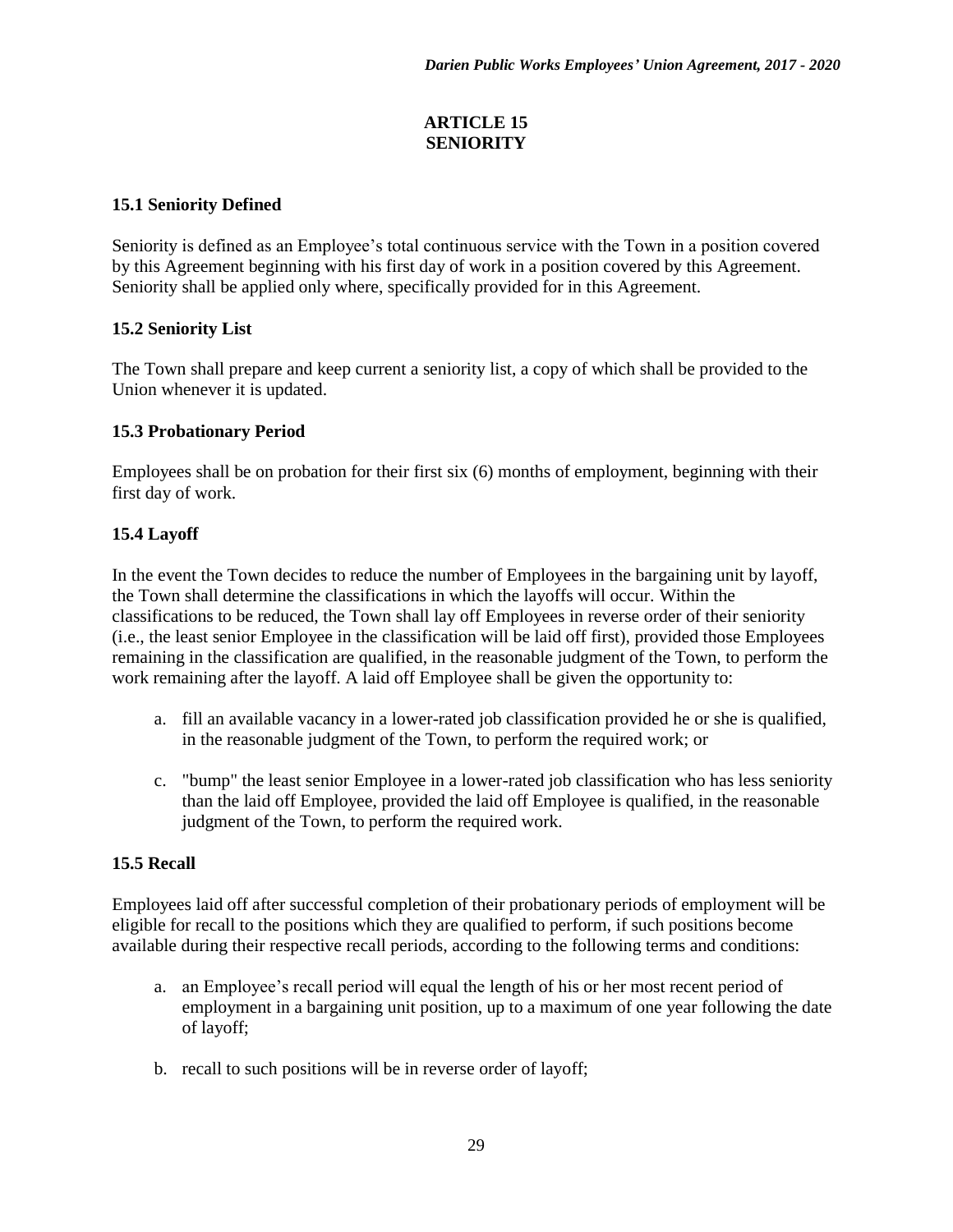- c. Employees eligible for recall must be qualified, in the reasonable judgment of the Town, to perform the work of the available position at the time of recall;
- d. prior to posting a vacant position, the Town will mail recall notices to the laid off Employees who are eligible for recall to such position;
- e. the Town's recall obligation will be fully satisfied by its mailing the recall notice to the Employee's address on its records;
- f. recalled Employees must report to work when scheduled or within five (5) normal work days following the date of the recall notice, whichever is later.

# <span id="page-34-0"></span>**15.6 Loss of Seniority**

An Employee shall lose his or her seniority if he or she:

- a. quits;
- b. is discharged for cause;
- c. retires;
- d. is absent without reporting for three (3) consecutive days without a satisfactory reason;
- e. rejects recall to the position from which he or she was laid off or fails, within five (5) normal work days following date of notice of recall to such position, to submit to the Town written notice of acceptance of recall;
- f. fails to return from a period of absence or leave when scheduled without a satisfactory reason;
- g. accepts employment elsewhere, without prior approval of the Town, while on a leave of absence.

### <span id="page-34-1"></span>**15.7 Vacancies**

<span id="page-34-2"></span>Available vacancies in bargaining unit positions which the Town decides to fill on a regular basis shall be posted internally for a period of at least five (5) calendar days prior to filling the vacancy on a regular basis and advertising the vacancy externally. Employees who wish to apply for a posted vacancy must apply in writing in accordance with the instructions on the posting. To be given consideration as an internal "Employee Applicant," a complete application must be submitted by an Employee within the first ten (10) calendar days of the position being posted internally. Applications submitted by an Employee during the external posting period will not be given special consideration as an internal "Employee Applicant." Nothing herein will prohibit the Town from filling a vacancy on a temporary basis from any source.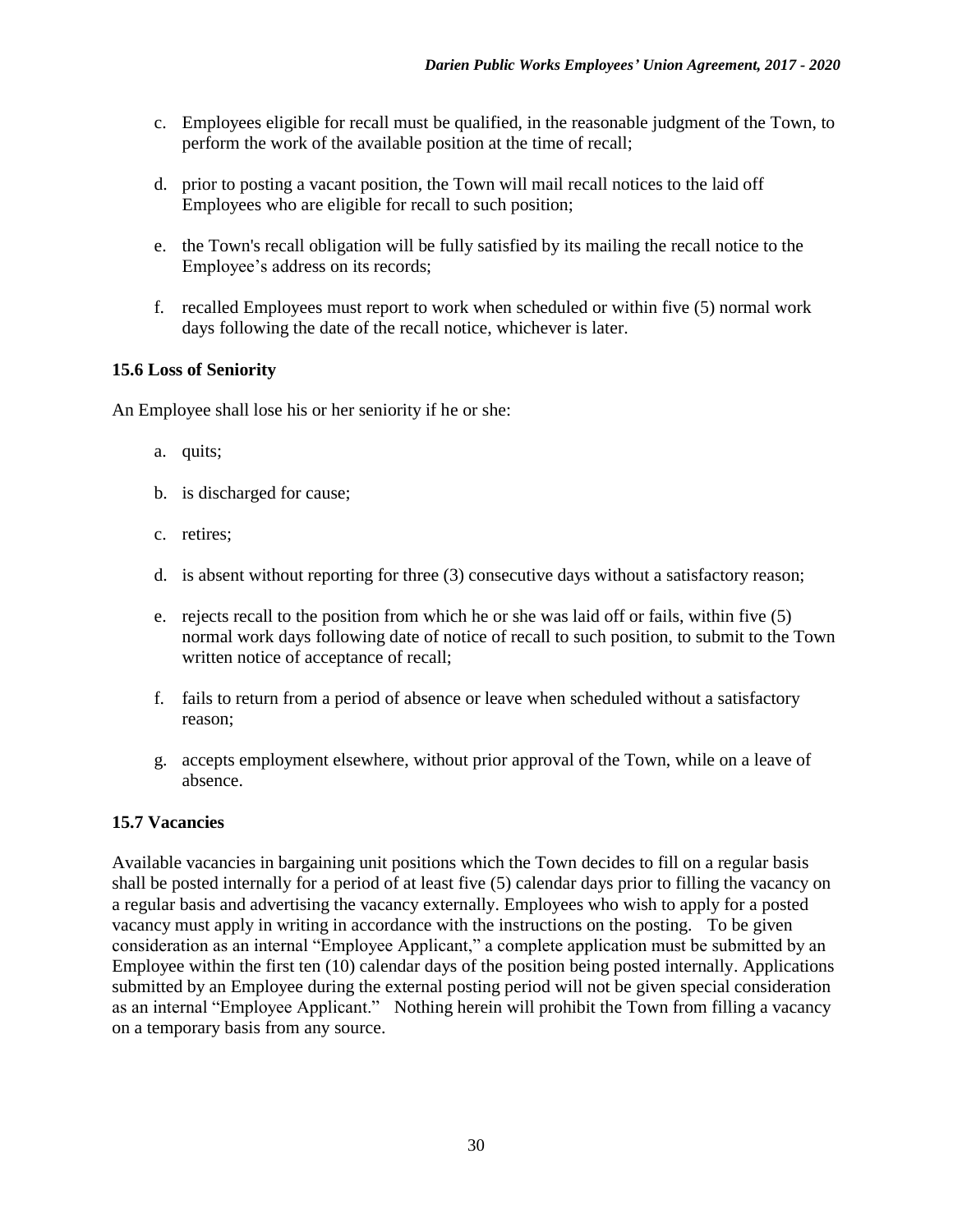#### **15.8 Promotions**

- a. Where practicable, the Town will consider Employee applicants before it considers non-Employee applicants. If Employee-applicants are, in the reasonable judgment of the Town, qualified for the position, the Town will offer the position to the Employee-applicant who, in its reasonable judgment, is the most qualified for the position. If the Town determines that two (2) or more Employee-applicants are equally the most qualified, the Town shall offer the position to such applicants in the order of their seniority. If the Town, in its reasonable judgment, has grounds to conclude that the Employee-applicants are not qualified, the Town will be free to consider applicants from any source, including applicants not then employed by the Town, and to offer the position to the applicant who, in its reasonable judgment, is the most qualified for the position.
- b. **Probationary Period before Promotion is Final.** Any Employee assigned to a vacancy pursuant to this provision will be on probationary status for ninety (90) working days. If, during this probationary period, the Employee is determined, in the reasonable judgment of the Director, to be unsatisfactory in performing the required work, the Employee will be returned to his or her former position. Nothing in this paragraph shall limit the Town's right to fill any vacancy on a temporary basis with either a current Employee or a new Employee.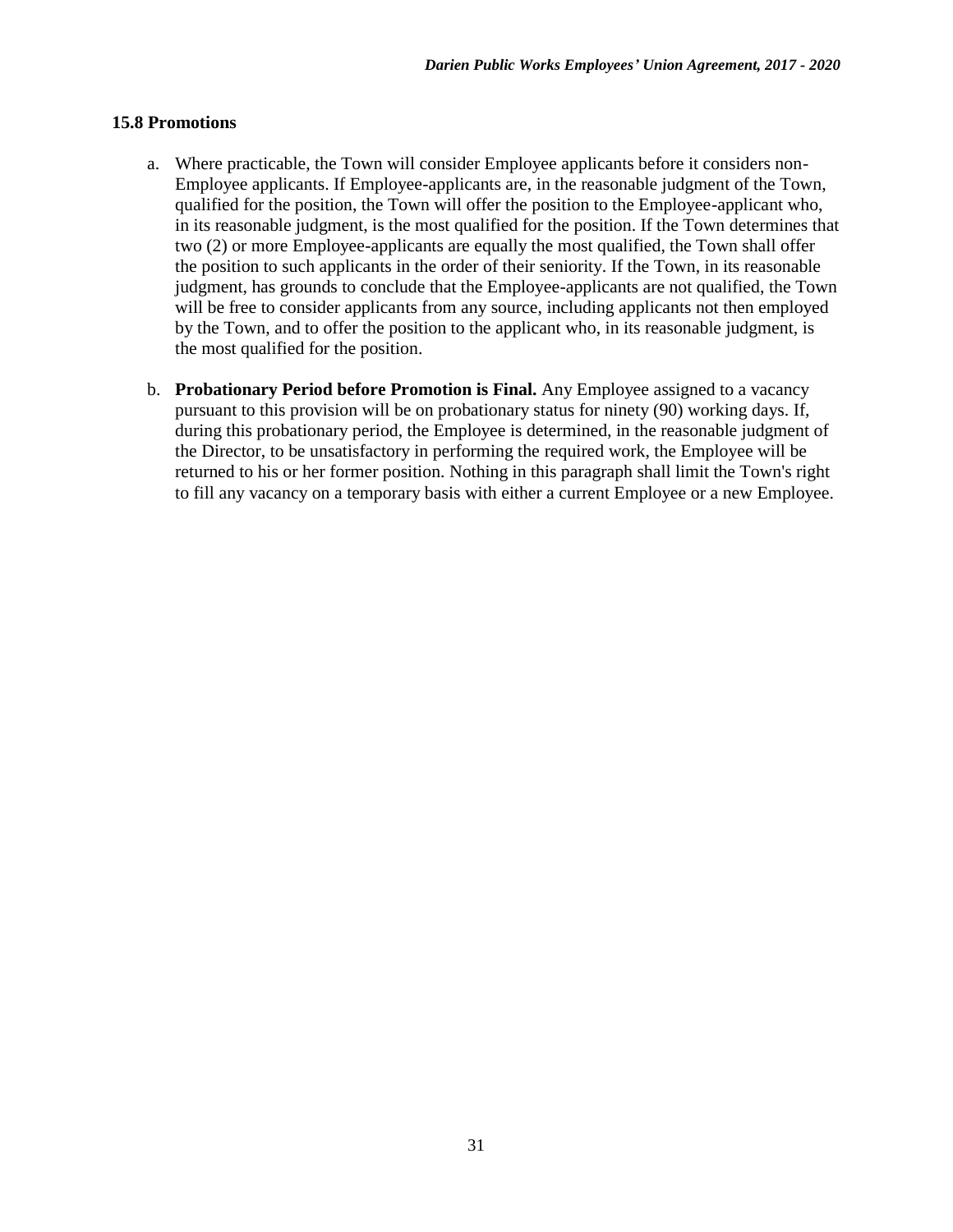# **ARTICLE 16 DURATION**

# <span id="page-36-1"></span><span id="page-36-0"></span>**16.1 Effective Date**

This Agreement shall become effective upon approval of the RTM on February 26, 2018.

# <span id="page-36-2"></span>**16.2 Expiration**

The Agreement shall be effective from July 1, 2017 through June 30, 2020.

**IN WITNESS WHEREOF,** the parties have hereto signed their names on this  $27<sup>th</sup>$  day of February 2018.

**TOWN OF DARIEN DARIEN PUBLIC WORKS EMPLOYEES' UNION, LOCAL 1303-292 CONNECTICUT COUNCIL #4, AFSCME, AFL-CIO** 

**Kathleen Buch Dan Obuchowski Town Administrator 1986** Union President

By: <u>Kathleen C. Buch</u> By: Daniel T. Obuchowski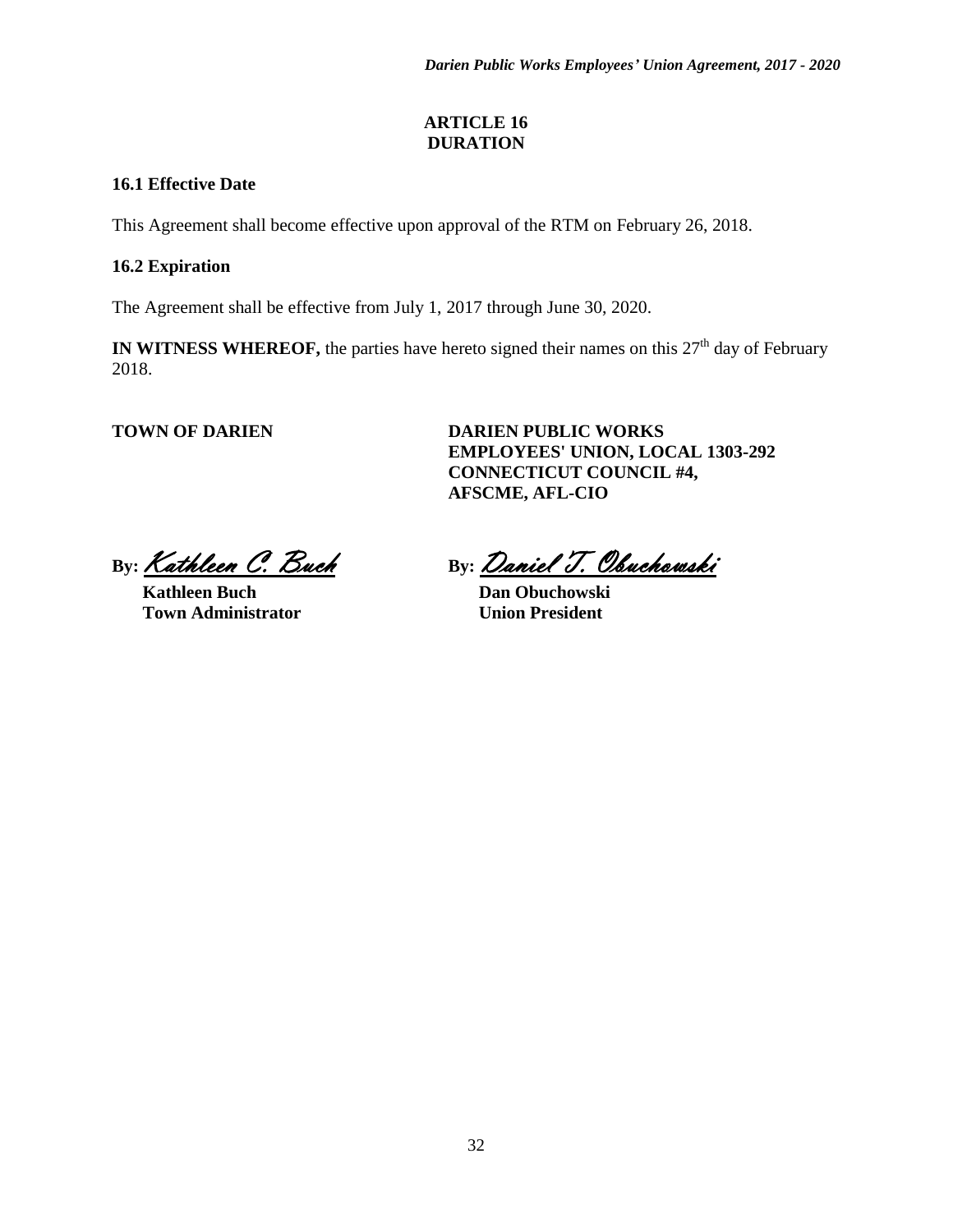# **APPENDIX A WAGES**

# <span id="page-37-1"></span><span id="page-37-0"></span>**A.1. Grade and Step Schedule – FY 2017-18 and Retroactive Adjustment**

Employees actively employed by the Town on the date this Agreement is ratified by the Union will receive, not later than six (6) weeks from the date this agreement is approved by the RTM, retroactive pay equal to 2.25% applied to the wages they have earned on and after July 1, 2017, to and including the date on which this Agreement is approved by the RTM (2/26/18). Thereafter, Employees shall receive pay in accordance with the schedules set forth in Sections A.2, and A.3.

| <b>Effective July 1, 2017</b>         | Step 1  | Step 2  | Step 3  | Step 4  | Step 5  | Step 6  | Step 7  |
|---------------------------------------|---------|---------|---------|---------|---------|---------|---------|
|                                       |         |         |         |         |         |         |         |
| Grade 1                               | \$22.71 | \$23.39 | \$24.08 | \$24.81 | \$25.54 | \$26.32 | \$27.10 |
| Laborer                               |         |         |         |         |         |         |         |
| Parking Ranger                        |         |         |         |         |         |         |         |
|                                       |         |         |         |         |         |         |         |
| <b>Grade 2</b>                        | \$23.85 | \$24.53 | \$25.28 | \$26.03 | \$26.80 | \$27.60 | \$28.44 |
| Custodian                             |         |         |         |         |         |         |         |
|                                       | \$25.02 |         |         |         |         |         |         |
| Grade 3                               |         | \$25.75 | \$26.51 | \$27.34 | \$28.15 | \$28.97 | \$29.87 |
| Custodian II                          |         |         |         |         |         |         |         |
| Parking Ranger II                     |         |         |         |         |         |         |         |
| <b>Waste Systems Operator</b>         |         |         |         |         |         |         |         |
| <b>Grade 4</b>                        | \$26.24 | \$27.01 | \$27.83 | \$28.65 | \$29.52 | \$30.42 | \$31.32 |
| <b>Facilities Maintenance Laborer</b> |         |         |         |         |         |         |         |
| Parks Maintainer                      |         |         |         |         |         |         |         |
| <b>Scale Operator</b>                 |         |         |         |         |         |         |         |
| Wastewater Mechanic                   |         |         |         |         |         |         |         |
|                                       |         |         |         |         |         |         |         |
| Grade 5                               | \$27.52 | \$28.35 | \$29.18 | \$30.05 | \$30.94 | \$31.87 | \$32.84 |
| Laborer/Driver I                      |         |         |         |         |         |         |         |
| Parking Crew Leader                   |         |         |         |         |         |         |         |
| Parking Ranger/Driver I               |         |         |         |         |         |         |         |
| <b>Recycling Attendant</b>            |         |         |         |         |         |         |         |
|                                       |         |         |         |         |         |         |         |
| Grade 6                               | \$28.88 | \$29.73 | \$30.61 | \$31.52 | \$32.47 | \$33.46 | \$34.45 |
| <b>Equipment Mechanic</b>             |         |         |         |         |         |         |         |
| <b>Equipment Operator</b>             |         |         |         |         |         |         |         |
| Laborer/Driver II                     |         |         |         |         |         |         |         |
| Solid Waste Equipment Op.             |         |         |         |         |         |         |         |
| Wastewater Equipment                  |         |         |         |         |         |         |         |
| Mechanic II                           |         |         |         |         |         |         |         |
|                                       |         |         |         |         |         |         |         |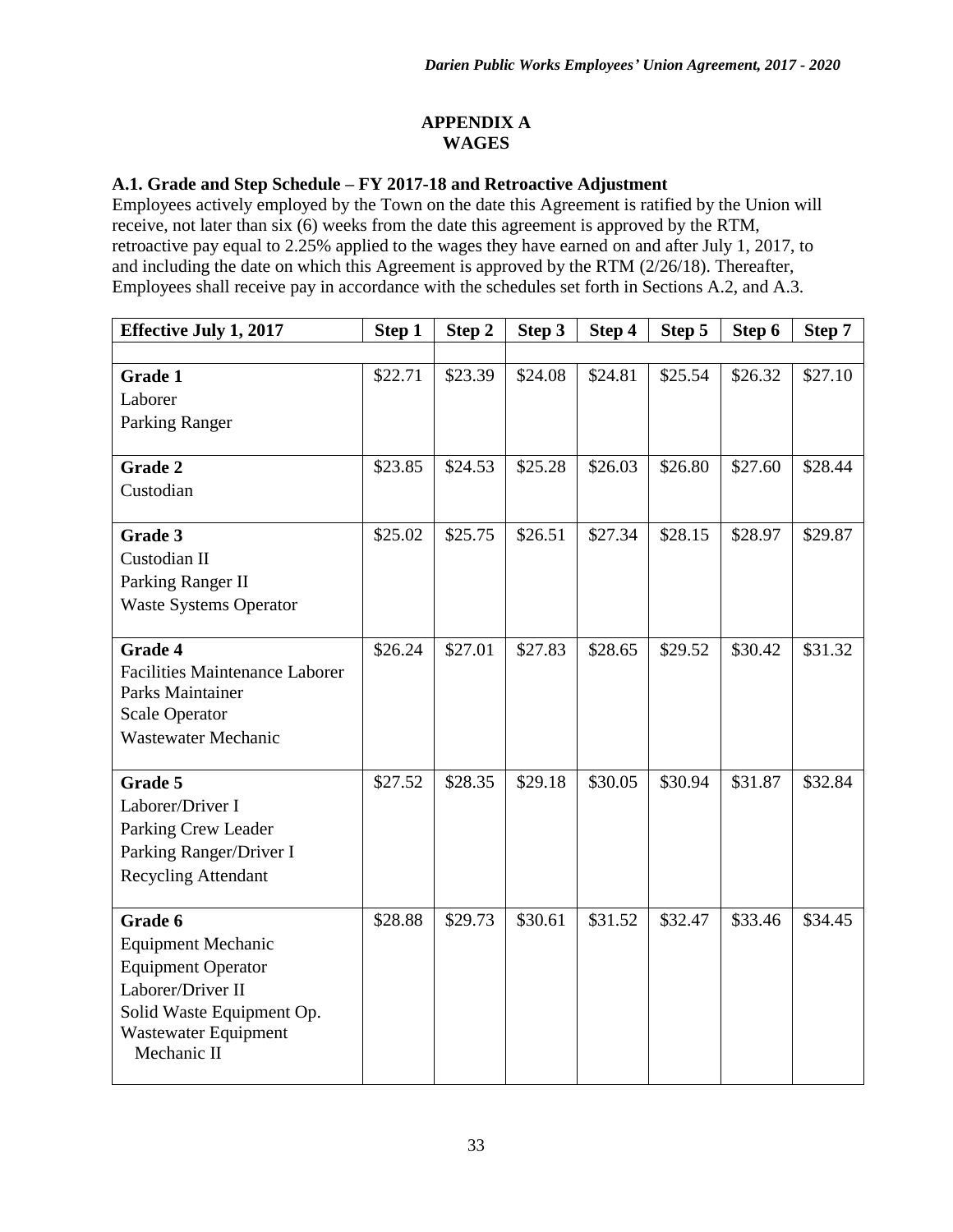<span id="page-38-0"></span>

| <b>Effective July 1, 2017</b>                    | Step 1  | Step 2  | Step 3  | Step 4  | Step 5  | Step 6  | Step 7  |
|--------------------------------------------------|---------|---------|---------|---------|---------|---------|---------|
| Grade 7                                          | \$30.31 | \$31.22 | \$32.15 | \$33.09 | \$34.06 | \$35.09 | \$36.17 |
| <b>Head Custodian</b>                            |         |         |         |         |         |         |         |
| <b>Mason/Equipment Operator</b>                  |         |         |         |         |         |         |         |
| Parks Supervisor                                 |         |         |         |         |         |         |         |
|                                                  |         |         |         |         |         |         |         |
|                                                  | \$31.79 | \$32.74 | \$33.69 | \$34.73 | \$35.75 | \$36.83 | \$37.91 |
| Grade 8<br>Equipment Mechanic II                 |         |         |         |         |         |         |         |
| <b>Equipment Operator II</b>                     |         |         |         |         |         |         |         |
| Skilled Laborer/Equipment                        |         |         |         |         |         |         |         |
| Operator                                         |         |         |         |         |         |         |         |
| <b>Turf Maintenance Supervisor</b>               |         |         |         |         |         |         |         |
| Wastewater System Supervisor I                   |         |         |         |         |         |         |         |
|                                                  |         |         |         |         |         |         |         |
| Grade 9                                          | \$33.39 | \$34.38 | \$35.38 | \$36.45 | \$37.55 | \$38.66 | \$39.83 |
| Wastewater System Supervisor                     |         |         |         |         |         |         |         |
| $_{\rm II}$                                      |         |         |         |         |         |         |         |
| Grade 10                                         | \$35.05 | \$36.08 | \$37.18 | \$38.26 | \$39.42 | \$40.58 | \$41.80 |
|                                                  |         |         |         |         |         |         |         |
| <b>Highway Foreman</b><br><b>Master Mechanic</b> |         |         |         |         |         |         |         |
|                                                  |         |         |         |         |         |         |         |
| Senior Equipment Operator                        |         |         |         |         |         |         |         |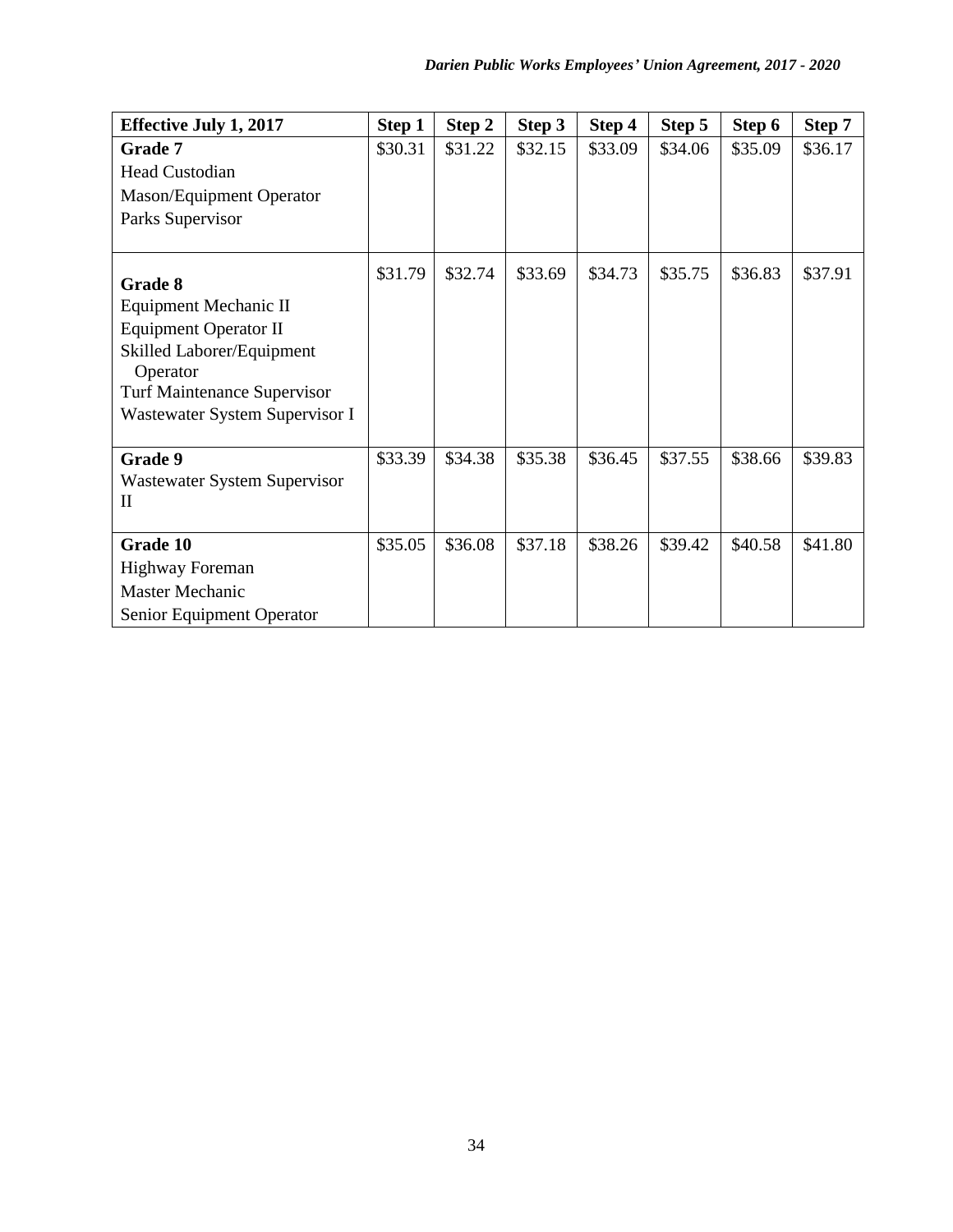# **A.2. Grade and Step Schedule - FY 2018-19**

Effective July 1, 2018, Employees will be paid for time they work, respectively, at the regular straight-time hourly rates set forth for the Grade and Step to which they are assigned, as follows:

| <b>Effective July 1, 2018</b>         | Step 1  | Step 2  | Step 3  | Step 4  | Step 5  | Step 6  | Step 7  |
|---------------------------------------|---------|---------|---------|---------|---------|---------|---------|
|                                       |         |         |         |         |         |         |         |
| Grade 1                               | \$23.22 | \$23.92 | \$24.62 | \$25.37 | \$26.11 | \$26.91 | \$27.71 |
| Laborer                               |         |         |         |         |         |         |         |
| Parking Ranger                        |         |         |         |         |         |         |         |
|                                       |         |         |         |         |         |         |         |
| <b>Grade 2</b>                        | \$24.39 | \$25.08 | \$25.85 | \$26.62 | \$27.40 | \$28.22 | \$29.08 |
| Custodian                             |         |         |         |         |         |         |         |
|                                       |         |         |         |         |         |         |         |
| Grade 3                               | \$25.58 | \$26.33 | \$27.11 | \$27.96 | \$28.78 | \$29.62 | \$30.54 |
| Custodian II                          |         |         |         |         |         |         |         |
| Parking Ranger II                     |         |         |         |         |         |         |         |
| <b>Waste Systems Operator</b>         |         |         |         |         |         |         |         |
| <b>Grade 4</b>                        | \$26.83 | \$27.62 | \$28.46 | \$29.29 | \$30.18 | \$31.10 | \$32.02 |
| <b>Facilities Maintenance Laborer</b> |         |         |         |         |         |         |         |
| Parks Maintainer                      |         |         |         |         |         |         |         |
| <b>Scale Operator</b>                 |         |         |         |         |         |         |         |
| Wastewater Mechanic                   |         |         |         |         |         |         |         |
|                                       |         |         |         |         |         |         |         |
| Grade 5                               | \$28.14 | \$28.99 | \$29.84 | \$30.73 | \$31.64 | \$32.59 | \$33.58 |
| Laborer/Driver I                      |         |         |         |         |         |         |         |
| Parking Crew Leader                   |         |         |         |         |         |         |         |
| Parking Ranger/Driver I               |         |         |         |         |         |         |         |
| <b>Recycling Attendant</b>            |         |         |         |         |         |         |         |
|                                       |         |         |         |         |         |         |         |
| Grade 6                               | \$29.53 | \$30.40 | \$31.30 | \$32.23 | \$33.20 | \$34.21 | \$35.23 |
| <b>Equipment Mechanic</b>             |         |         |         |         |         |         |         |
| <b>Equipment Operator</b>             |         |         |         |         |         |         |         |
| Laborer/Driver II                     |         |         |         |         |         |         |         |
| Solid Waste Equipment Op.             |         |         |         |         |         |         |         |
| Wastewater Equipment                  |         |         |         |         |         |         |         |
| Mechanic II                           |         |         |         |         |         |         |         |
| Grade 7                               | \$30.99 | \$31.92 | \$32.87 | \$33.83 | \$34.83 | \$35.88 | \$36.98 |
| <b>Head Custodian</b>                 |         |         |         |         |         |         |         |
| Mason/Equipment Operator              |         |         |         |         |         |         |         |
| Parks Supervisor                      |         |         |         |         |         |         |         |
|                                       |         |         |         |         |         |         |         |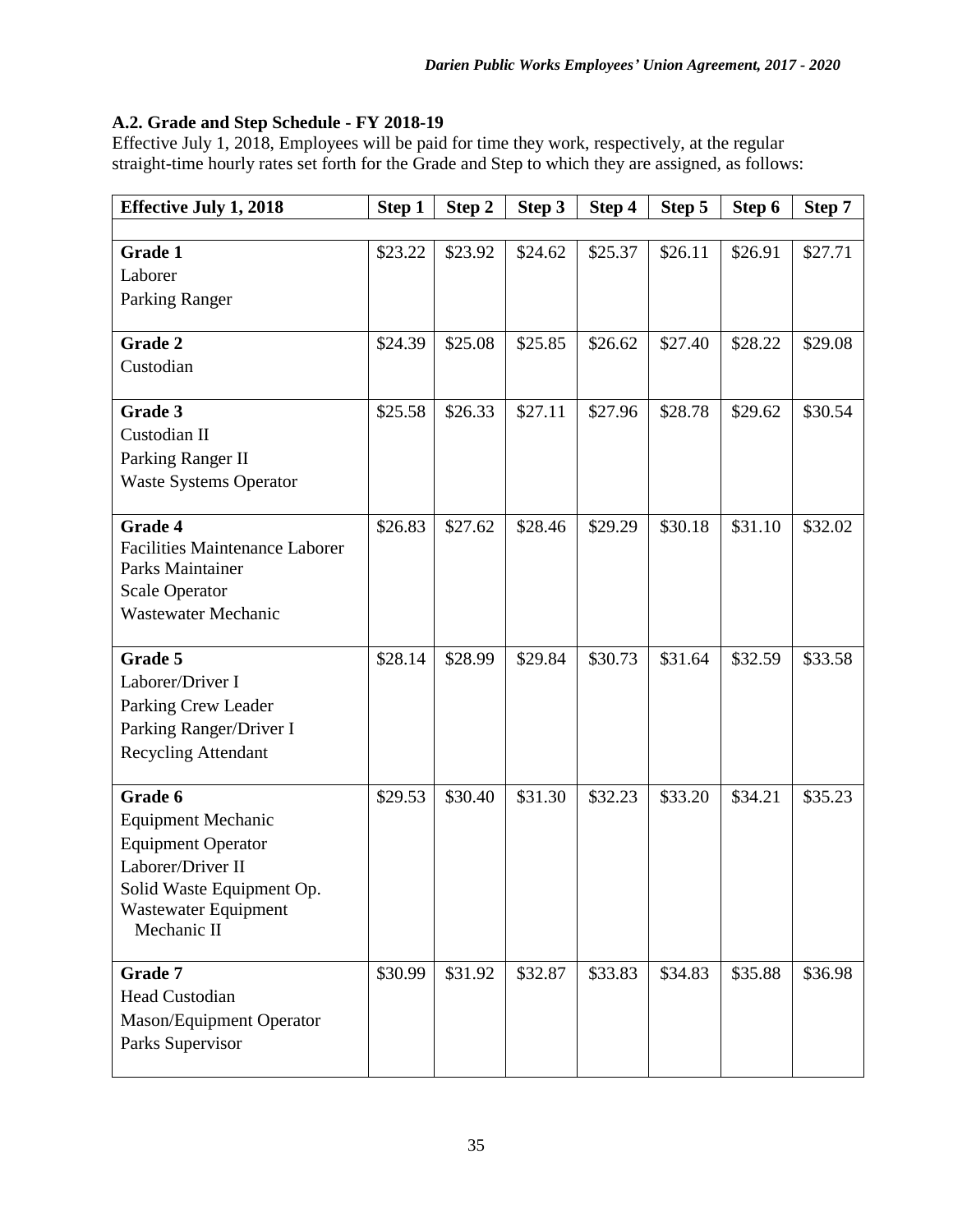<span id="page-40-0"></span>

| <b>Effective July 1, 2018</b>      | Step 1  | Step 2  | Step 3  | Step 4  | Step 5  | Step 6  | Step 7  |
|------------------------------------|---------|---------|---------|---------|---------|---------|---------|
| Grade 8                            | \$32.51 | \$33.48 | \$34.45 | \$35.51 | \$36.55 | \$37.66 | \$38.76 |
| Equipment Mechanic II              |         |         |         |         |         |         |         |
| <b>Equipment Operator II</b>       |         |         |         |         |         |         |         |
| Skilled Laborer/Equipment          |         |         |         |         |         |         |         |
| Operator                           |         |         |         |         |         |         |         |
| <b>Turf Maintenance Supervisor</b> |         |         |         |         |         |         |         |
| Wastewater System Supervisor I     |         |         |         |         |         |         |         |
|                                    |         |         |         |         |         |         |         |
| Grade 9                            | \$34.14 | \$35.15 | \$36.18 | \$37.27 | \$38.39 | \$39.53 | \$40.73 |
| Wastewater System Supervisor       |         |         |         |         |         |         |         |
| Н                                  |         |         |         |         |         |         |         |
|                                    |         |         |         |         |         |         |         |
| Grade 10                           | \$35.84 | \$36.89 | \$38.02 | \$39.12 | \$40.31 | \$41.49 | \$42.74 |
| <b>Highway Foreman</b>             |         |         |         |         |         |         |         |
| <b>Master Mechanic</b>             |         |         |         |         |         |         |         |
| Senior Equipment Operator          |         |         |         |         |         |         |         |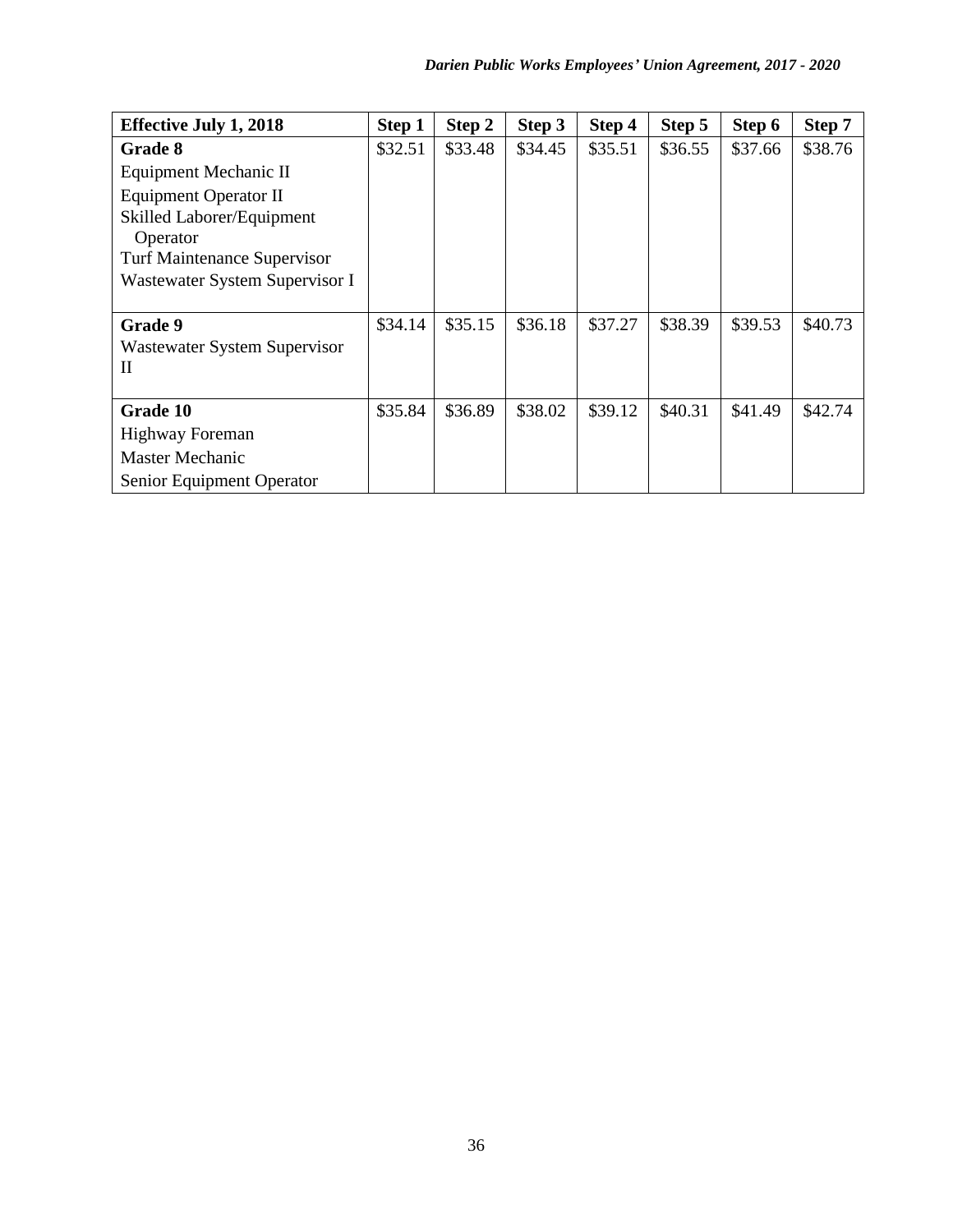# **A.3. Grade and Step Schedule - FY 2019-20**

Effective July 1, 2019, Employees will be paid for time they work, respectively, at the regular straight-time hourly rates set forth for the Grade and Step to which they are assigned, as follows:

| <b>Effective July 1, 2019</b>                             | Step 1  | Step 2  | Step 3  | Step 4  | Step 5  | Step 6  | Step 7  |
|-----------------------------------------------------------|---------|---------|---------|---------|---------|---------|---------|
|                                                           |         |         |         |         |         |         |         |
| Grade 1                                                   | \$23.68 | \$24.40 | \$25.11 | \$25.88 | \$26.63 | \$27.45 | \$28.26 |
| Laborer                                                   |         |         |         |         |         |         |         |
| Parking Ranger                                            |         |         |         |         |         |         |         |
|                                                           |         |         |         |         |         |         |         |
| <b>Grade 2</b>                                            | \$24.88 | \$25.58 | \$26.37 | \$27.15 | \$27.95 | \$28.78 | \$29.66 |
| Custodian                                                 |         |         |         |         |         |         |         |
|                                                           |         |         |         |         |         |         |         |
| Grade 3                                                   | \$26.09 | \$26.86 | \$27.65 | \$28.52 | \$29.36 | \$30.21 | \$31.15 |
| Custodian II                                              |         |         |         |         |         |         |         |
| Parking Ranger II                                         |         |         |         |         |         |         |         |
| <b>Waste Systems Operator</b>                             |         |         |         |         |         |         |         |
|                                                           |         |         |         |         |         |         |         |
| <b>Grade 4</b>                                            | \$27.37 | \$28.17 | \$29.03 | \$29.88 | \$30.78 | \$31.72 | \$32.66 |
| <b>Facilities Maintenance Laborer</b><br>Parks Maintainer |         |         |         |         |         |         |         |
| <b>Scale Operator</b>                                     |         |         |         |         |         |         |         |
| <b>Wastewater Mechanic</b>                                |         |         |         |         |         |         |         |
|                                                           |         |         |         |         |         |         |         |
| Grade 5                                                   | \$28.70 | \$29.57 | \$30.44 | \$31.34 | \$32.27 | \$33.24 | \$34.25 |
| Laborer/Driver I                                          |         |         |         |         |         |         |         |
| Parking Crew Leader                                       |         |         |         |         |         |         |         |
| Parking Ranger/Driver I                                   |         |         |         |         |         |         |         |
| <b>Recycling Attendant</b>                                |         |         |         |         |         |         |         |
|                                                           |         |         |         |         |         |         |         |
| Grade 6                                                   | \$30.12 | \$31.01 | \$31.93 | \$32.87 | \$33.86 | \$34.89 | \$35.93 |
| <b>Equipment Mechanic</b>                                 |         |         |         |         |         |         |         |
| <b>Equipment Operator</b>                                 |         |         |         |         |         |         |         |
| Laborer/Driver II                                         |         |         |         |         |         |         |         |
| Solid Waste Equipment Op.                                 |         |         |         |         |         |         |         |
| Wastewater Equipment                                      |         |         |         |         |         |         |         |
| Mechanic II                                               |         |         |         |         |         |         |         |
| Grade 7                                                   | \$31.61 | \$32.56 | \$33.53 | \$34.51 | \$35.53 | \$36.60 | \$37.72 |
| Head Custodian                                            |         |         |         |         |         |         |         |
| Mason/Equipment Operator                                  |         |         |         |         |         |         |         |
| Parks Supervisor                                          |         |         |         |         |         |         |         |
|                                                           |         |         |         |         |         |         |         |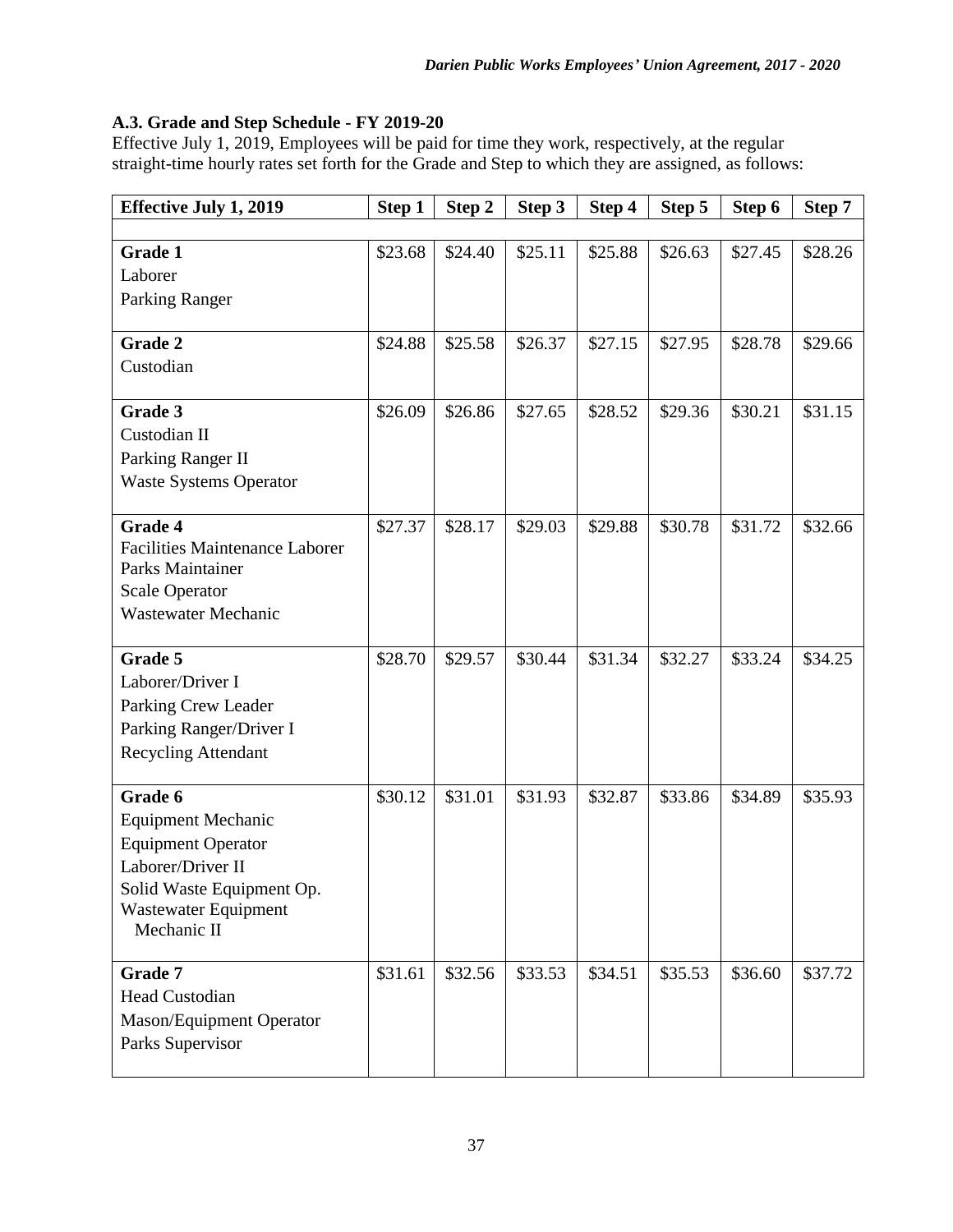| <b>Effective July 1, 2019</b>         | Step 1  | Step 2  | Step 3  | Step 4  | Step 5  | Step 6  | Step 7  |
|---------------------------------------|---------|---------|---------|---------|---------|---------|---------|
| Grade 8                               | \$33.16 | \$34.15 | \$35.14 | \$36.22 | \$37.28 | \$38.41 | \$39.54 |
| Equipment Mechanic II                 |         |         |         |         |         |         |         |
| <b>Equipment Operator II</b>          |         |         |         |         |         |         |         |
| Skilled Laborer/Equipment<br>Operator |         |         |         |         |         |         |         |
| <b>Turf Maintenance Supervisor</b>    |         |         |         |         |         |         |         |
| Wastewater System Supervisor I        |         |         |         |         |         |         |         |
|                                       |         |         |         |         |         |         |         |
| Grade 9                               | \$34.82 | \$35.85 | \$36.90 | \$38.02 | \$39.16 | \$40.32 | \$41.54 |
| Wastewater System Supervisor          |         |         |         |         |         |         |         |
| Н                                     |         |         |         |         |         |         |         |
|                                       |         |         |         |         |         |         |         |
| Grade 10                              | \$36.56 | \$37.63 | \$38.78 | \$39.90 | \$41.12 | \$42.32 | \$43.59 |
| <b>Highway Foreman</b>                |         |         |         |         |         |         |         |
| <b>Master Mechanic</b>                |         |         |         |         |         |         |         |
| Senior Equipment Operator             |         |         |         |         |         |         |         |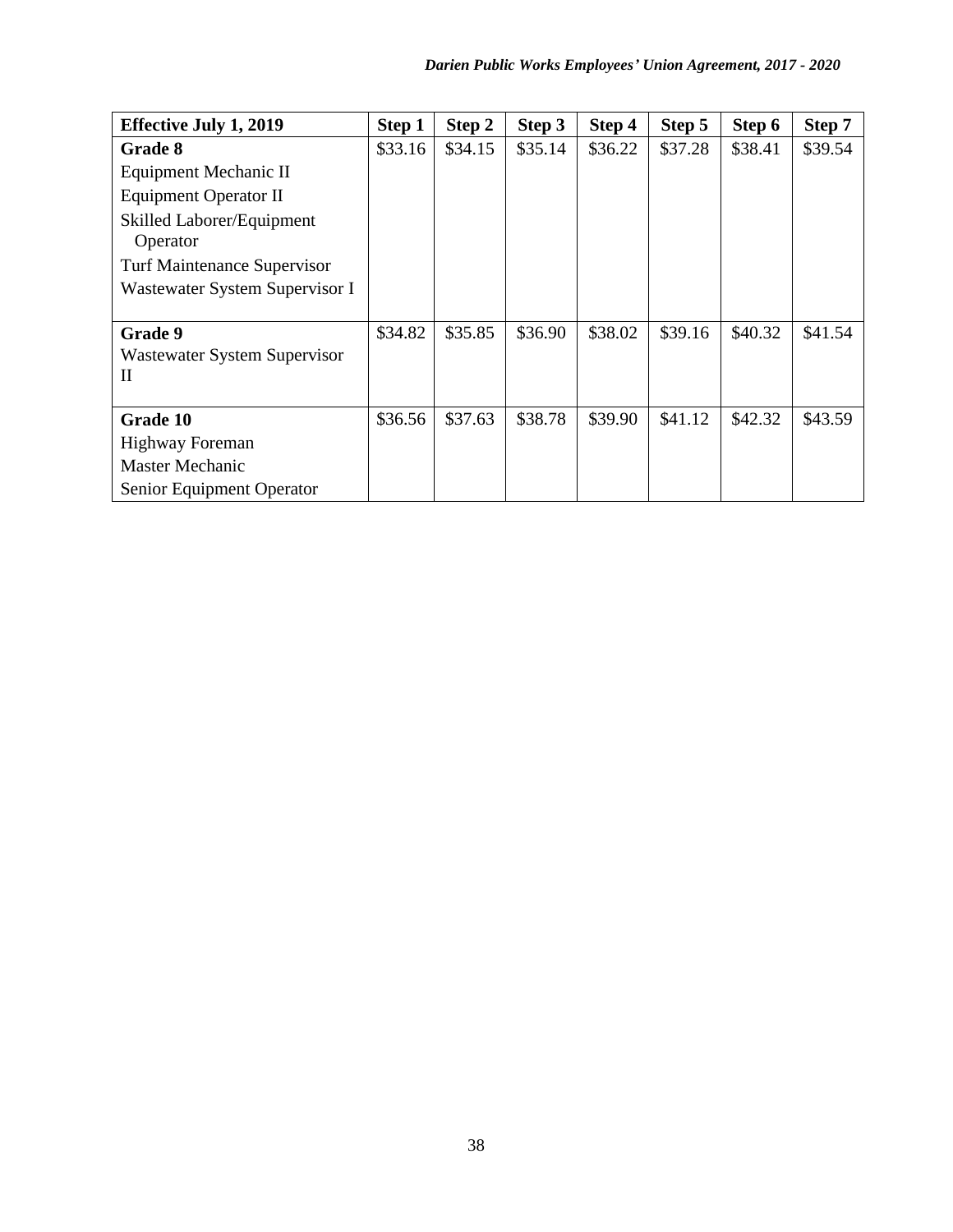## **APPENDIX B PENSION**

<span id="page-43-0"></span>NOW THEREFORE, the Town and Union agree as follows:

1. Section 50-91 of the Darien Code of Ordinances shall be amended to include the following language:

Effective July 1, 2017, no annual retirement benefit shall exceed a maximum of seventy percent (70%) of the employee's "average annual compensation" as defined in Section 50-36.

Notwithstanding the above:

Employees with at least twenty-five (25) years of credited service in the pension plan on 7/1/17 shall not receive an annual retirement benefit plan that is greater than:

- 1. seventy-five percent (75%) of the employee's "average annual compensation"
	- or
- 2. the percentage of the employee's "average annual compensation" that he/she would have been entitled to receive had he/she retired on 7/1/17.

The parties agree that the earliest date that either party may demand to make any additional changes to the Town of Darien Retirement System is earlier of the window period concurrent with the expiration of the Collective Bargaining Agreement between the Town of Darien and the Union which succeeds the current agreement (July 1, 2014 – June 30, 2017) or between January 1 and January 31, 2020.

All terms and conditions in the Town Retirement System as codified in Chapter 50 of the Darien Town Ordinance shall remain in full force and effect except as modified, changed, or replaced in accordance with the terms of this Stipulation.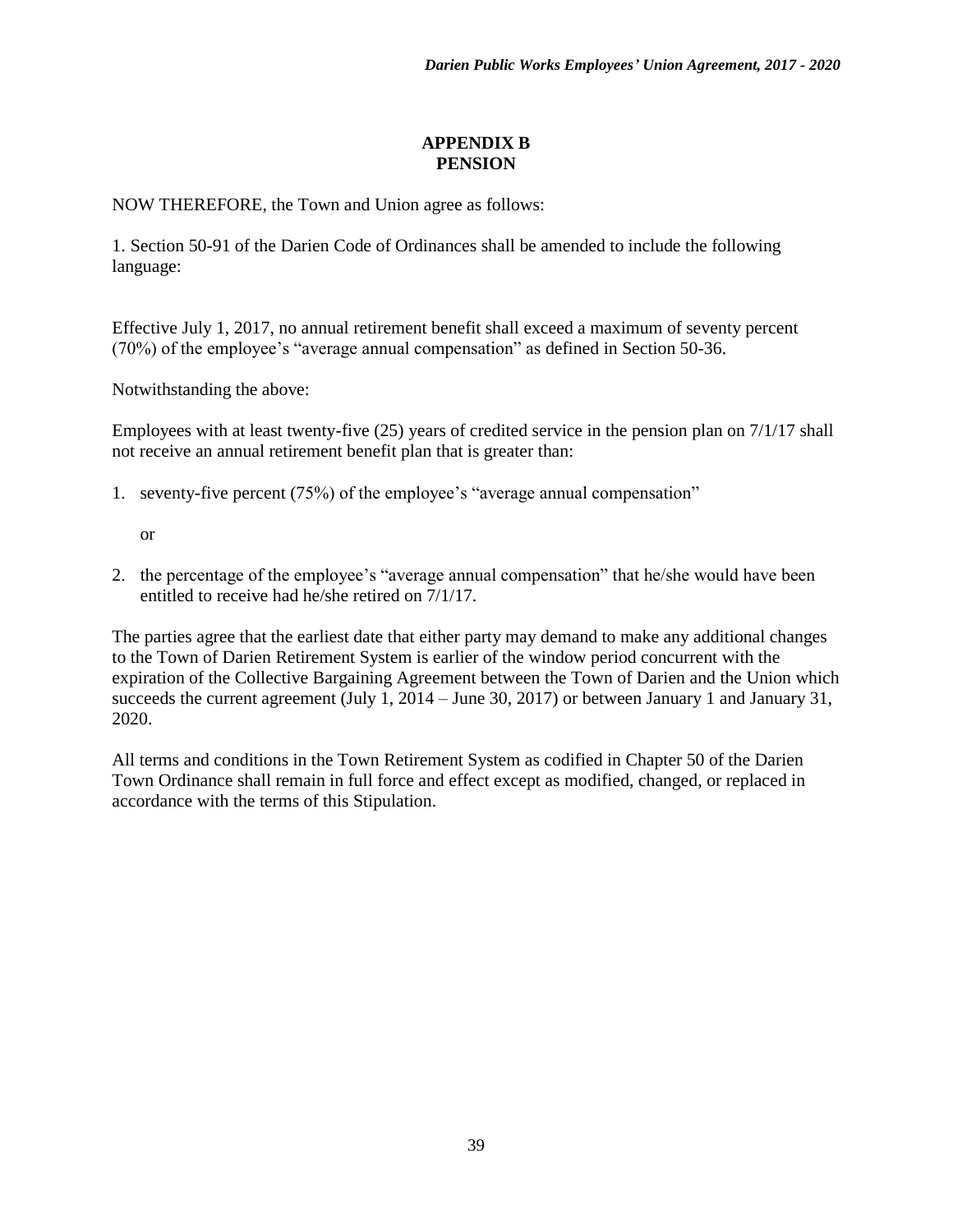# <span id="page-44-0"></span>**APPENDIX C DISCIPLINARY CONSEQUENCES FOR ENGAGING IN PROHIBITED CONDUCT**

### Add Town's policy to contract with the following addition ADDENDUM TO TOWN OF DARIEN SUBSTANCE ABUSE TESTING POLICY FOR DRIVERS OF COMMERCIAL MOTOR VEHICLES

### A Commercial Driver's License;

The first positive test will result in a three (3) day unpaid suspension with a mandatory referral to EAP. A treatment program will be developed by the provider. The employee shall be obligated to continue and complete the requirements of the program as a condition of continued employment. The employee shall also be subject to all the requirements of the Federal Regulations regarding follow-up drug and alcohol testing.

If the employee tests positive for a second time, the employee shall be suspended for five (5) unpaid days, be demoted to a laborer, and be reevaluated by the EAP provider. The employee shall be required to follow the recommended treatment program and be subject to follow-up drug and alcohol testing. The employee shall not be eligible for any promotion or assignment that would require the employee to drive for a ten year period.

If an employee tests positive for a third time, the employee shall be terminated.

This agreement does not limit the Town's ability to impose more severe discipline, up to and including termination, for underlying misconduct beyond the positive drug and alcohol test.

If the employee refuses to take the test or does not show up for the test, it will be considered a positive test for the purpose of this agreement.

If an employee voluntarily admits he/she has a problem, and such admission is not the result of an impending test, the employee will be referred to EAP with no disciplinary action.

Any employee who seeks treatment for any drug or alcohol problem shall be required to use all accrued sick leave. In the event they exhaust sick leave, they can use any other accrued leave time, while seeking treatment for such condition. Upon successful completion of treatment and a written statement to that effect to the Department, the employee shall be returned to active status without reduction in pay.